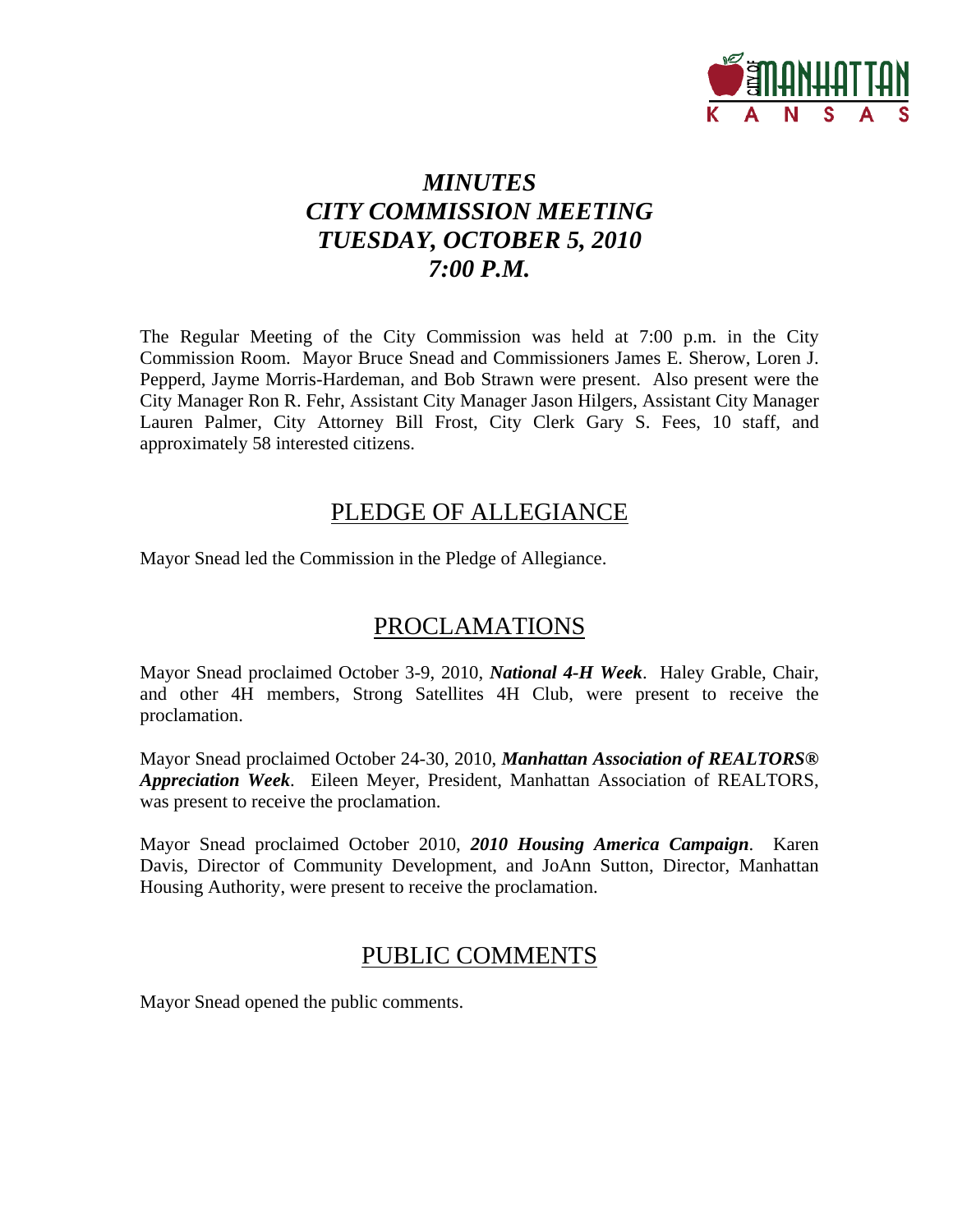# PUBLIC COMMENTS *(CONTINUED)*

Dee R. Ross, 8628 Hannah Lane, voiced concerns with the sewer rates being charged to residents of Blue Township in Pottawatomie County and requested that Joint City/Riley County/Pottawatomie County meetings be televised so that residents can see how taxpayer dollars are being used. He then asked if the Commissioners employed by Kansas State University were told individually what was expected of them by the President of the University.

Mayor Snead responded to questions raised by Mr. Ross.

Paula Fullwood, 826 Allison Avenue, asked about the 48-hour parking ordinance and public parking restrictions in residential areas. She voiced concern with her experience with enforcement on parking on one side of Allison Avenue and asked that consideration be given to street sweeping and snow removal.

Bill Frost, City Attorney, provided clarification on the ordinance concerning parking on public streets.

Mayor Snead responded to questions and asked that Ms. Fullwood talk with the City Engineer about her specific questions and concerns.

Sam Brinton, 331 North  $17<sup>th</sup>$  Street, representing Kansas State University Student Senate as speaker pro-tem, informed the Commission that the Student Senate passed a resolution that supports an ordinance amending Chapter 10 of the Manhattan Code of Ordinances pertaining to civil rights with respect to adding sexual orientation and gender identity as protected classes. He provided additional information on the item and stated that all citizens should be treated equally.

Hearing no other comments, Mayor Snead closed the public comments.

# COMMISSIONER COMMENTS

Commissioner Morris-Hardeman informed the community that October is Domestic Violence Awareness Month and provided additional information about domestic violence awareness initiatives and statistics. She stated that the Crisis Center has a 24-hour hot line to call when help and support is needed.

Commissioner Pepperd stated that the Flint Hills Area Home Builder's Fall Parade of Homes event is scheduled for this Friday, October 8, through Sunday, October 10, 2010. He said there are 21 homes on the Fall Parade of Homes and encouraged everyone to attend.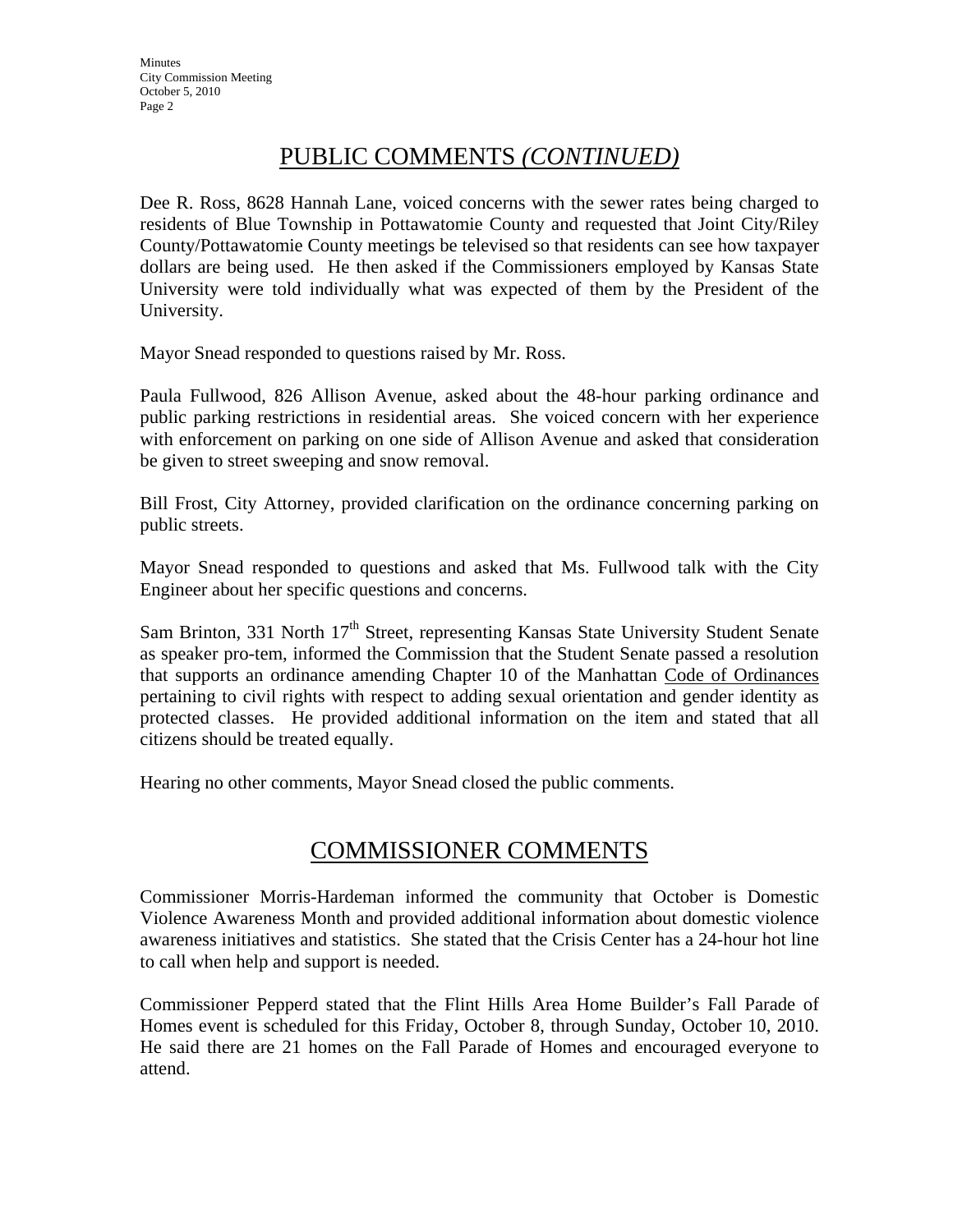# COMMISSIONER COMMENTS *(CONTINUED)*

Commissioner Sherow responded to questions raised by Mr. Ross. He then commented about concerns expressed earlier regarding parking on public streets and asked that consideration be given to implementing predictable days for street cleaning of public streets and coordination for removal of vehicles during those times.

Commissioner Strawn responded to comments made by Mr. Ross and stated that having the right to petition is important in a democracy and is how democracy works best.

Mayor Snead reiterated his experience with working relationships with Kansas State University's administration. He then informed the community that during the Discussion/Briefing Session, prior to the Commission meeting, the Commission received updates on agenda items for this meeting; received a fire station building report from Chief Snyder; discussed funding construction issues with ATA and Riley County; discussed calendar items of the Commission; reviewed levee recertification information and issues; and heard a report from Commissioner Pepperd on the recent Riley County-Manhattan Health Board meeting and items discussed. He informed citizens that he and other Commissioners will be attending the  $100<sup>th</sup>$  Anniversary of the Kansas League of Municipalities Conference in Overland Park and provided additional information about the League and his service on the League's Board of Directors.

# CONSENT AGENDA

(\* denotes those items discussed)

## **MINUTES**

The Commission approved the minutes of the Regular City Commission Meeting held Tuesday, September 21, 2010.

## **CLAIMS REGISTER NO. 2651**

The Commission approved Claims Register No. 2651 authorizing and approving the payment of claims from September 15, 2010, to September 28, 2010, in the amount of \$4,604,453.74.

## **LICENSE – CEREAL MALT BEVERAGE**

The Commission approved an annual Cereal Malt Beverage Off-Premises License for Asian Market of Manhattan, 2304 Stagg Hill Road, Suite D.

## **FINAL PLAT – DOWNTOWN ENTERTAINMENT DISTRICT ADDITION, UNIT TWO**

The Commission accepted the easements and rights-of-way, as shown on the Final Plat of the Downtown Entertainment District Addition, Unit Two, Commercial Planned Unit Development, generally located south of Pierre Street and east of South 4th Street, based on conformance with the Manhattan Urban Area Subdivision Regulations.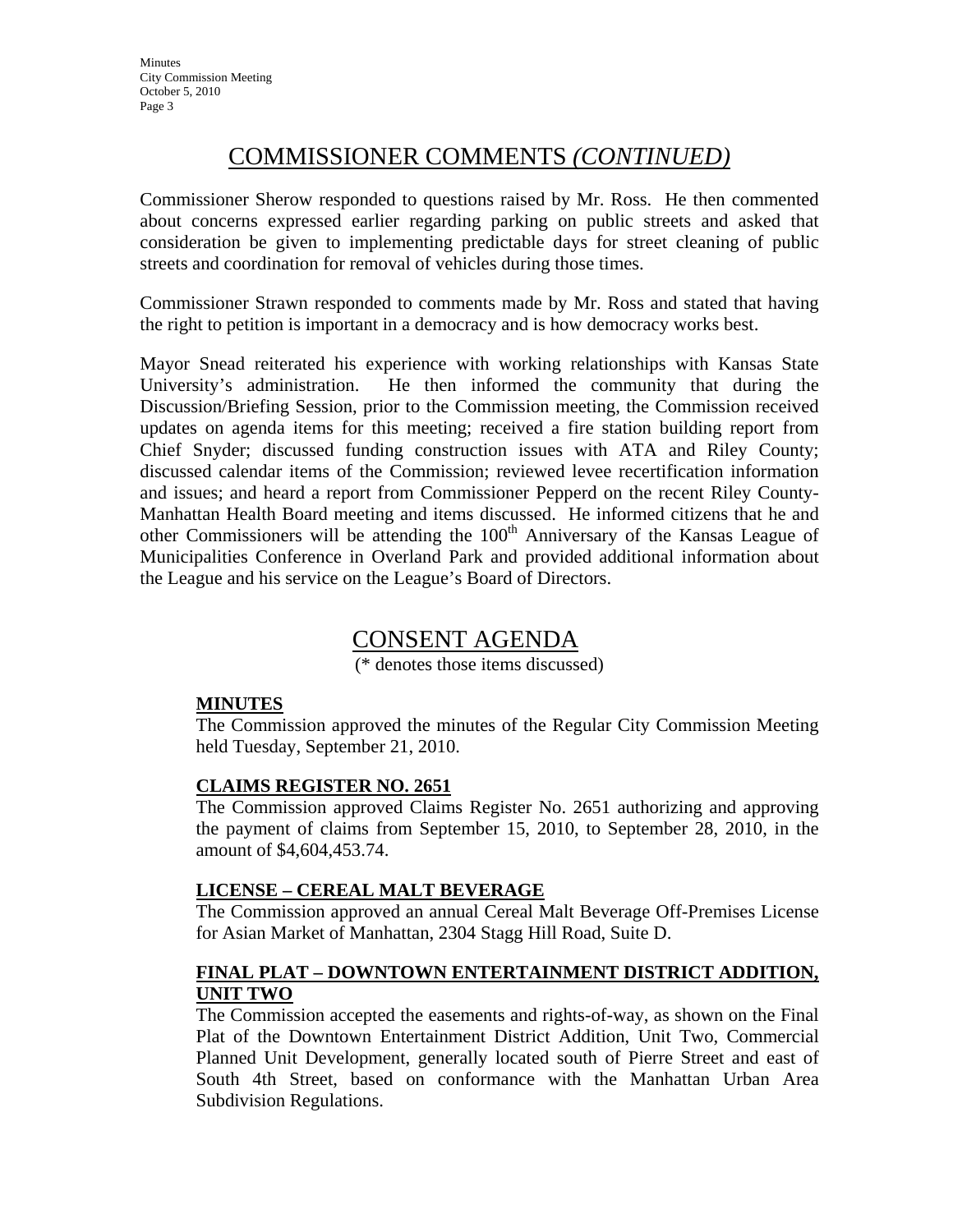### **\* ORDINANCE NO. 6841 - 2009** *International Building Code*

Commissioner Pepperd stated that members in the building industry have questions about safe rooms and requested that the item be tabled until those concerns have been addressed.

Ryan McDonald, McDonald Construction, Wamego, Kansas, representing the Board of Directors, Flint Hills Area Homebuilders, voiced concerns with the requirements being proposed for storm shelters for slab-on-grade homes, safe rooms, and the re-inspection fee process and the need for additional clarification. He provided background information on his construction experience and stated that the new requirements to meet International Codes would result in additional costs and could push people away from starter, slab-on-grade homes. He then responded to questions from the Commission and requested that the item be tabled and looked at further.

Brad Claussen, Building Official, responded to questions from the Commission on the adoption and timeframe of the proposed ordinances. He provided additional information on the definition of below-grade housing and provided information on storm shelters, safe rooms, proposed building codes, material specifications, and approximate costs for the construction of storm shelters. He then responded to questions from the Commission.

Ron Fehr, City Manager, and Brad Claussen, Building Official, provided clarification on the options for the Commission regarding the item and if the item was tabled.

Item was tabled per consensus of the Commission.

- **\* ORDINANCE NO. 6842 - 2009** *International Existing Buildings Code* Item was tabled per consensus of the Commission.
- **\* ORDINANCE NO. 6843 - 2009** *International Fire Code* Item was tabled per consensus of the Commission.
- **\* ORDINANCE NO. 6844 - 2009** *International Fuel Gas Code* Item was tabled per consensus of the Commission.
- **\* ORDINANCE NO. 6845 – 2009** *International Mechanical Code* Item was tabled per consensus of the Commission.
- **\* ORDINANCE NO. 6846 2009** *International Plumbing Code* Item was tabled per consensus of the Commission.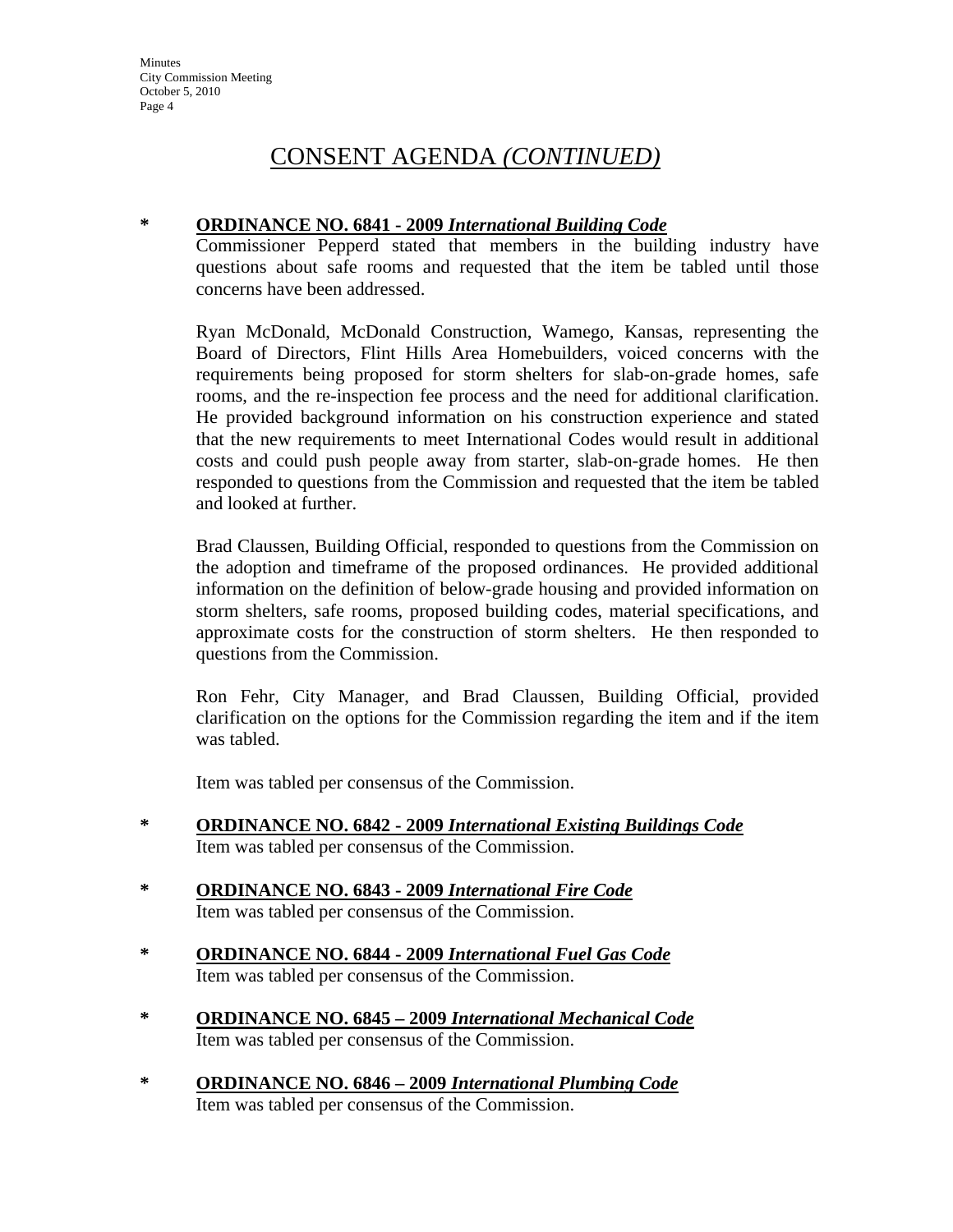- **\* ORDINANCE NO. 6847 – 2009** *International Property Maintenance Code* Item was tabled per consensus of the Commission.
- **\* ORDINANCE NO. 6848****2009** *International Residential Code* Item was tabled per consensus of the Commission.
- **\* ORDINANCE NO. 6849****2008** *National Electrical Code* Item was tabled per consensus of the Commission.
- **\* RESOLUTION NO. 100510-A DESIGNATION CITY OFFICERS** Jerry Snyder, Fire Chief, informed the Commission that 10,043 rental units have

registered so far and provided additional information on the Rental Inspection Program.

The Commission approved Resolution No. 100510-A confirming the designation of certain additional positions (Rental Inspection Officers, I and II) as "City Officers," pursuant to Charter Ordinance No. 39, giving the positions the authority to issue complaints for violations of City ordinances.

## **\* ORDINANCE NO. 6850 – ISSUE RECOVERY ZONE FACILITY BONDS – GTM, SPORTSWEAR. INC.**

Commissioner Strawn stated that he would be abstaining from the item because of his son's employment with GTM.

Lyle Butler, President, Manhattan Area Chamber of Commerce, urged the Commission to support the item and provided the positive impacts that GTM is making in our community and changes that have been made to the economic development model.

The Commission approved Ordinance No. 6850 authorizing the issuance of Recovery Zone Facility Bonds (\$2,170,000.00) and Industrial Revenue Bonds (\$980,000.00) for GTM Sportswear, Inc., located at 520 McCall Road.

## **FIRST READING – 2011 AGGIEVILLE BUSINESS IMPROVEMENT DISTRICT FEES**

The Commission approved first reading of an ordinance continuing the establishment of the Aggieville Business Improvement District with the proposed changes in fees and District boundaries, and levying Business Improvement Service Fees for the year 2011, on businesses located within the District.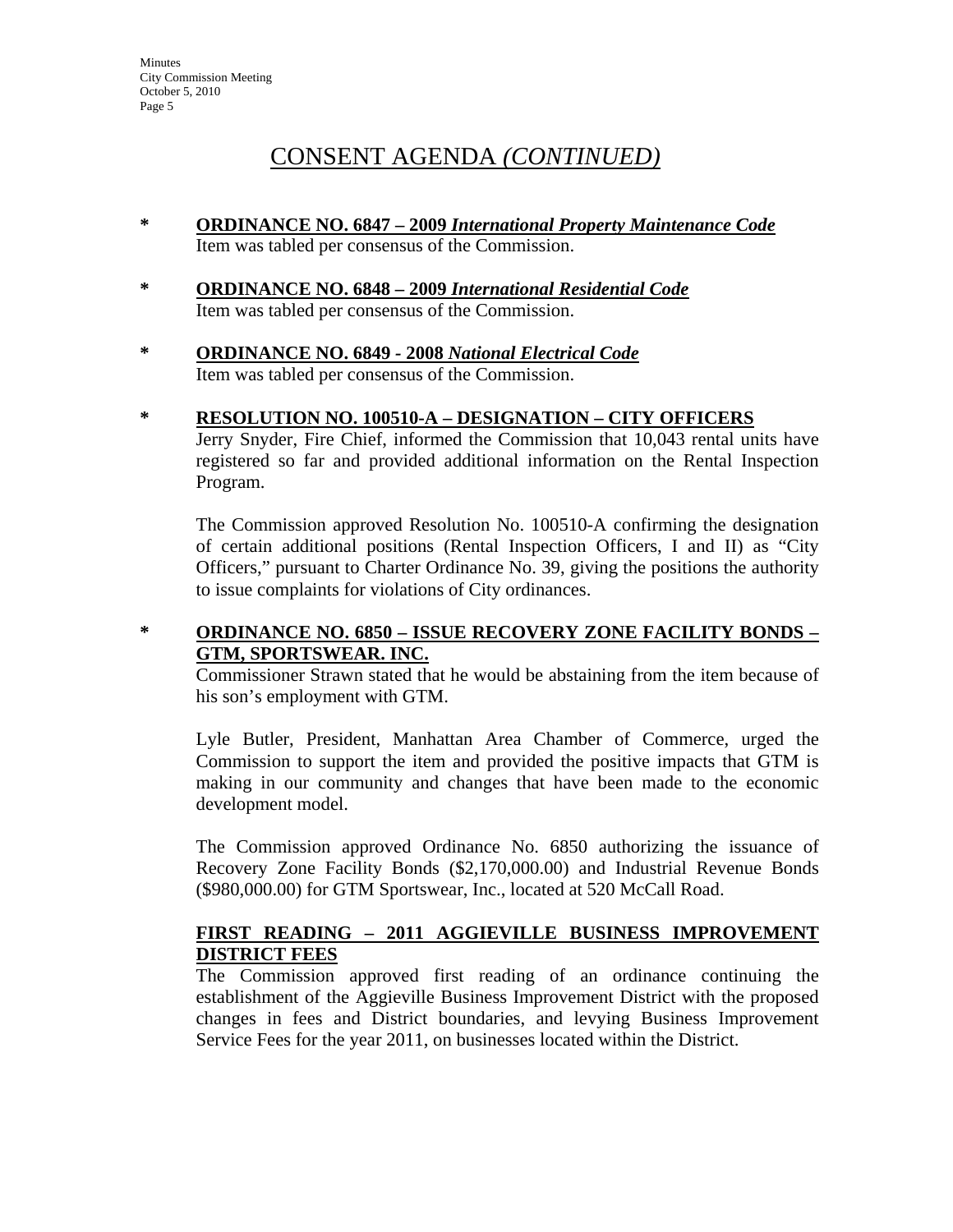### **PUBLIC HEARING – 2011 DOWNTOWN BUSINESS IMPROVEMENT DISTRICT FEES**

Mayor Snead opened the public hearing.

Hearing no comments, Mayor Snead closed the public hearing.

### **FIRST READING – 2011 DOWNTOWN BUSINESS IMPROVEMENT DISTRICT FEES**

The Commission approved first reading of an ordinance continuing the establishment of the Downtown Business Improvement District with the proposed changes in fees and District boundaries, and levying Business Improvement Service Fees for the year 2011, on businesses located within the District.

#### **FIRST READING – 2010 STANDARD TRAFFIC ORDINANCE**

The Commission approved first reading of an ordinance incorporating by reference the Standard Traffic Ordinance for Kansas Cities, Edition of 2010.

### **FIRST READING – NO PARKING – VISTA LANE**

The Commission approved first reading of an ordinance establishing a "No Parking Anytime" zone along the east and south side of Vista Lane.

### **FIRST READING – INSTALL STOP SIGNS – ENOCH LANE, KRETSCHMER DRIVE**

The Commission approved first reading of an ordinance installing stop signs on Enoch Lane at US 24 Frontage and on Kretschmer Drive at Levee Drive.

## **\* RESOLUTION NO. 100510-B – ESTABLISH – MUNICIPAL AUDIT COMMITTEE**

Commissioner Strawn complimented staff in providing transparency and analysis of the audit process. He encouraged those in the accounting profession and interested in serving on the Audit Committee, to step-up and volunteer.

The Commission approved Resolution No. 100510-B establishing a Municipal Audit Committee.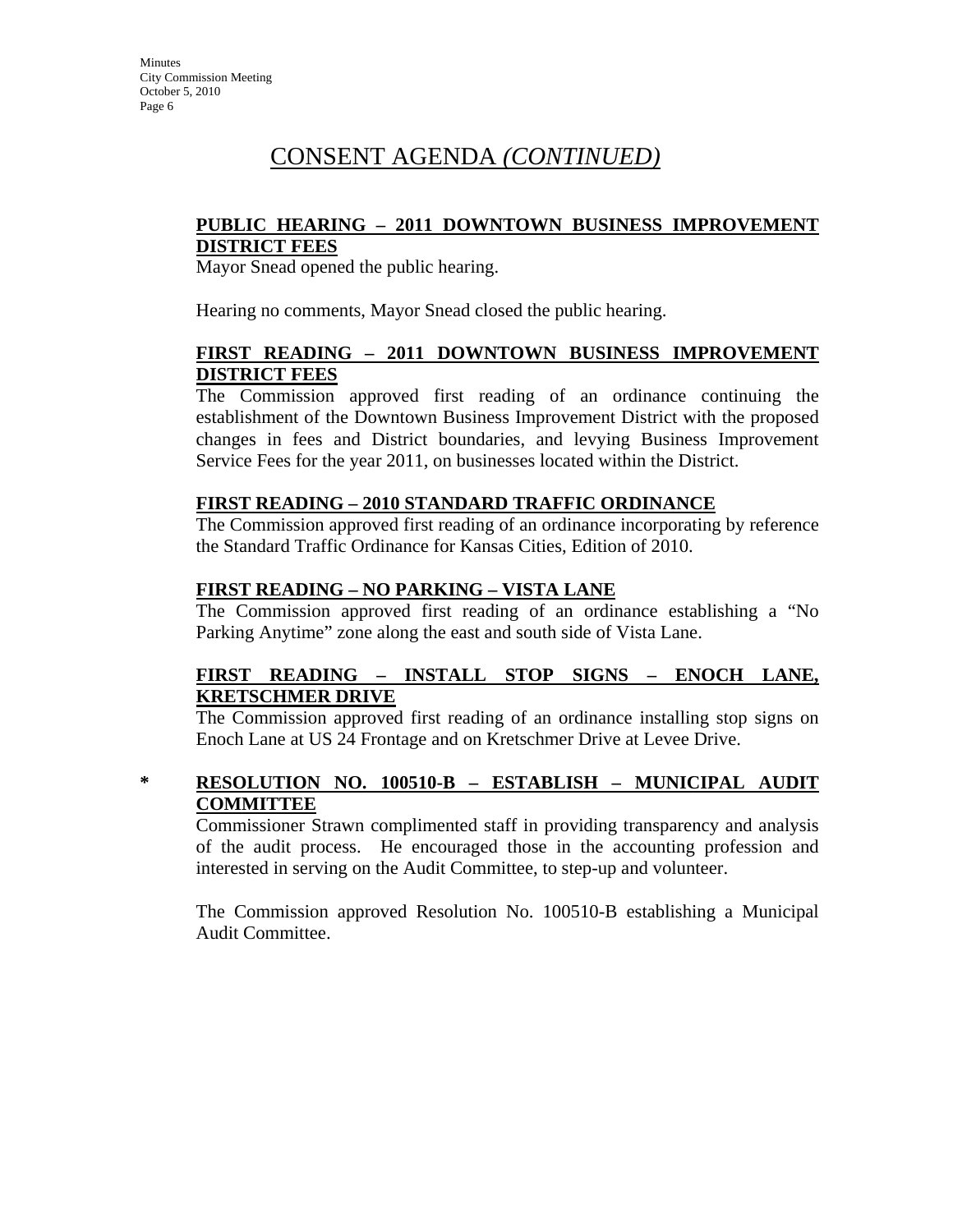## **RE-ALLOCATION OF FUNDS – ENERGY EFFICIENCY AND CONSERVATION BLOCK GRANT**

The Commission approved re-allocating excess Energy Efficiency and Conservation Block Grant funds for Traffic Signal Synchronization in the amount of \$100,000.00, Aggieville Streetlight Retrofits in the amount of \$30,000.00, and Take Charge Energy Challenge in the amount of \$14,400.00, for a total amount of \$144,400.00, and authorized City Administration and the Mayor to execute any grant application documents that may be necessary to facilitate these projects.

## **PUBLIC HEARING - AMEND – COMMUNITY DEVELOPMENT BLOCK GRANT CITIZEN PARTICIPATION PLAN**

Mayor Snead opened the public hearing.

Hearing no comments, Mayor Snead closed the public hearing.

### **AMEND – COMMUNITY DEVELOPMENT BLOCK GRANT CITIZEN PARTICIPATION PLAN**

The Commission approved the CDBG Citizen Participation Plan amendments.

## **AGREEMENT – DESIGN – MCCALL ROAD CONNECTION (ST1014)**

The Commission authorized the Mayor and City Clerk to execute an agreement in the amount of \$505,335.00 with Alfred Benesch and Company (formerly HWS Consulting Group), of Manhattan, Kansas, for the design of improvements for the McCall Road Connection (ST1014).

## **AGREEMENT – WILDCAT CREEK ROAD ALTERNATE ALIGNMENT STUDY (ST1016)**

The Commission authorized the Mayor and City Clerk to execute an agreement in the amount of \$35,000.00 with SMH Consultants, of Manhattan, Kansas, for the Wildcat Creek Road Alternate Alignment Study (ST1016) between K-18 and the Kansas Veteran's Cemetery and the preliminary design of improvements for that route.

## **APPLICATION – KDOT CORRIDOR MANAGEMENT CONSTRUCTION PROJECT PROGRAM**

The Commission expressed interest in pursuing the funds from the KDOT Corridor Management Construction Project Program for the relocation of the Wastewater Treatment Plant Road, McCall Road Improvements ~ Reinforced Concrete Boxes under US-24, and US-24 and Town Center Mall Entrance double left turn lanes on Tuttle Creek Boulevard, and directed City Administration to proceed with submitting these projects to KDOT.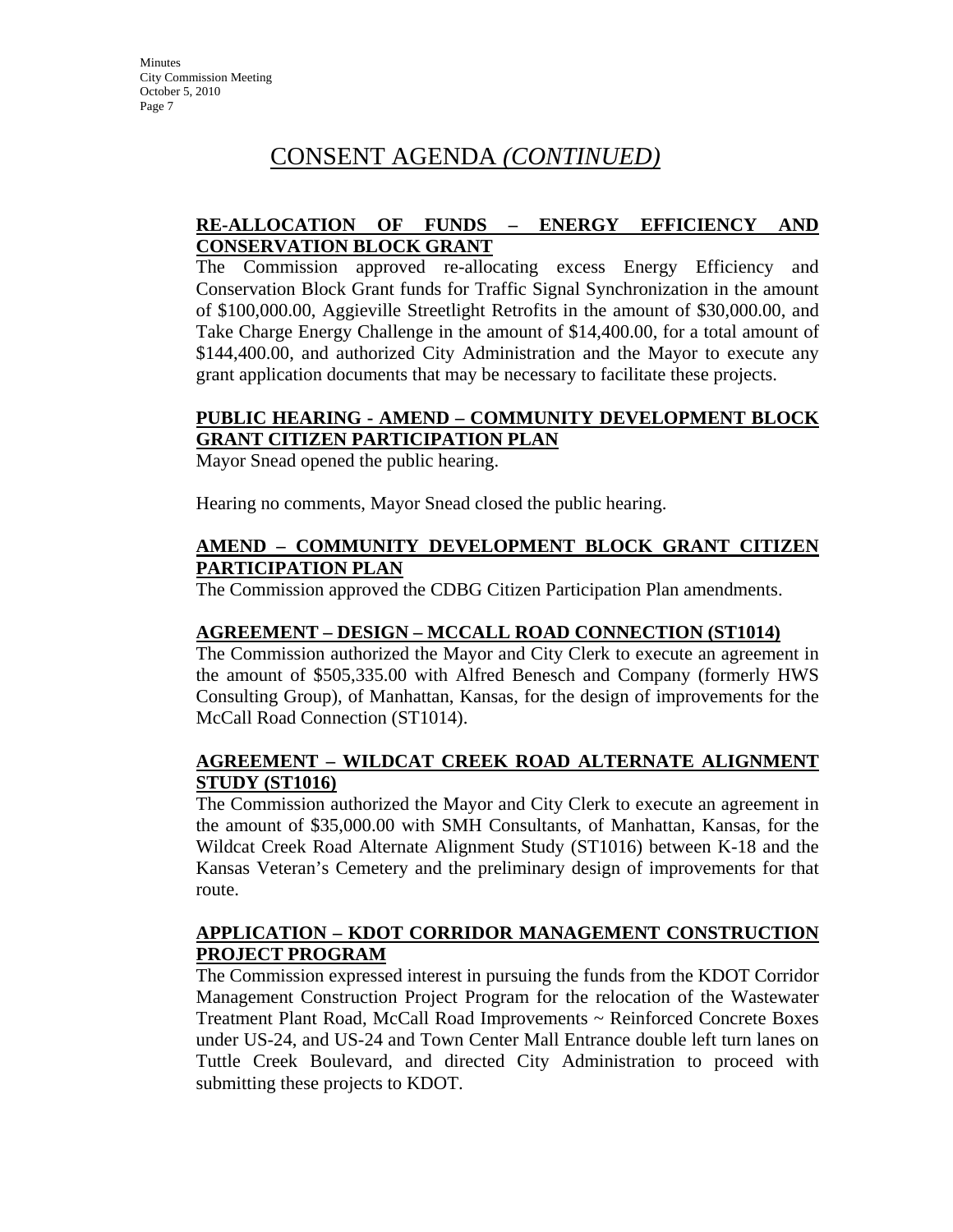## **INTENT TO PURSUE – KANSAS PUBLIC WATER SUPPLY LOAN FUND – KONZA WATER MAIN EXTENSION (WA1006)**

The Commission authorized the Mayor to execute the Notification of Intent to Pursue a Kansas Public Water Supply Loan Fund loan for the Konza Water Main Extension (WA1006).

#### **\* DEVELOPMENT AGREEMENT – STONE POINTE TOWNHOMES, UNIT ONE - SANITARY SEWER IMPROVEMENTS (SS1012)**

Ron Fehr, City Manager, responded to questions from the Commission and provided additional background information on the item and private development process.

Mark Bachamp, Schultz Construction, Inc., responded to questions from the Commission and stated that this portion of the project is being done privately, primarily to keep the special assessments at a certain level to be marketable.

The Commission authorized the City Manager to execute the Development Agreement with Stone Pointe Land Company to provide for the public sanitary sewer (SS1012) associated with the Stone Pointe Townhomes, Unit One, Development.

## **\* CHANGE ORDER NO. 1 – FLINT HILLS DISCOVERY CENTER (DC0901)**

Ron Fehr, City Manager, responded to questions from the Commission and purpose of an owner's allowance.

Bob Workman, Director, Flint Hills Discovery Center, provided additional information on the item and responded to questions from the Commission.

The Commission approved Change Order No. 1 to the Guaranteed Maximum Price for the Discovery Center to fund three approved add alternates, and create an owner's allowance in the amount of \$566,116.00.

## **\* CHANGE ORDER NO. 2 – FLINT HILLS DISCOVERY CENTER (DC0901)**

Ron Fehr, City Manager, provided clarification on the item and responded to questions from the Commission.

Bob Workman, Director, Flint Hills Discovery Center, responded to questions from the Commission on the fee being charged by McGowan Gordon and stated the importance of the geothermal wellfield and connectivity of the building.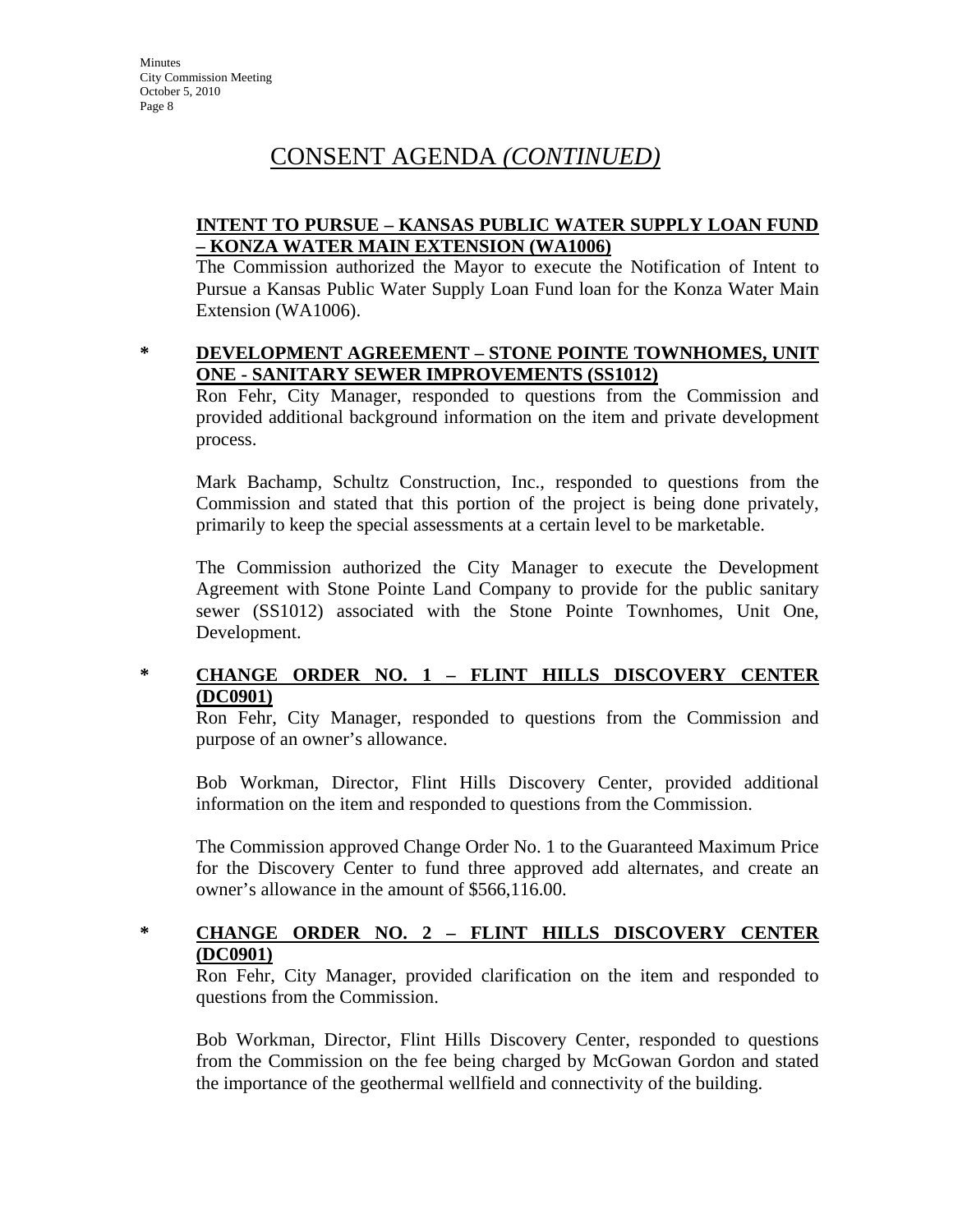#### **\* CHANGE ORDER NO. 2 – FLINT HILLS DISCOVERY CENTER (DC0901)** *(CONTINUED)*

The Commission approved Change Order No. 2 to the Guaranteed Maximum Price for the Discovery Center to accommodate construction of Colorado Street (east of  $3<sup>rd</sup>$  Street) and the parking lot (ST0915) resulting in a net increase in the amount of \$646,656.00 (+4.44%) to the contract with McCownGordon Construction, of Kansas City, Missouri.

### **CHANGE ORDER NO. 1 – GRANDE BLUFFS AT MILL POINTE, UNIT ONE – STORM SEWER (ST1008) AND SANITARY SEWER (SS1008) IMPROVEMENTS**

The Commission approved Change Order No. 1 for the Grande Bluffs at Mill Pointe, Unit One, storm sewer (ST1008) and sanitary sewer (SS1008) improvements, resulting in a net increase in the amount of \$17,984.00 (+5.63%) to the contract with Manhattan Trenching, Inc., of Manhattan, Kansas.

## **CHANGE ORDER NO. 13 – RUNWAY 3/21 SAFETY AREA IMPROVEMENTS (AIP 37/38)**

The Commission approved Change Order No. 13 for the Runway 3/21 Safety Area Improvements project (AIP 37/38), resulting in a net increase in the amount of \$17,121.26 (+2.09%) to the contract with Smoky Hill, LLC, of Salina, Kansas.

## **CHANGE ORDER NO. 3 – KANSAS STATE UNIVERSITY CENTER FOR CHILD DEVELOPMENT PLAYGROUND (SP1007)**

The Commission approved Change Order No. 3 for the Kansas State University Center for Child Development Playground Project (SP1007), resulting in a net increase in the amount of \$15,873.00 (+7.44%) to the contract with First Construction, LLC, of Lawrence, Kansas.

## **PURCHASE OF REAL ESTATE AGREEMENT – HUNTER TRACT (WA0622)**

The Commission approved the proposed agreement; authorized City Administration to negotiate and finalize an agreement with Hunter Living Trust for the rights-of-way, park land, and temporary easement associated with the Miller Parkway Roadway and Water Main project (WA0622); and authorized the Mayor and City Clerk to execute the finalized agreement on behalf of the City.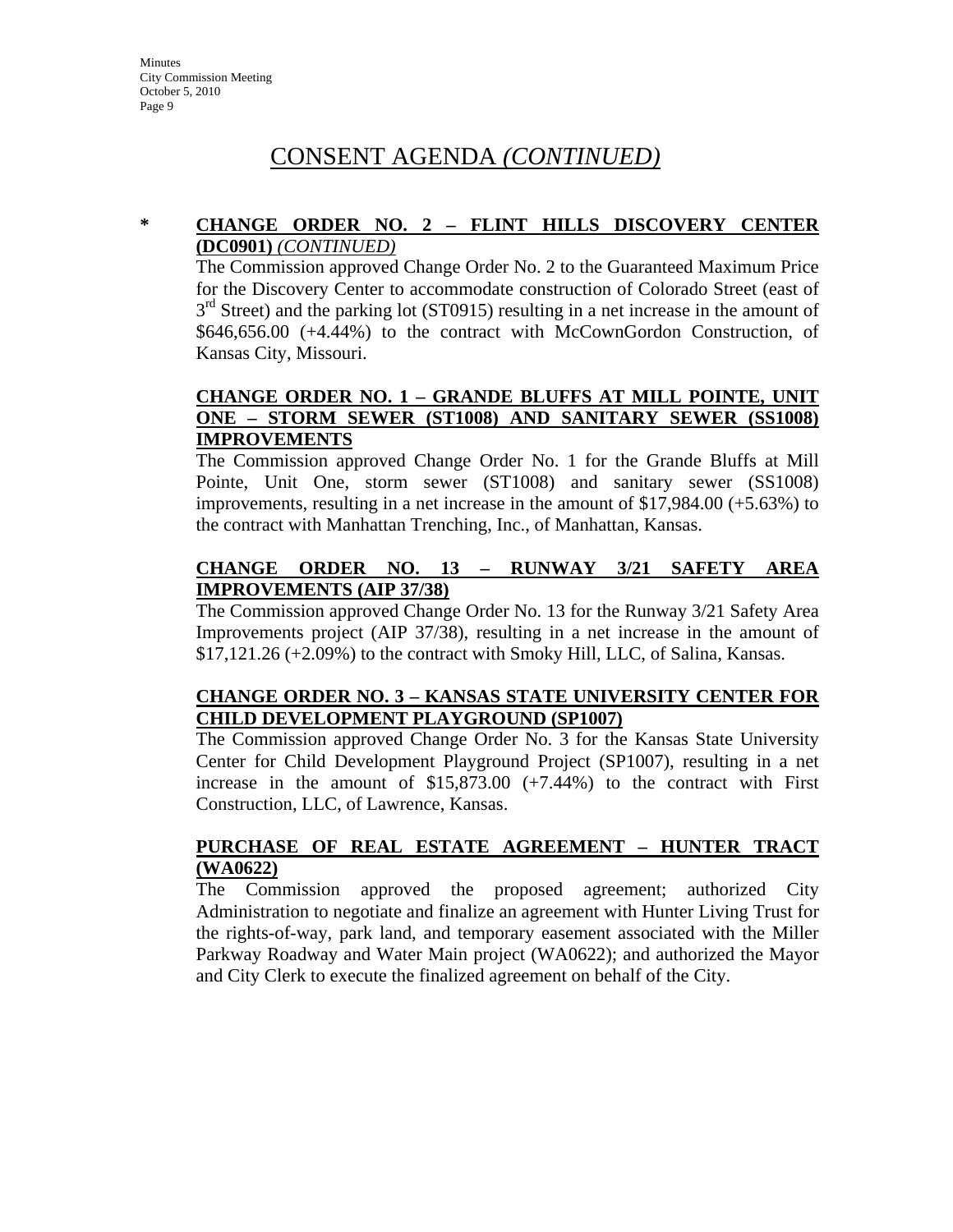## **NEGOTIATE CONTRACT – AFRICAN-AMERICAN CULTURAL RESOURCES PROJECT**

The Commission accepted the recommendation of the Selection Committee and authorized City Administration to negotiate a contract for professional services with Three Gables Preservation, of Nederland, Colorado, for the African-American Cultural Resources Project.

## **SECOND AMENDMENT – AIR SERVICE AGREEMENT**

The Commission authorized City Administration to finalize and the Mayor and City Clerk to execute the Second Amendment to the Air Service Agreement with American Eagle Airlines, Inc., and the Manhattan Area Chamber of Commerce.

After discussion, Commissioner Sherow moved to approve the consent agenda, as read with the exception of Item E, Ordinance Nos. 6841-6849 adopting the 2009 editions of the International Code package and the 2008 National Electrical Code, being tabled for consideration and discussion of issues related to the reinspection fees and clarification on the construction of safe rooms for slab-on-grade homes. Commissioner Pepperd seconded the motion. On a roll call vote, motion carried 5-0, with the exception of Item G, Ordinance No. 6850 – Issue Recovery Zone Facility Bonds – GTM, Sportswear. Inc., which carried 4-0, with Commissioner Strawn abstaining, and with the exception of Item T, Change Order No. 1 – Flint Hills Discovery Center (DC0901), which carried 4-1 with Commissioner Strawn voting against the item.

# GENERAL AGENDA

## **CONFERENCE CENTER MANAGEMENT SELECTION**

Jason Hilgers, Assistant City Manager, presented background and additional information received regarding the Conference Center management selection item and process.

Terry Dody, HCW Inc., reiterated that Kinseth Hospitality is the best choice for managerial services and asked the Commission for approval.

After discussion, Commissioner Morris-Hardeman moved to remove the item from the table and approve the selection of Kinseth Hospitality, of North Liberty, Iowa, by HCW Development as the manager of the Hilton Garden Inn and Conference Center in the South Redevelopment District. Commissioner Sherow seconded the motion.

After additional discussion of the Commission, on a roll call vote, motion carried 5-0.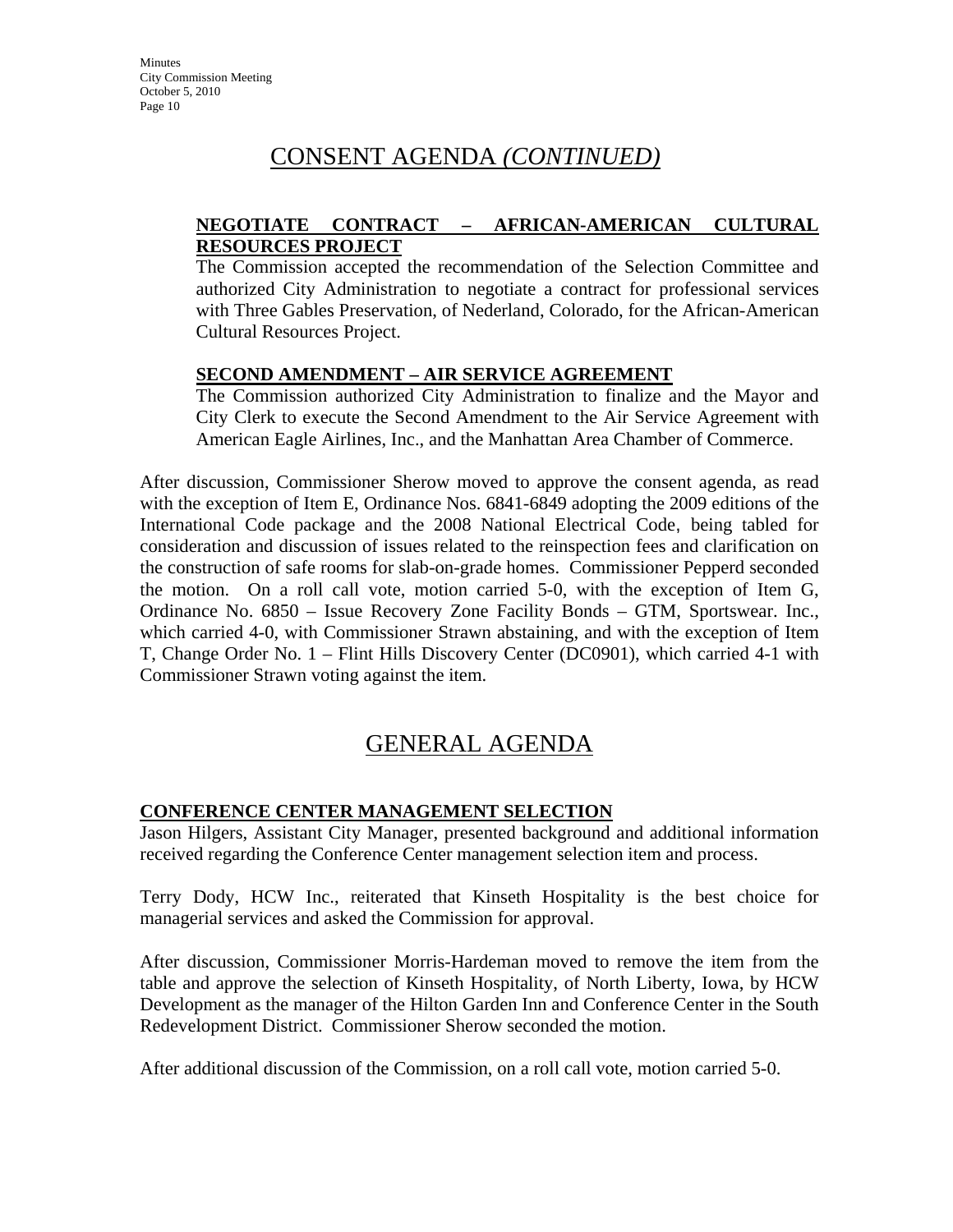# GENERAL AGENDA (*CONTINUED*)

# **FIRST READING - AMENDING FINAL DEVELOPMENT PLAN - 17TH STREET PROPERTIES COMMERCIAL PLANNED UNIT DEVELOPMENT**

Eric Cattell, Assistant Director for Planning, presented the item and provided additional background information on the current sign and on the Planned Unit Development's signage regulations.

Doug Maryott, managing member of the project, 17th Street Properties Development, presented additional information on the item and stated that he thought the existing billboard sign was grandfathered and asked that it remain to improve exposure for the new hotel. He then provided additional information on the proposed signs and responded to questions from the Commission.

Commissioner Strawn stated that this is an example of well-intended regulations that run smack into common sense. He said the sign was never a problem before and that it does not make sense to get rid of it when it has been there for 20 years, and that there are already numerous signs and billboards on Fort Riley Boulevard. He urged the Commission to override the Planning Board on this issue.

Commissioner Morris-Hardeman stated that she agreed with Commissioner Strawn and stated that a precedent is not being set in allowing them to keep an existing sign. She then voiced concern with a 3-1 vote by the members of the Manhattan Urban Area Planning Board.

Commissioner Pepperd concurred with comments stated by the Commission and said that he would support overriding the Manhattan Urban Area Planning Board. He complimented the developer on the project and improvements made to the area.

Commissioner Sherow voiced support of the recommendation provided by the Manhattan Urban Area Planning Board to eliminate the existing pole sign as it is, however, he stated that he would reconsider a smaller sign on a time-limited basis. He also voiced concern with having only four members of the Planning Board participating on this item.

Mayor Snead appreciated the applicant's consideration and agreed with the majority of his fellow Commissioners that the existing sign should remain. He stated that this was missed by the engineers, the applicant, City staff, and others. He stated that it is not appropriate to take down the existing sign and was not concerned that it would set a precedent.

Eric Cattell, Assistant Director for Planning, provided additional information on the pole signs being proposed and asked for clarification on the three conditions of approval, as stated on page six of the memorandum. He responded to questions from the Commission.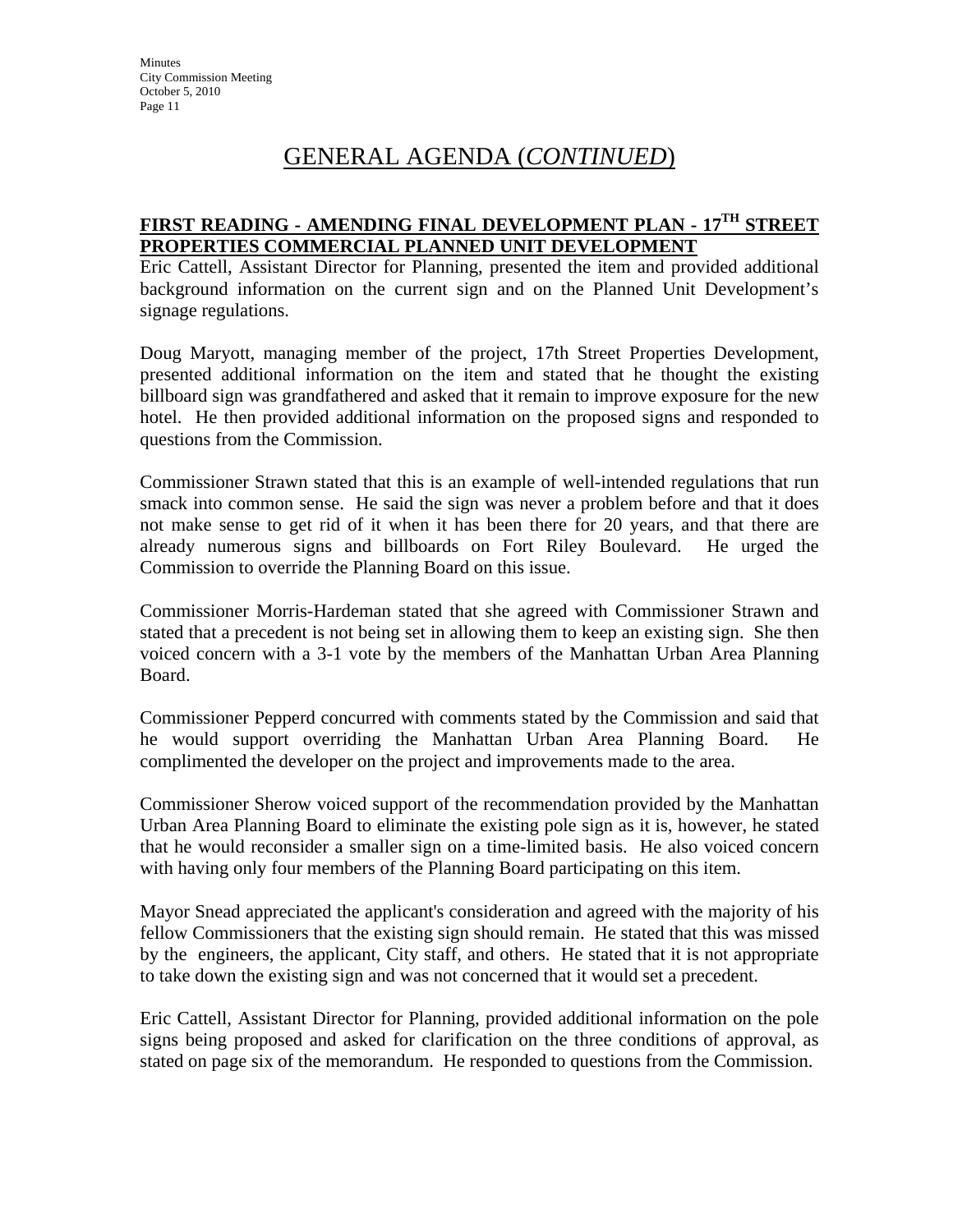# GENERAL AGENDA (*CONTINUED*)

#### **FIRST READING - AMENDING FINAL DEVELOPMENT PLAN - 17TH STREET PROPERTIES COMMERCIAL PLANNED UNIT DEVELOPMENT** *(CONTINUED)*

After discussion, Commissioner Strawn moved to override the Manhattan Urban Area Planning Board's recommendation and approve first reading of an ordinance amending the PUD and Ordinance No. 6768 to allow the existing pole sign as described in option two *(See Attachment No. 1a)* as presented this evening, along with the amendment to allow banner signs and a reduction of parking based on specifically stated findings.

Mayor Snead asked for clarification on the motion and asked if the motion included condition of approval number one: that the grand opening banner signs shall be permitted for a period not to exceed thirty (30) consecutive days.

Commissioner Strawn stated that was correct.

After further discussion and clarification, the motion by Commissioner Strawn now reads: "Override the Manhattan Urban Area Planning Board's recommendation and approve first reading of an ordinance amending the PUD and Ordinance No. 6768, to allow the existing pole sign as described in Option Two (submitted by the applicant showing a painted pole with limestone base, *See Attachment 1a*) this evening, along with the amendment to allow banner signs and a reduction of parking based on specifically stated findings, and, to include condition of approval number one: that the grand opening banner signs shall be permitted for a period not to exceed thirty (30) consecutive days." *(See Attachment No. 1b)*

Eric Cattell, Assistant Director for Planning, provided clarification on the motion and stated that Option Two *(See Attachment 1a*) is the existing sign with a modified base.

Mayor Snead seconded the motion.

After additional discussion of the Commission, motion carried 4-1, with Commissioner Sherow voting against the motion.

## **FIRST READING - AMEND FINAL DEVELOPMENT PLAN - LOT 1, RAMADA INN COMMERCIAL PLANNED UNIT DEVELOPMENT**

Eric Cattell, Assistant Director for Planning, presented the item.

Trevor Wood, SSC, Overland Park, Kansas, informed the Commission that a neighborhood meeting was held with no opposition and that the infrastructure combined will be less visually intrusive. He then responded to questions from the Commission.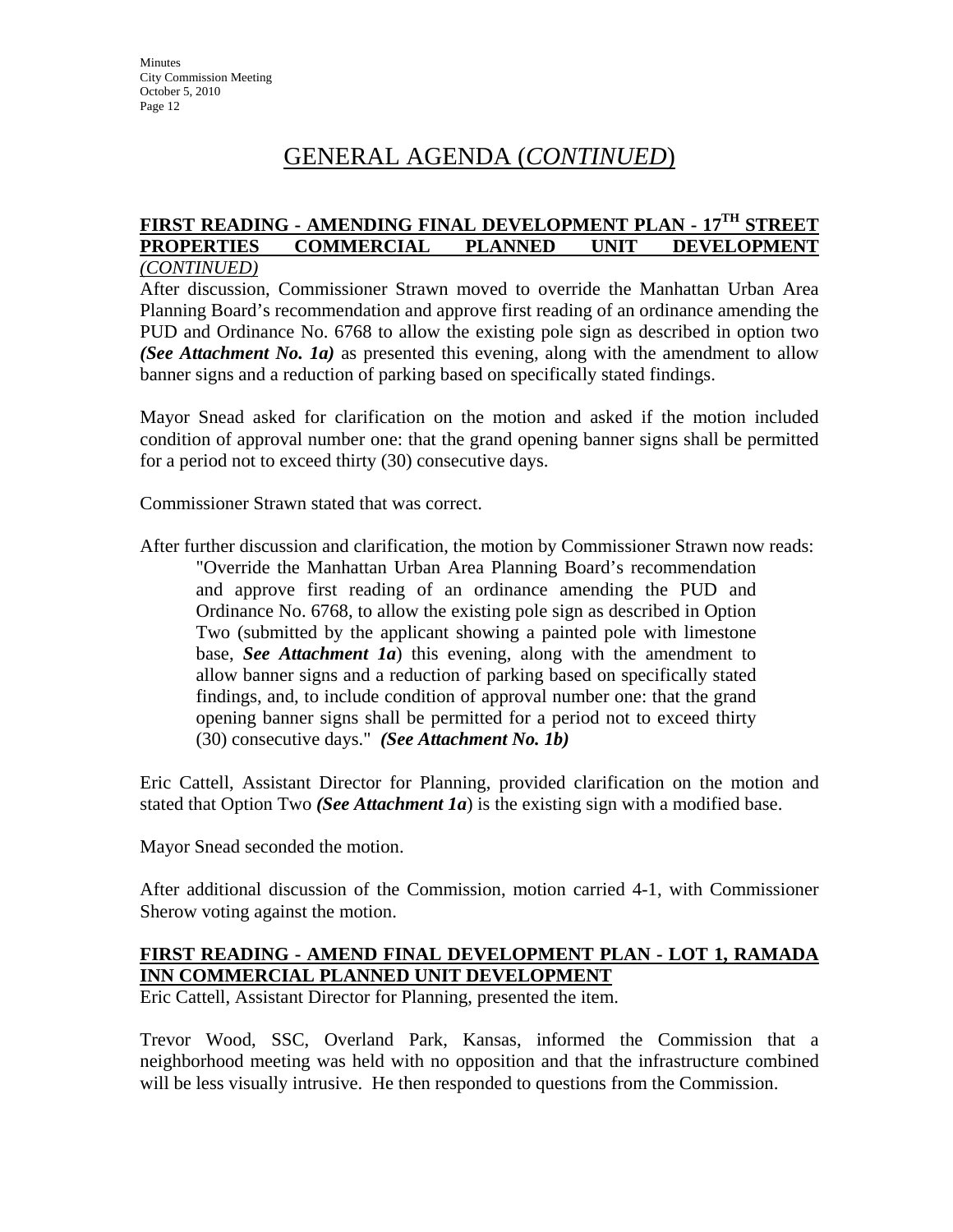# GENERAL AGENDA (*CONTINUED*)

#### **FIRST READING - AMEND FINAL DEVELOPMENT PLAN - LOT 1, RAMADA INN COMMERCIAL PLANNED UNIT DEVELOPMENT** *(CONTINUED)*

After discussion, Commissioner Sherow moved to approve first reading of an ordinance amending the Final Development Plan for Lot 1, Ramada Inn Commercial Planned Unit Development, generally located at 1641 Anderson Avenue, and Ordinance No. 6248, for proposed telecommunications facilities, based on the findings in the Staff Report *(See Attachment No. 2)*, with the four conditions of approval, as recommended by the Manhattan Urban Area Planning Board. Commissioner Pepperd seconded the motion. On a roll call vote, motion carried 5-0.

### **FIRST READING – REZONE - TRACT A, SCENIC MEADOWS ADDITION, UNIT THREE**

Eric Cattell, Assistant Director for Planning, presented the item and responded to questions from the Commission regarding concerns associated with potential residential building in the flood plain area.

After discussion, Commissioner Strawn moved to approve first reading of an ordinance rezoning Tract A, Scenic Meadows Addition, Unit Three, generally located east of Scenic Drive and 400 feet south of the intersection of Fossilridge Drive and Scenic Drive, from R-1/AO, Single-Family Residential District with Airport Overlay District, to R/AO, Single-Family Residential District with Airport Overlay, based on the findings in the Staff Report *(See Attachment No. 3)* and the recommendation of the Planning Board. Commissioner Pepperd seconded the motion.

After additional discussion, on a roll call vote, motion carried 5-0.

#### **FIRST READING - ESTABLISH - FLINT HILLS DISCOVERY CENTER BOARD**

Bob Workman, Director, Flint Hills Discovery Center, presented the item. He then responded to questions from the Commission regarding qualifications and expertise for Advisory Board members.

Ron Fehr, City Manager, provided clarification on the role of the Flint Hills Discovery Center Advisory Board.

After discussion, Commissioner Sherow moved to approve first reading of an ordinance establishing the Flint Hills Discovery Center Advisory Board. Commissioner Morris-Hardeman seconded the motion. On a roll call vote, motion carried 5-0.

The Commission took a brief recess.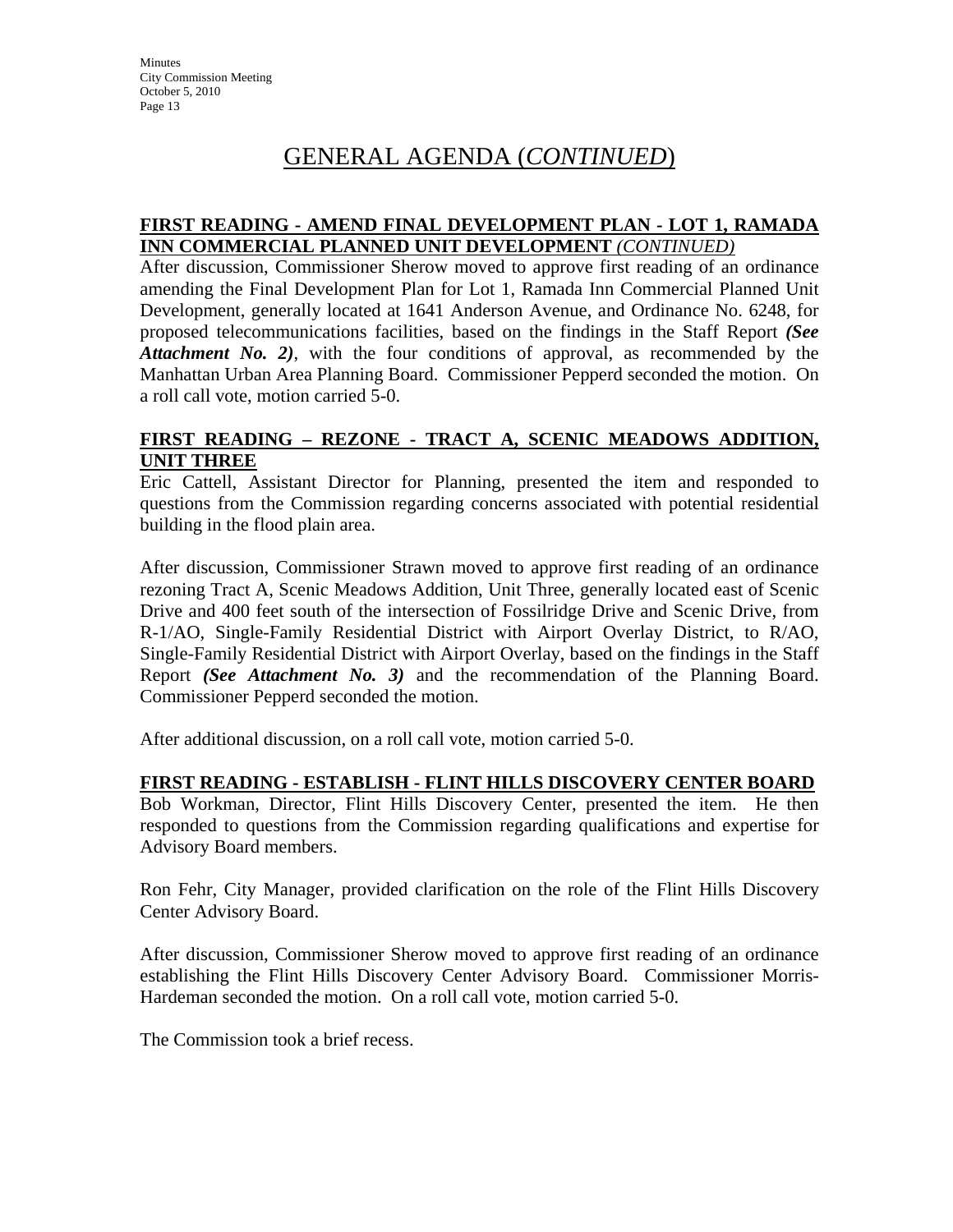Minutes City Commission Meeting October 5, 2010 Page 14

# **EXECUTIVE SESSION**

At 9:50 p.m., Mayor Snead moved to recess into Executive Session until 10:30 p.m. for the purpose of consulting with the City Attorney and Assistant City Attorney regarding matters that are deemed privileged under the attorney/client relationship. Commissioner Sherow seconded the motion. On a roll call vote, motion carried 5-0.

At 10:30 p.m., the Commission reconvened with Mayor Snead and Commissioners Sherow, Pepperd, Morris-Hardeman, and Strawn in attendance. Mayor Snead moved to come out of Executive Session and adjourn. Commissioner Sherow seconded the motion. On vote, motion carried 5-0.

#### **ADJOURNMENT**

At 10:31 p.m. the Commission adjourned.

City Clerk Gar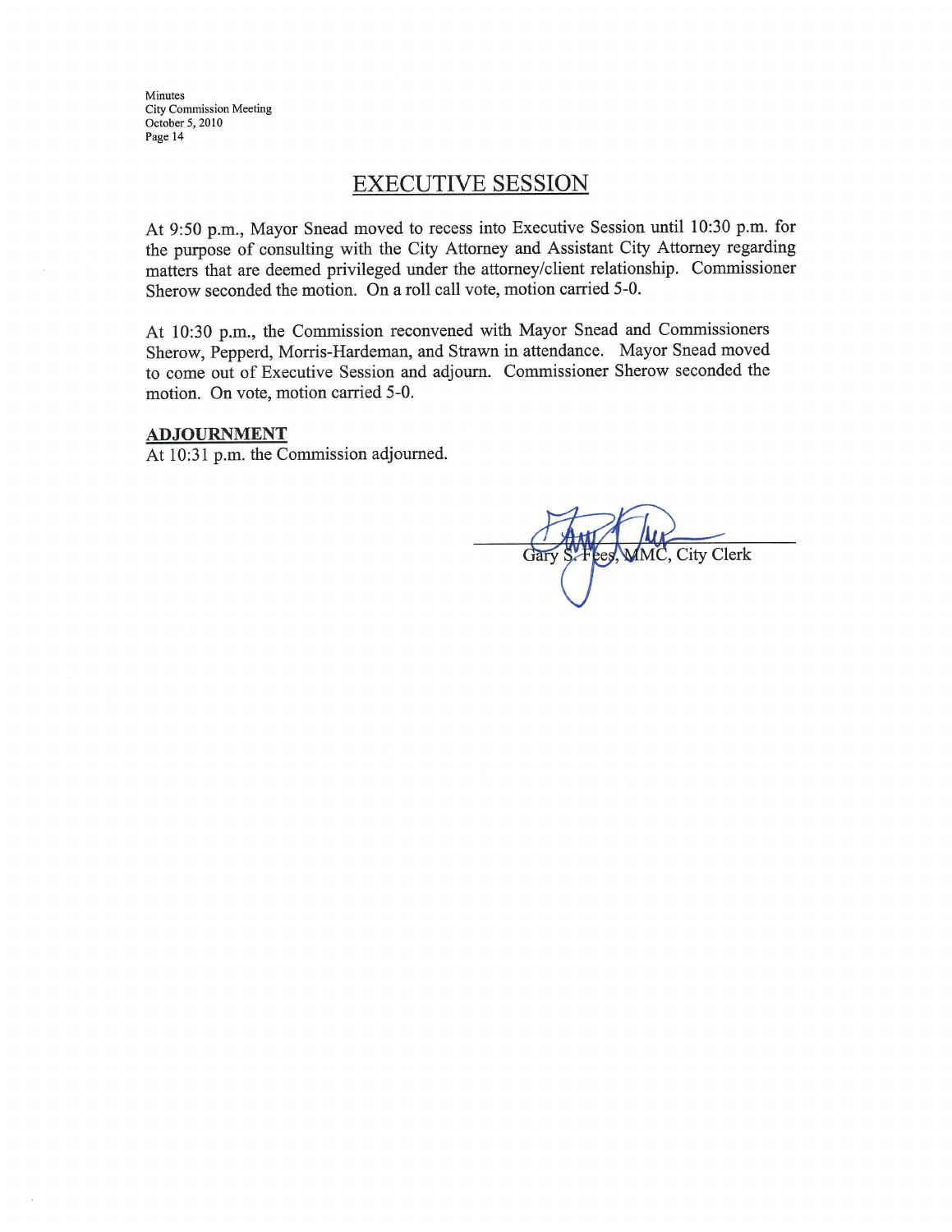Minutes City Commission Meeting October 5, 2010 Page 15

*Attachment No. 1a* 

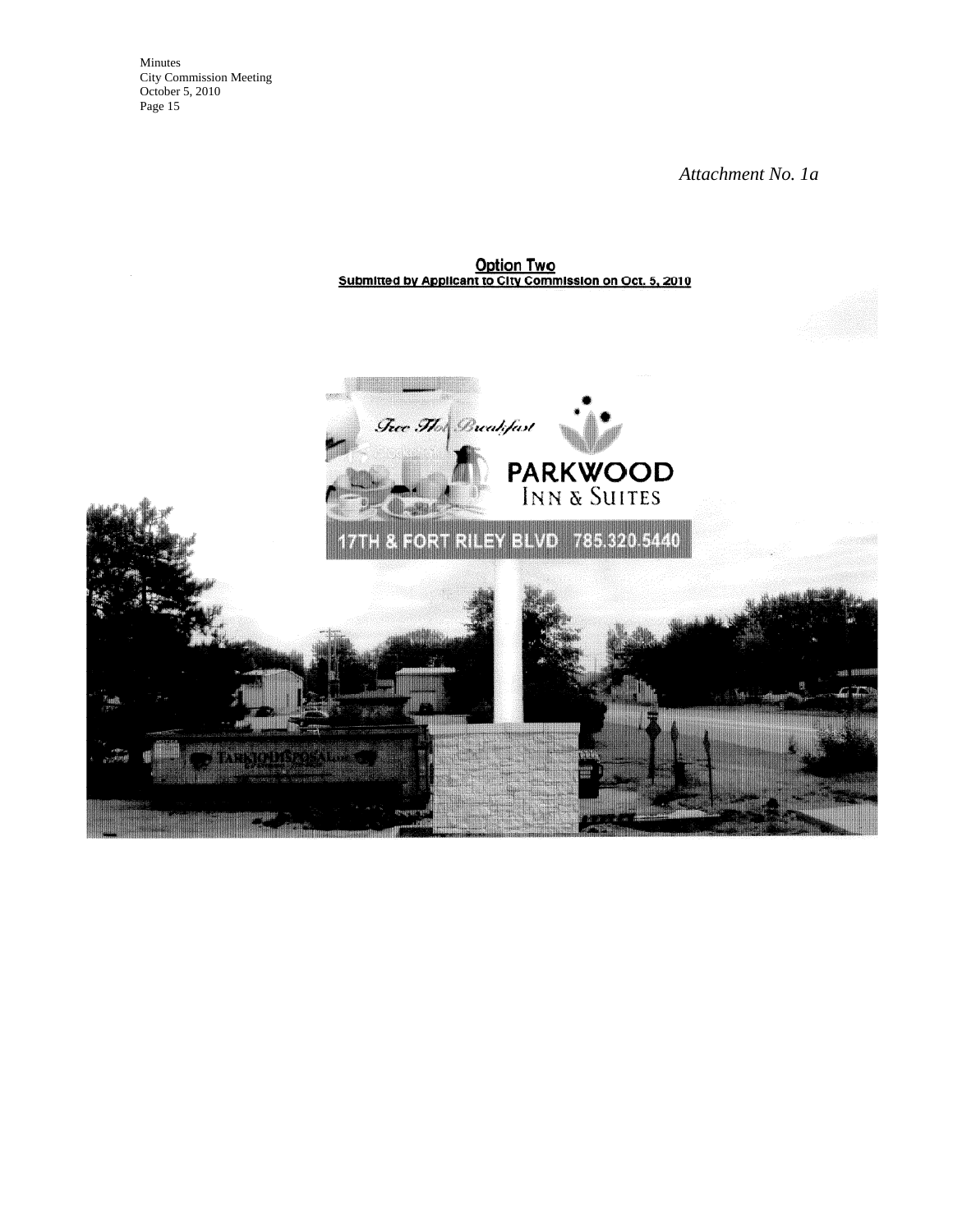#### **STAFF REPORT**

## **ON AN APPLICATION TO AMEND THE APPROVED PLANNED UNIT DEVELOPMENT (PUD)**

# **BACKGROUND**

**APPLICANT:** 17<sup>th</sup> Street Properties – Lee Borck. **ADDRESS:** 222 Southwind, Manhattan KS 66503.

**OWNER:**  $17<sup>th</sup>$  Street Properties – Lee Borck. **ADDRESS:** 222 Southwind, Manhattan KS 66503.

**LOCATION:** Southeast of the intersection of S. 17<sup>th</sup> Street and Yuma Street intersection; Lot 17<sup>th</sup> Street Properties Addition.

**AREA:** 2.07 acres.

**DATE OF PUBLIC NOTICE PUBLICATION:** Thursday, August 19, 2010.

**DATE OF PUBLIC HEARING: PLANNING BOARD:** Thursday, September 9, 2010.

**CITY COMMISSION:** Tuesday, October 5, 2010.

**DESCRIPTION OF PROPOSED AMENDMENT:** Amend condition No. 5 of Ordinance No. 6768, approved July 21, 2009. Condition No. 5 states, "Signage shall be limited to signs proposed in the application, except wall signs on the retail building's Ft. Riley Boulevard frontage shall be limited to one per business." Elevations of approved ground signs are attached.

The amendments are proposed to allow:

o An existing two sided former off site advertising (billboard) sign, which is 28.35 feet in height, with each side of the two sided sign 253.75 square feet in area (20.30 feet in width by 12.25 feet in height) located in the southeastern corner of the site to remain on which the hotel and retail center will be advertised., The pole portion of the sign is proposed to be enclosed in limestone and the island will be landscaped.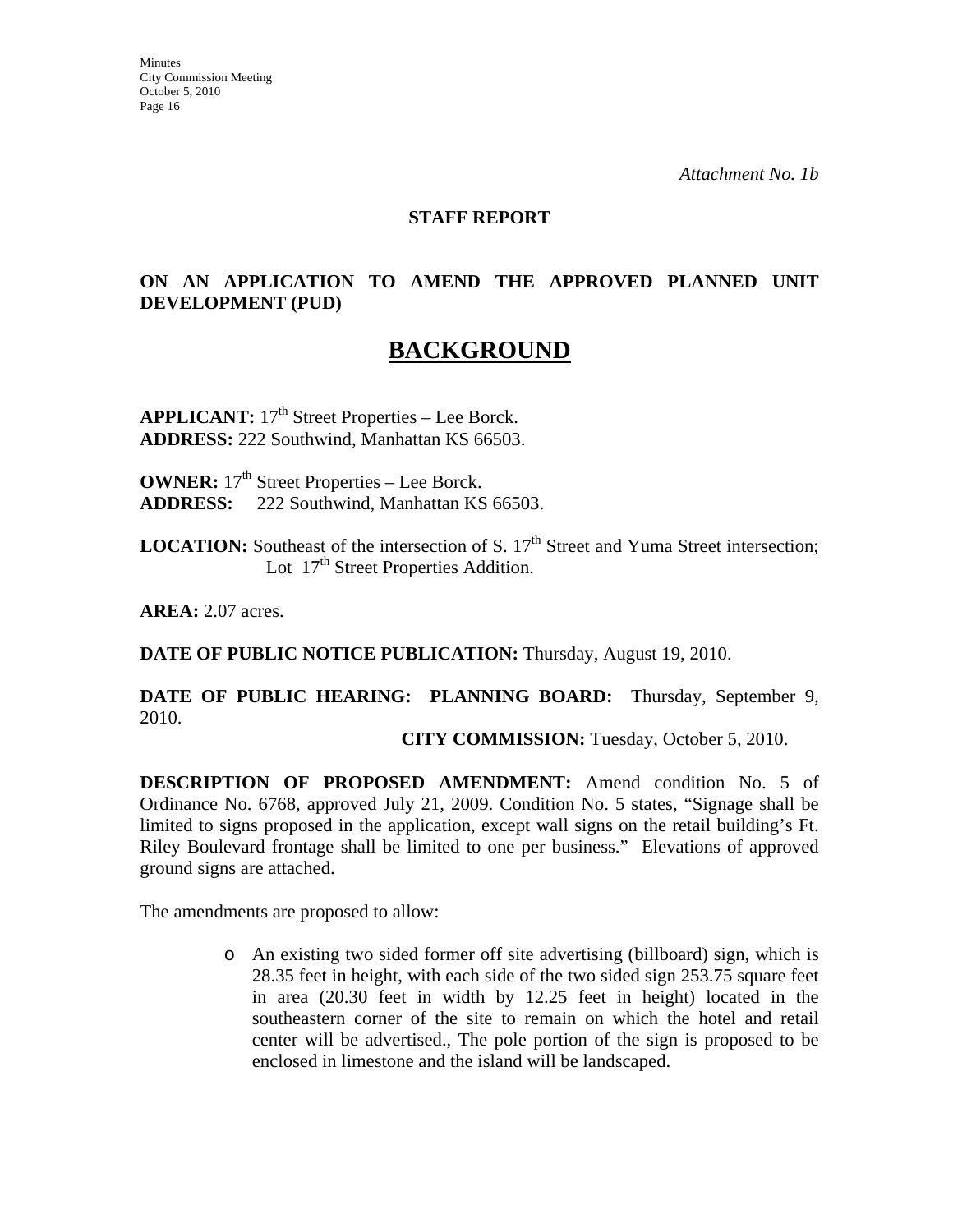- o Up to two temporary banner signs on the sign face of the existing pole sign up to seven consecutive days for a maximum of five weeks with each banner measuring a maximum dimension of 3feet by 22 feet.
- o Remove two off-street parking spaces approved with the Final Development Plan in the location of the sign. A landscaped traffic island around the base of the sign results in the removal of the two off-street parking spaces.

# **MATTERS TO BE CONSIDERED WHEN AMENDING A PLANNED UNIT DEVELOPMENT**

### **1. WHETHER THE PROPOSED AMENDMENT IS CONSISTENT WITH THE INTENT AND PURPOSE OF THE APPROVED PUD, AND WILL PROMOTE THE EFFICIENT DEVELOPMENT AND PRESERVATION OF THE ENTIRE PUD:**

The applicant states in their written application documents that, "The proposed amendment consists of allowing an existing sign within the PUD to remain. The existing sign is in compliance with Article VI, Section 6-211 (B) as set forth in Sections 6-203 (D)(1), 6-203 (E) and 6-203 (F) of the Manhattan, Kansas Zoning Regulations, dated February 16, 2010. The proposed amendment is consistent with the intent and purpose of the approved PUD and has already promoted the efficient development and preservation of the entire PUD. (See enclosed photographs)"

The proposed amendment to allow the existing pole sign is inconsistent with the approved sign plan and Condition No. 5, which states, "Signage shall be limited to signs proposed in the application, except wall signs on the retail building's Ft. Riley Boulevard frontage shall be limited to one per business." Adequate ground signs are provided to advertise the hotel and retailers.

Allowing on site grand opening banner signs on Lot 1,  $17<sup>th</sup>$  Street Properties Addition would be consistent with commercial development along Ft. Riley Boulevard.

A reduction of two off-street parking spaces from 138 parking spaces approved with the Final Development Plan to a proposed 136 parking spaces will still provide four more than the minimum 132 parking spaces required.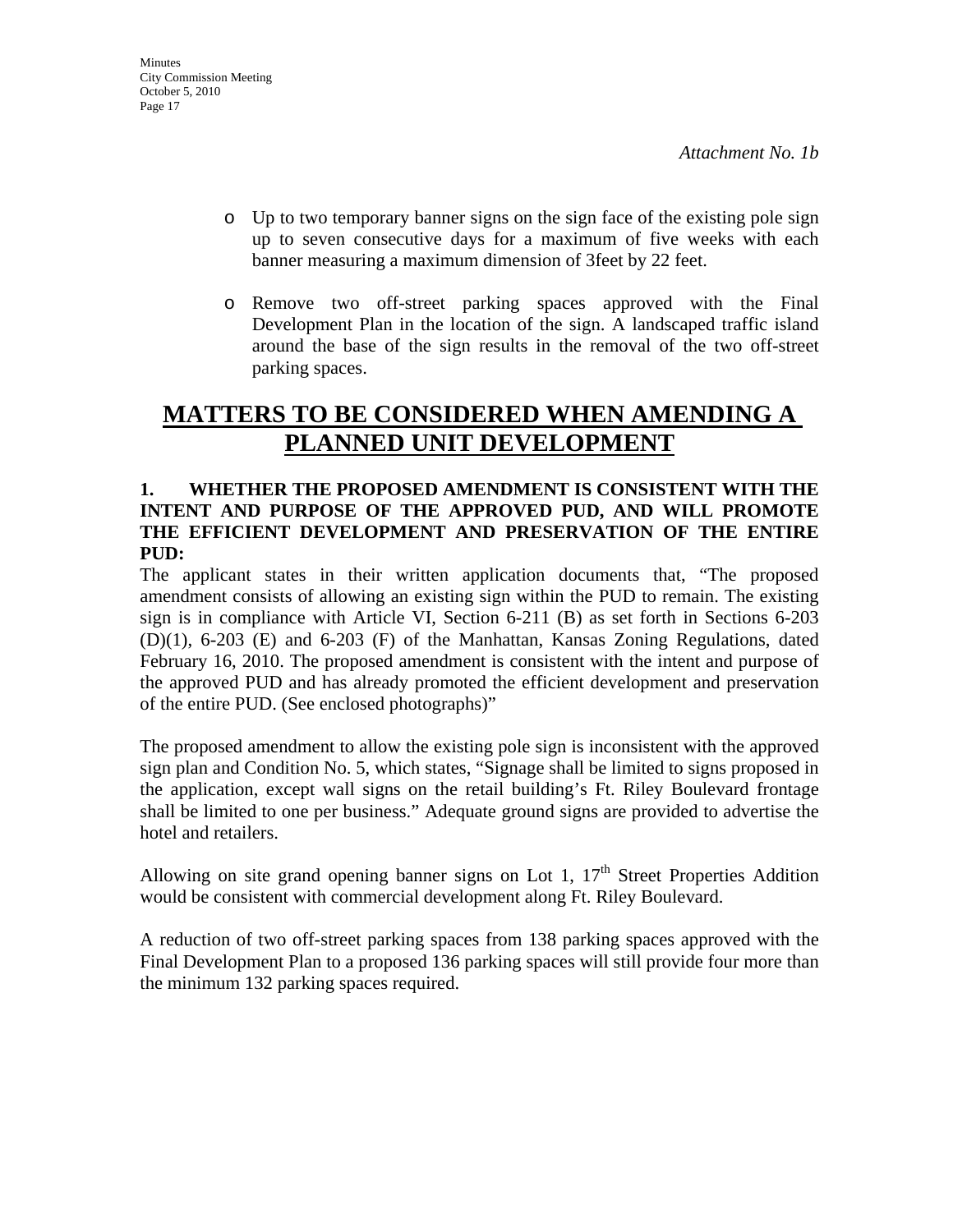**Minutes** City Commission Meeting October 5, 2010 Page 18

*Attachment No. 1b* 

Section 6-211 indicates signage for commercial PUDs, as a general rule, follows the requirements of Section, 6-203, C-2, Neighborhood Shopping District, which the proposed PUD odes, in general. Section 6-203 (E) states the maximum height of a sign shall extend no more than 30 feet above the ground, which the existing sign conforms to at 28.35 feet in height.

The existing sign is 253.75 square feet in area per sign face, based on the applicant's drawing. Only one side of a two sided sign is calculated when determining maximum gross surface area. Section 6-203 (D)(1) for ground or pole signs, however, states, "The total surface area of all signs upon a single zoning lot shall not exceed one (1) square foot for each one (1) foot of linear street frontage which abuts the zoning lot. The total surface area of signs which have a common street frontage shall not exceed one (1) square foot for each one (1) foot of said frontage."

There is an existing approved ground sign approximately 100-feet to the west of the existing pole sign (attachment) whose total square footage is 192 square feet in area. In combination the approved sign and existing pole signs total surface area is 445.75 square feet in maximum gross surface area. Lot 1 has a street frontage along Ft. Riley Boulevard of 280 feet. Total maximum surface area shall not exceed 280 square feet in area, as a general rule, assuming the C-2 District requirements are followed. The proposed maximum square footage is 165.75 square feet more than would be allowed. The applicant suggests that the 315 square feet of the unnamed right-of-way along the east side of Lot 1 should be counted towards the total square footage of signage. The sign is clearly oriented towards traffic along Ft. Riley Boulevard and is not oriented to any traffic on the right-ofway on the east side of Lot 1. As proposed, the sign's maximum square footage is applicable to Ft. Riley Boulevard frontage not a combination of two frontages.

Section 6-203(F) indicates the required sign setback is 10-feet. The proposed sign is 8.1 feet from the south lot line and 8.3 feet from the east lot line.

In addition to the Sections cited above, the C-2 District sign requirements, if applied to the PUD, would allow two ground or pole signs for the Ft. Riley Boulevard street frontage if the street frontage exceeds 600 feet in length. The street frontage is 280 feet, or 320 less than the C-2 District requirement.

If the requirements of Section 6-203 are applied to the existing pole sign it would not meet the requirements of the C-2 District, except for height.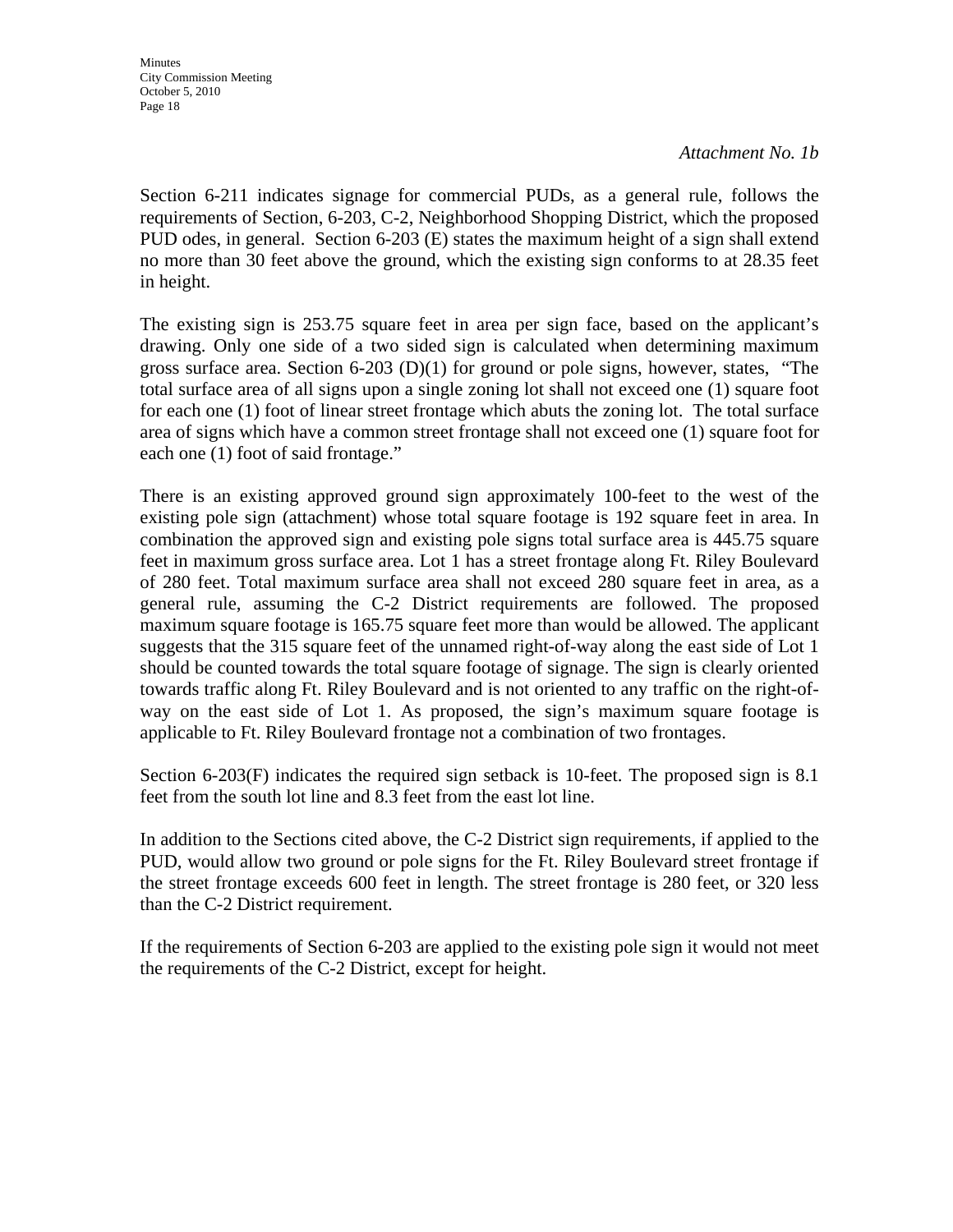**2. WHETHER THE PROPOSED AMENDMENT IS MADE NECESSARY BECAUSE OF CHANGED OR CHANGING CONDITIONS IN OR AROUND THE PUD, AND THE NATURE OF SUCH CONDITIONS:** The applicant states, "The changed condition is the existence of a usable sign on the approved PUD that can still be used for promotion of businesses within the PUD. (See enclosed photographs)"

The applicant has verbally indicated the sign was overlooked on the preliminary PUD site plans. The inadvertent oversight of the sign is not a condition of the PUD, which requires the large billboard size sign when adequate signage is allowed as approved.

It is common for commercial development to have banner signs that announce a new business. The reduced parking is a condition created by the proposal to allow the existing pole sign to remain.

Signage conditions for retail centers along Ft. Riley Boulevard between the S. 17<sup>th</sup> Street and Ft. Riley Boulevard intersection and the S.  $3<sup>rd</sup>$  Street and Ft. Riley Boulevard intersection reflect a reduction in the number and size of signs associated with the retail centers. The proposed amendment would be inconsistent with the retail center character along Ft. Riley Boulevard.

**3. WHETHER THE PROPOSED AMENDMENT WILL RESULT IN A RELATIVE GAIN TO THE PUBLIC HEALTH, SAFETY, CONVENIENCE OR GENERAL WELFARE, AND IS NOT GRANTED SOLELY TO CONFER A SPECIAL BENEFIT UPON ANY PERSON:** The applicant states, "The approved PUD and development within the PUD has already greatly benefited the public health and safety within the PUD and surrounding areas. No longer are there eyesores in the area or concealed areas where crimes could have been committed. The proposed amendment will not detract to this gain of public health and safety in the area. The retention and use of the existing sign will benefit the convenience and general welfare of all businesses in the PUD and not a sole business or person."

There appears to be no relative gain to the public health, safety, convenience or general welfare that approval of the amendment to allow the existing pole sign would accomplish. The amendment would allow the applicant to use a sign that was overlooked and not included as apart of the approved PUD sign plan and not shown on the site plan.

The banner signs would allow the general public to be aware of grand openings. The reduction of off-street parking does not adversely affect the public.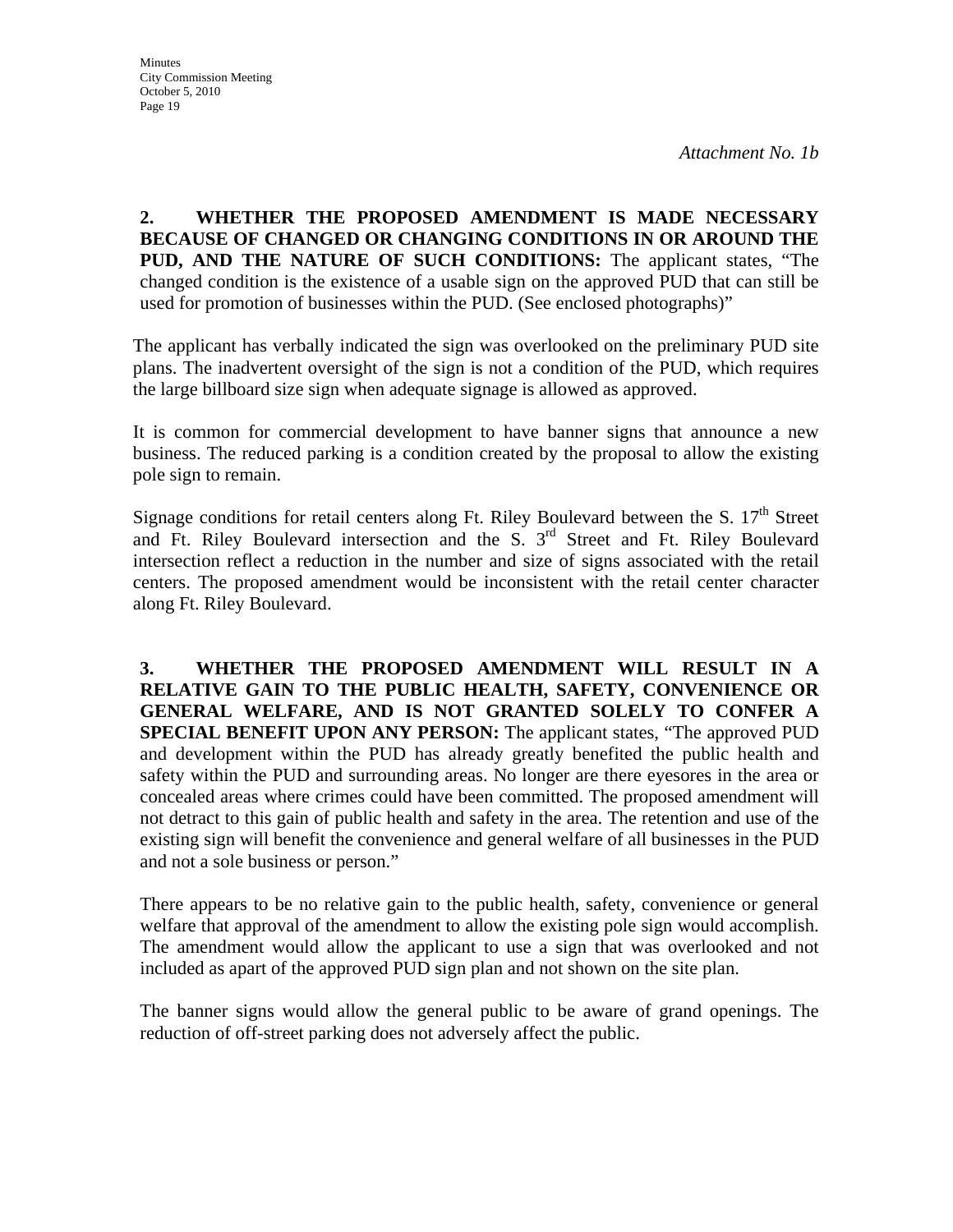# **ADDITIONAL MATTERS TO BE CONSIDERED WHEN AMENDING A PLANNED UNIT DEVELOPMENT**

**1. LANDSCAPING:** Landscaping consisting of three shrubs and mulch ground cover is proposed in the island in which the existing sign is proposed. The shrubs are a continuation of the shrubs along the street frontage approved with the current Final Development Plan.

**2. SCREENING:** Not applicable to the proposed amendment.

**3. DRAINAGE:** Not applicable to the proposed amendment.

**4. CIRCULATION:** Two off-street parking spaces will be removed due to the existing pole sign. The amendment notes that 138 off-street parking spaces are provided, 132 offstreet parking spaces are the minimum required, and 136 off-street parking spaces are proposed. Adequate off-street parking is provided. There should be no other impact on circulation.

**5. OPEN SPACE AND COMMON AREA:** Not applicable to the proposed amendment.

**6. CHARACTER OF THE NEIGHBORHOOD:** The neighborhood character is a combination of commercial and industrial uses, which are generally south of Yuma Street and Ft. Riley Boulevard and low density residential north of Yuma Street and west of S.  $17<sup>th</sup>$  Street. Yuma Street and S.  $17<sup>th</sup>$  Street have defined the separation of the commercial/industrial uses and residential for at least 45 years. Longs Park, a public city park, is immediately north of the site with low density residential neighborhoods further to the north and east of Longs Park. The commercial character of the site with respect to the residential neighborhood was established as early as 1965. Prior to 1965 the site was an industrial zone.

S.  $17<sup>th</sup>$  Street is a major north to south collector street leading extending from Ft. Riley Boulevard to Poyntz Avenue, Anderson Avenue, and the KSU campus. Prior to construction of Ft. Riley Boulevard, Yuma Street was a major east to west traffic route. Yuma Street is currently classified as a local street.

# **MATTERS TO BE CONSIDERED WHEN REZONING**

**1. EXISTING USE:** Recently commercial retail center and hotel.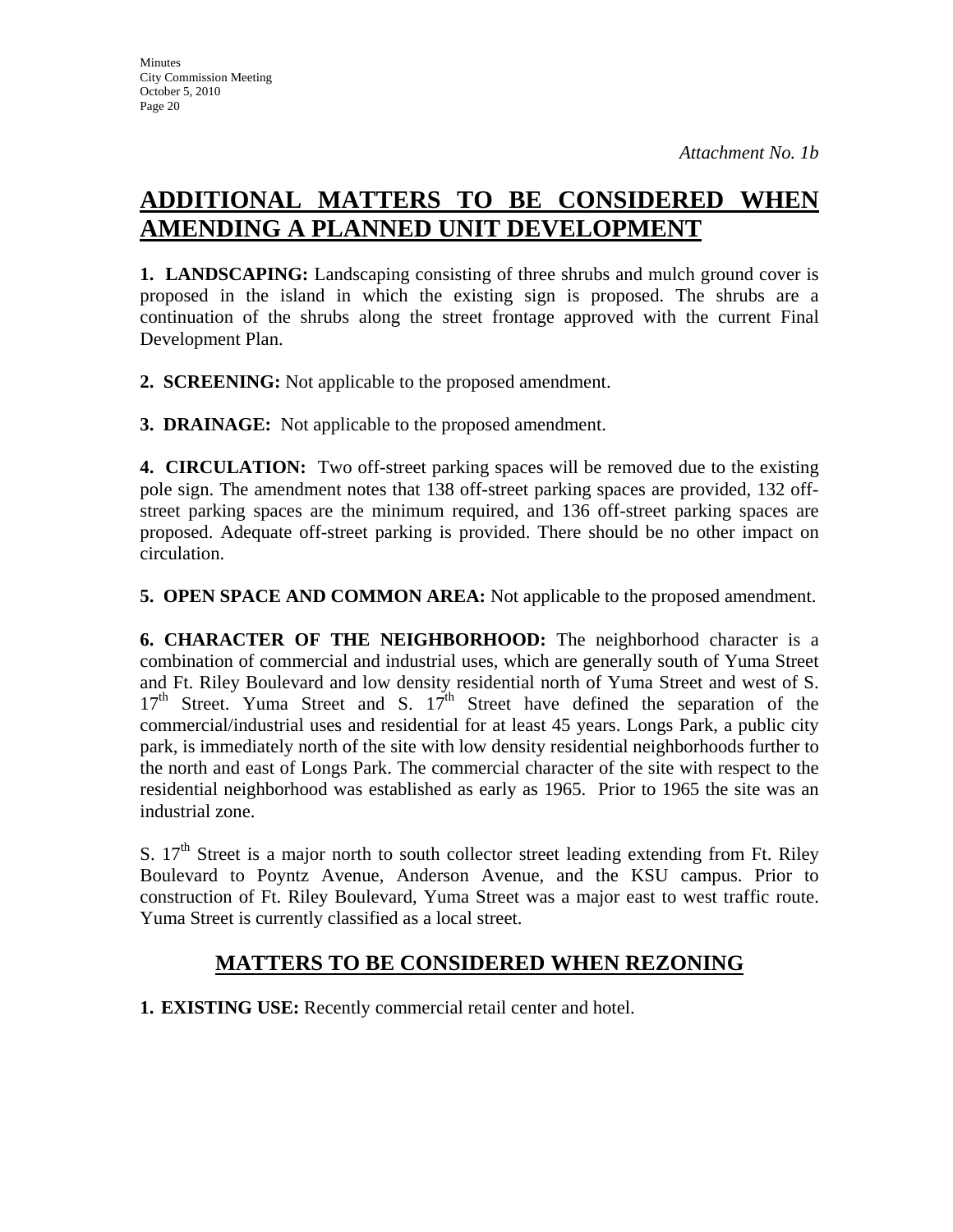**2. PHYSICAL AND ENVIRONMENTAL CHARACTERISTICS:** Generally a flat site which drains to the southeast. The perimeter of the commercial retail/hotel site is landscaped space with interior off-street parking.

# **3. SURROUNDING LAND USE AND ZONING:**

**(a.) NORTH:** Yuma Street, Longs Park, a City Park, single-family and two-family dwelling units; R-2, Two-Family Residential District with TNO, Traditional Neighborhood Overlay District.

**(b.) SOUTH:** Ft. Riley Boulevard, auto related uses and landscaping business/contractor; I-3, Light Industrial District.

**(c.) EAST:** Unnamed public right-of-way (25-feet in width), industrial printing and publishing, locksmith; I-3 District, and C-5 District.

**(d.) WEST:** S. 17<sup>th</sup> Street, single-family and two-family dwelling units: R-2/TNO Districts.

**4. CHARACTER OF THE NEIGHBORHOOD:** See above under Additional Matters To Be Considered When Amending a PUD, number 6.

**5. SUITABILITY OF SITE FOR USES UNDER CURRENT ZONING:** The site is zoned for and constructed as a combination commercial retail center and hotel. Adequate signage is provided for as a part of the approved PUD sign plan.

**6. COMPATIBILITY OF PROPOSED DISTRICT WITH NEARBY PROPERTIES AND EXTENT TO WHICH IT MAY HAVE DETRIMENTAL AFFECTS:** The commercial PUD is consistent with nearby commercial and industrial properties. While off-site advertising signs (billboards) are located along Ft. Riley Boulevard, signage for retail centers along the street corridor is allowed but is smaller in size and number than an off-site advertising sign.

**7. CONFORMANCE WITH COMPREHENSIVE PLAN:** The site is shown on the Downtown Core Neighborhoods Future Land Use Map as Community Commercial (CC), which reflects the existing approved PUD. The PUD conforms to the Comprehensive Plan.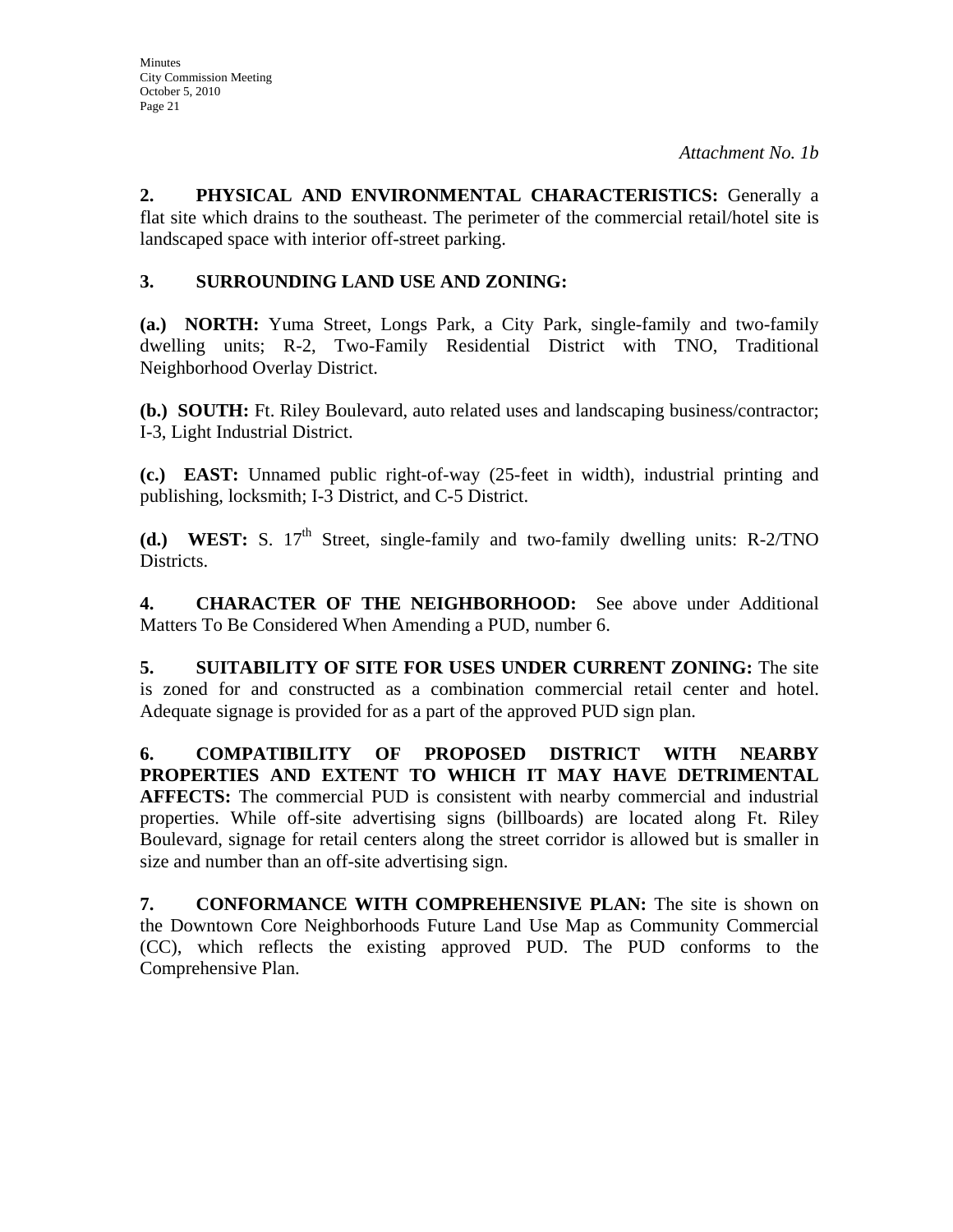**Minutes** City Commission Meeting October 5, 2010 Page 22

*Attachment No. 1b* 

#### **8. ZONING HISTORY AND LENGTH OF TIME VACANT AS ZONED:**

- 1926-1940: E, Light Industrial.
- 1940-1965: F, Heavy Industrial.
- 1965-1969: C, Local Business.
- 1969-1977: C-5 for existing grocery store and church building.
- 1977-2009: C-2 for existing grocery store and church building (Ord. No.3496.)
- 1969-2009: C-5 for balance of the site.
- June 15, 2009: Manhattan Urban Area Planning Board recommends approval of rezoning of the  $17<sup>th</sup>$  Street Properties Commercial PUD from C-2, Neighborhood Shopping District, and C-5, Highway Service Commercial District, to PUD, Commercial Planned Unit Development District.
- July 7, 2009: City Commission approves first reading of an ordinance rezoning the 17<sup>th</sup> Street Commercial PUD.
- July 21, 2009: City Commission approves Ordinance No. 6768 rezoning the  $17<sup>th</sup>$ Street Commercial PUD.
- September 10, 2009 Manhattan Urban Area Planning Board, on a vote of 6-0, approved the Final Plat of Lot 1, 17<sup>th</sup> Street Properties Addition Commercial PUD, based on conformance with the Manhattan Urban Area Subdivision Regulations and approved the Final Development Plan for Lot 1, based on conformance with the approved PUD.

October 13, 2009 City Commission accepts easements and rights-of-way as shown on the Final Plat of 17<sup>th</sup> Street Properties Addition Commercial PUD.

**9. CONSISTENCY WITH INTENT AND PURPOSE OF THE ZONING ORDINANCE:** The intent and purpose of the Zoning Regulations is to protect the public health, safety, and general welfare; regulate the use of land and buildings within zoning districts to assure compatibility; and to protect property values. The PUD is in a commercial zoning generally subject to the sign regulations of the C-2 District. The approved PUD is consistent with that general intent. Use of the former billboard sign is not a structural type of sign allowed in the C-2 District. The existing sign does not conform to the C-2 requirements, except for height.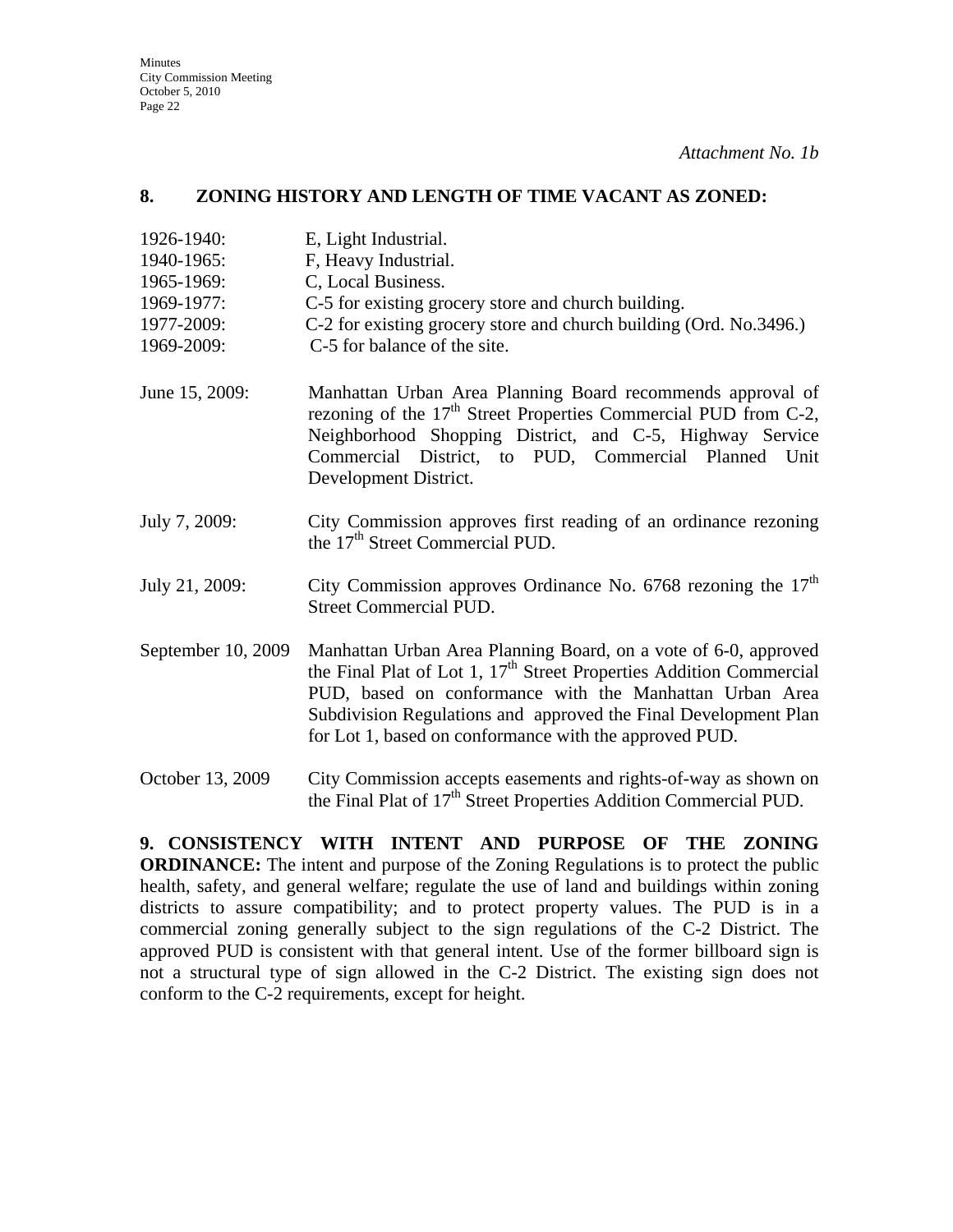**RELATIVE GAIN TO THE PUBLIC HEALTH, SAFETY AND WELFARE THAT DENIAL OF THE REQUEST WOULD ACCOMPLISH, COMPARED WITH THE HARDSHIP IMPOSED UPON THE APPLICANT:** Denial of the request would not be a gain to the public because minimal impact on the public is expected as a result of traffic or storm water. There appears to be no hardship on the owner if the pole sign amendment is denied. The balance of the amendments may be a hardship.

**10. ADEQUACY OF PUBLIC FACILITIES AND SERVICES:** Public utilities and services are adequate. The sign is located in a utility easement, which the applicant filed after the Final Plat was approved and filed. If the sign remains it cannot interfere with the purpose of the easement.

# **11. OTHER APPLICABLE FACTORS:** None.

**12. STAFF COMMENTS:** City Administration recommends approval of Amendments of the Final Development Plan and Ordinance No. 6768 to allow grand opening banner signs and a reduction of the required number of off-street parking spaces, and denial of the Amendment to allow the existing pole sign, with the following conditions of approval:

- 1. Grand opening banner signs shall be permitted for a period not to exceed thirty (30) consecutive days.
- 2. The existing pole sign shall be removed within sixty (60) days of the date of denial of the Amendment.
- 3. Upon removal of the existing pole sign, the existing traffic island shall be landscaped as shown on the Amendment Final Development Plan Site Plan dated August 23, 2010.

# **ALTERNATIVES:**

- 1. Recommend approval of the proposed Amendments of the Final Development Plan of 17<sup>th</sup> Street Properties Commercial Planned Unit Development, and Ordinance No. 6768, stating the basis for such recommendation.
- 2. Recommend denial of the proposed Amendments, and Ordinance No. 6768, stating the specific reasons for denial.
- 3. Modify the proposed Amendments, for specifically stated reasons, stating the basis for such recommendation.
- 4. Table the proposed Amendments to a specific date, for specifically stated reasons.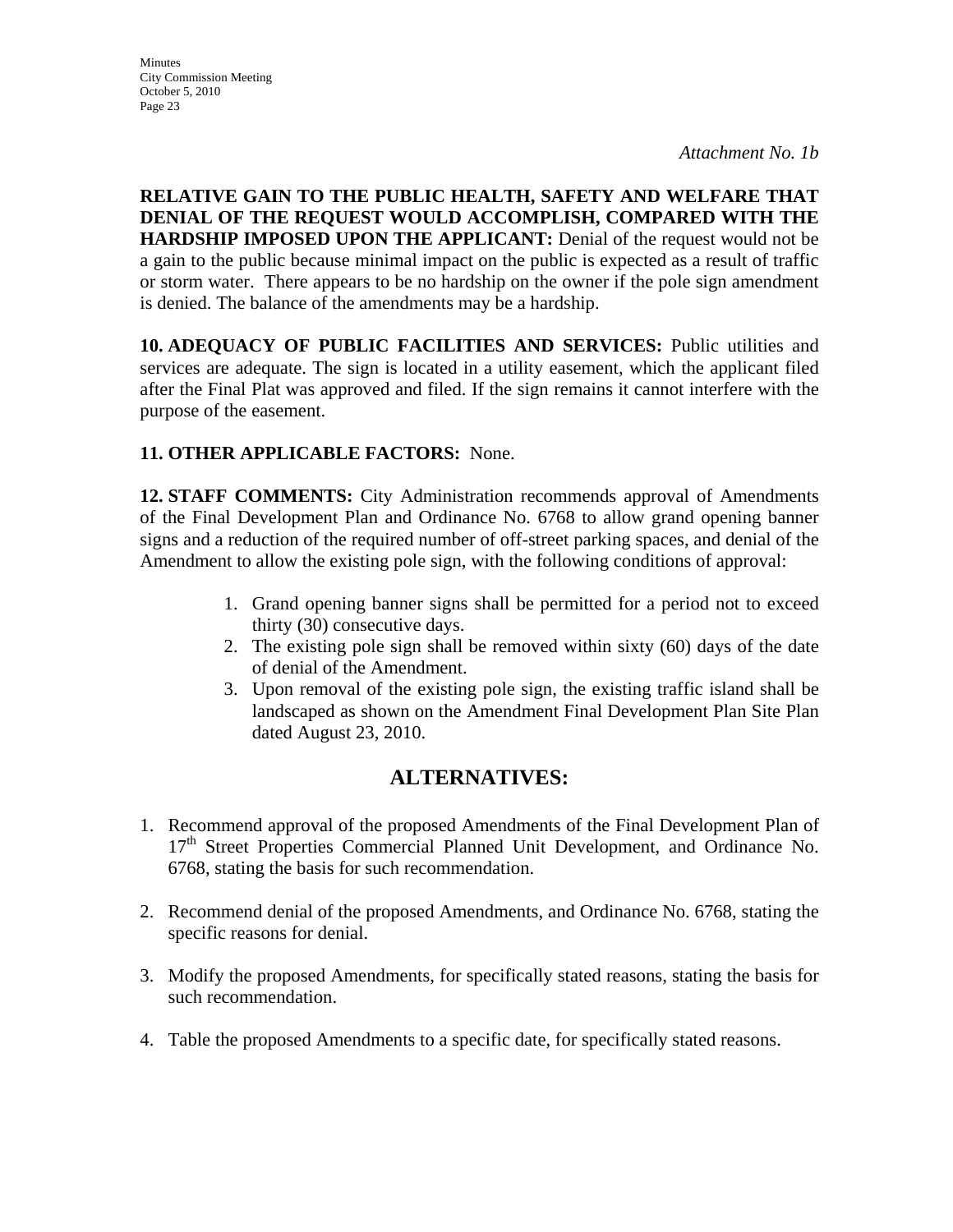Minutes City Commission Meeting October 5, 2010 Page 24

*Attachment No. 1b* 

# **POSSIBLE MOTION:**

The Manhattan Urban Area Planning Board recommends approval of Amendments of the Final Development Plan and Ordinance No. 6768 to allow grand opening banner signs and a reduction of the required number of off-street parking spaces, and denial of the Amendment to allow the existing pole sign, based on the findings in the Staff Report, with the three conditions of approval recommended by City Administration.

**PREPARED BY:** Steve Zilkie, AICP, Senior Planner

**DATE:** September 2, 2010 10037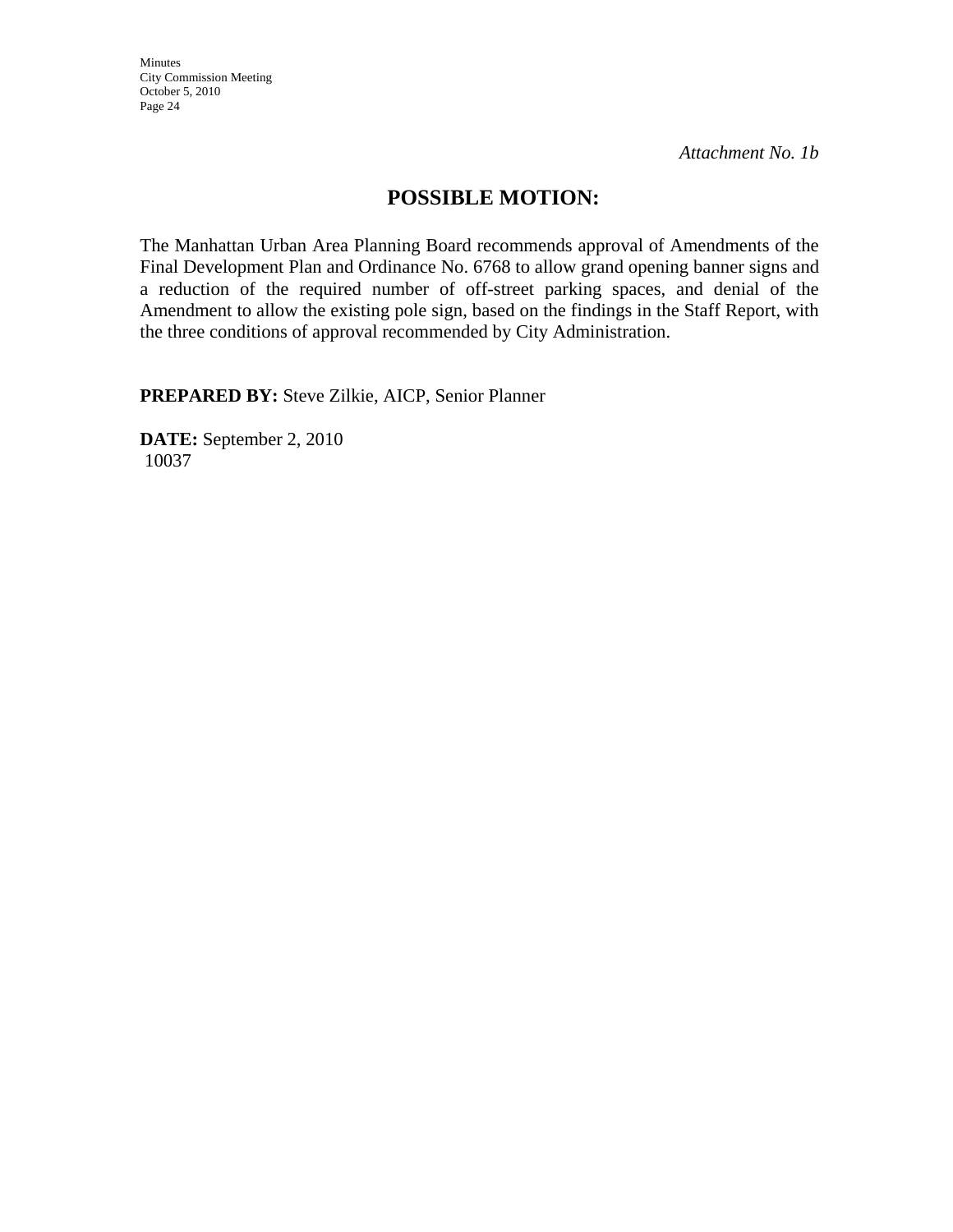#### **STAFF REPORT**

## **ON AN APPLICATION TO AMEND THE APPROVED PLANNED UNIT DEVELOPMENT (PUD)**

# **BACKGROUND**

**APPLICANT:** Sprint Nextel and Verizon Wireless – Selective Site Consultants, Inc. J. Trevor Wood.

**ADDRESS:** 8500 West 110<sup>th</sup> Street, Suite 300, Overland Park KS 66062.

**OWNERS:** Manhattan Hospitality Inc.,  $d/b/a$  Holiday Inn at the Campus; Kansas State University Foundation c/o IRST Community Bank.

**ADDRESSES:** 1641 Anderson Avenue, Manhattan KS 66502; PO Box 307 Warrensburg MO 64093.

**LOCATION:** Generally the southeast corner of Anderson Avenue and N. 17<sup>th</sup> Street; 1641 Anderson Avenue; Lot 1, Ramada Inn, Unit Two, Commercial Planned Unit Development, Manhattan, Kansas.

**AREA:** 3.16 acres.

**DATE OF PUBLIC NOTICE PUBLICATION:** Monday, August 30, 2010.

**DATE OF PUBLIC HEARING: PLANNING BOARD:** Monday, September 20, 2010.

**CITY COMMISSION:** Tuesday, October 5, 2010.

#### **DESCRIPTION OF PROPOSED AMENDMENT:**

#### **Approved Telecom Facilities**

Amend Ordinance No. 6248, approved December 4, 2001 and the approved Final Development Plan (drawings attached). Conditions of approval include:

1. Permitted telecommunication facilities shall include antennas and associated equipment, but excludes guyed, lattice, monopole, or other towers.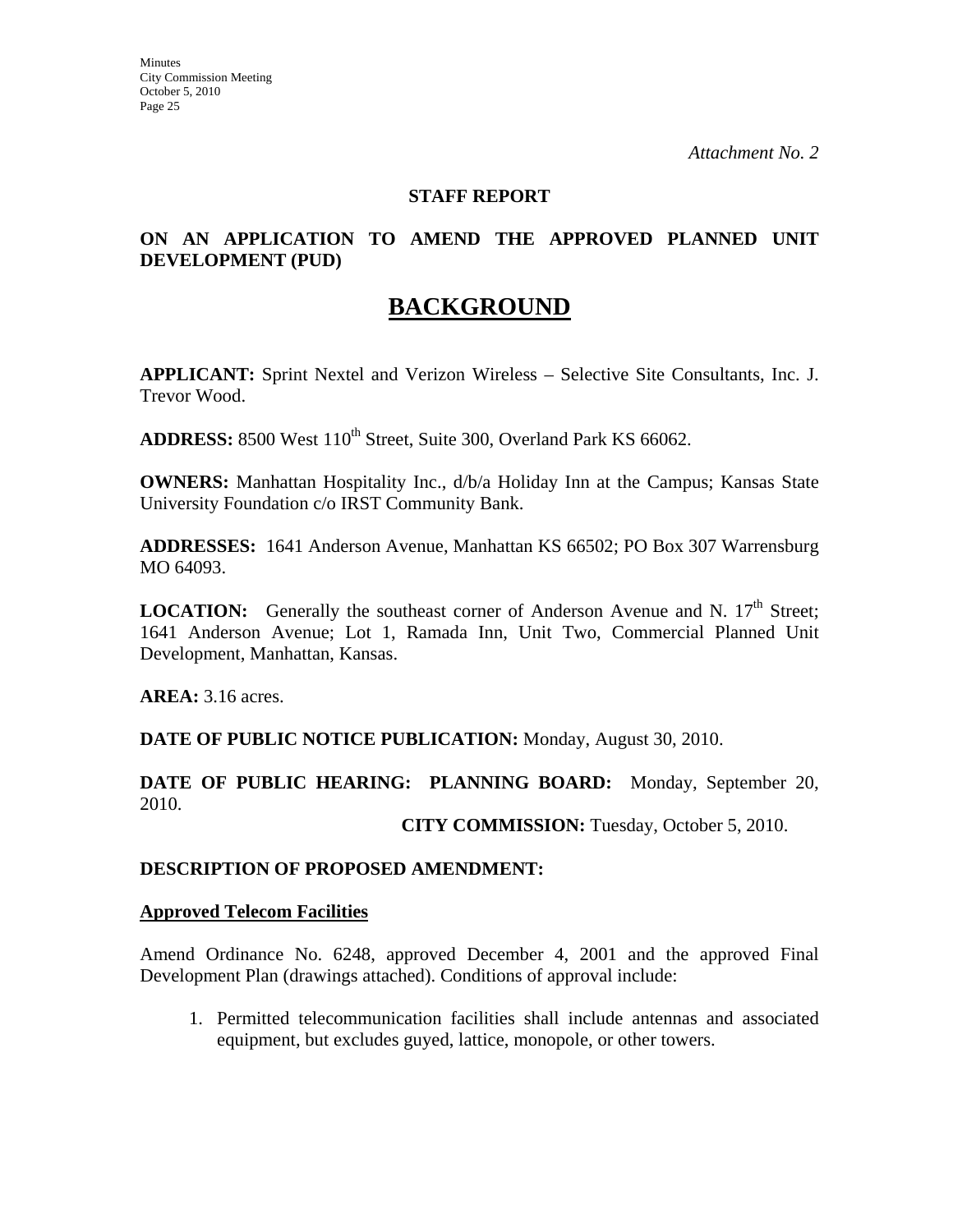- 2. The telecommunication facilities shall be constructed and placed as proposed in the application documents.
- 3. The telecommunication facilities shall be painted to match the predominant color of the existing building at the location each component is placed.
- 4. Future telecommunication providers shall submit telecommunication facility plans and documents as a Final Development Plan application to the Manhattan Urban Area Planning Board for review and approval, to insure that any future proposed telecommunication facility is designed to be compatible with the building and site.

## **Proposed amendments**

The proposed amendments include relocation of telecommunications facilities and their placement (condition 2 above), as well as increases in antenna heights and location (Article XII, Telecom Structures, Section 12-116, Manhattan Zoning Regulations).

Telecommunications Facilities are defined in Article XII:

*Any cables, wires, lines, wave guides, antennas and any other equipment or facilities, including buildings, shelters or cabinets that house telecommunications providers' equipment, associated with the transmission or reception of communications which a person seeks to locate or has installed upon or near a commercial tower or antenna support structure.* 

In the case of the PUD, the antenna support structure is the hotel building.

Proposed amendments include:

• Relocating unscreened 6 foot tall equipment from the hotel's roof, which is at a height of 56 feet 10 inches, to a lower roof on the south side of the hotel, which is approximately 14 feet 5 inches in height measured from the ground. The proposed 10 foot five 5 screen walls on the lower roof will enclose equipment space for Sprint and Verizon. Screen walls will be painted to match the hotels exterior. Cables extending from the equipment space will be enclosed in cable ladders, painted to match the building. Proposed roof access screen walls will be painted to match the building. Building colors are off white and sand.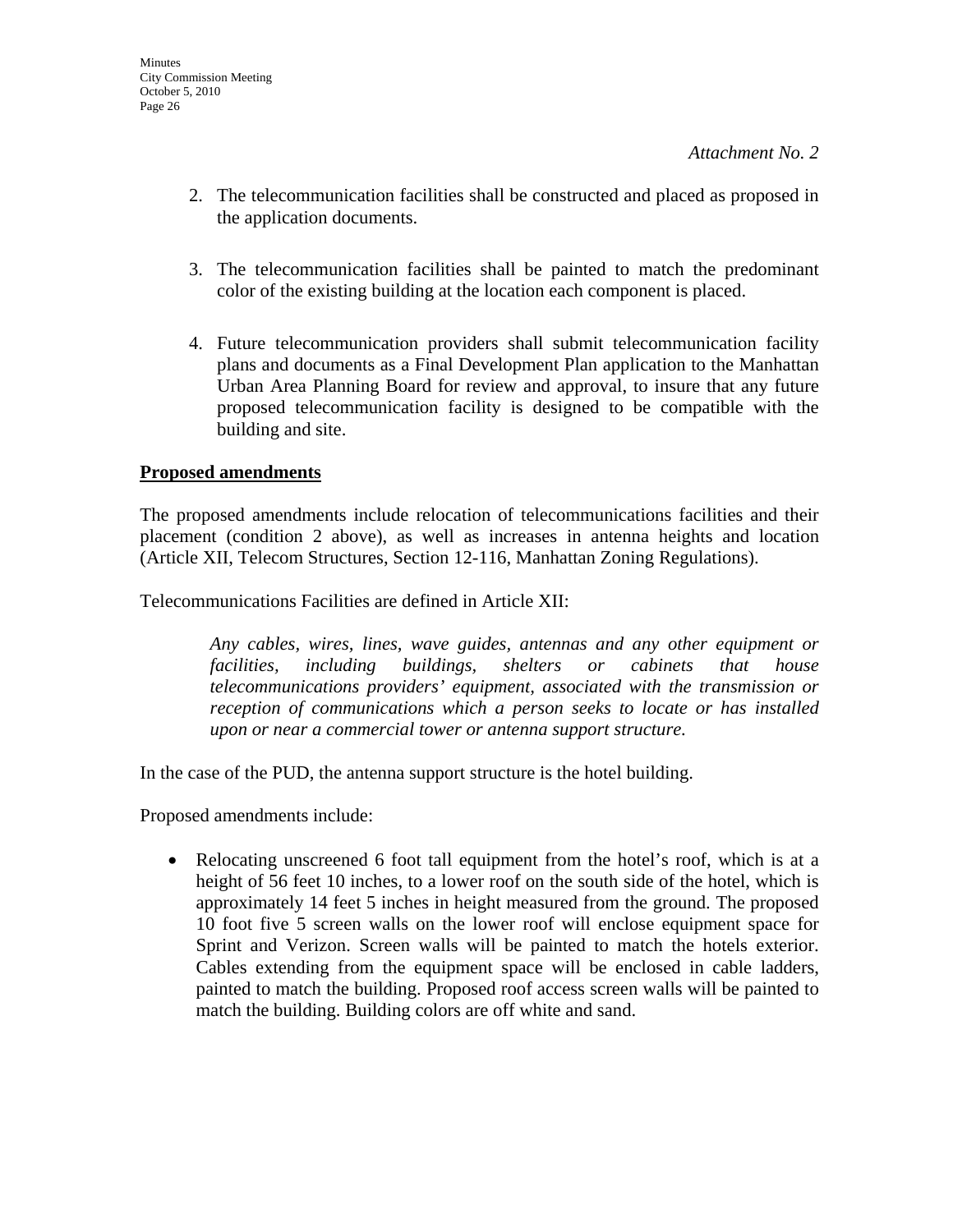- Two sets of 10 feet 9 inch tall antenna are proposed on the south end of the upper roof and set back a minimum of 8 feet from the east and west roof edges. Antenna will be set back about 13 feet from the south edge of the roof. Antenna and support structures will be painted to match the hotels colors. Three foot tall cable trays are centered on the majority of the roof and painted to match the building colors.
- Antenna on the north side of the building will be flush mounted to the hotel's north façade as currently allowed, mounted and painted to match the building's colors.

# **MATTERS TO BE CONSIDERED WHEN AMENDING A PLANNED UNIT DEVELOPMENT**

**1. WHETHER THE PROPOSED AMENDMENT IS CONSISTENT WITH THE INTENT AND PURPOSE OF THE APPROVED PUD, AND WILL PROMOTE THE EFFICIENT DEVELOPMENT AND PRESERVATION OF THE ENTIRE PUD:** The applicants states that, "This project is accessory to the main use of the parent property, which is a hotel and restaurant complex. No new building footprint is proposed on the parent parcel. Future development will not be inhibited, and the project therefore promotes the efficient development and preservation of the PUD."

The proposed amendment is consistent with the approved PUD. Telecommunication facilities including antennas and associated equipment are a permitted use in the PUD. The proposed amendment relocates approved equipment locations and antenna heights on the roof. The proposed amendment is not expected to have a detrimental affect on the efficient development and preservation of the PUD or any future development of PUD. The proposal is for telecommunication antennas on the upper roof and associated equipment on the lower roof and existing building façade, thus the proposed telecommunication facilities will not take up any additional ground space that would limit the growth of the PUD. In addition, the proposed telecommunication antennas are not expected to interfere with the current use or operations of the hotel and restaurant.

**2. WHETHER THE PROPOSED AMENDMENT IS MADE NECESSARY BECAUSE OF CHANGED OR CHANGING CONDITIONS IN OR AROUND THE PUD, AND THE NATURE OF SUCH CONDITIONS:** The applicant states that, "The proposed amendment is not made necessary because of changed or changing conditions in or around the PUD. Rather, the amendment is requested to reflect new changes to the equipment location since the PUD was approved."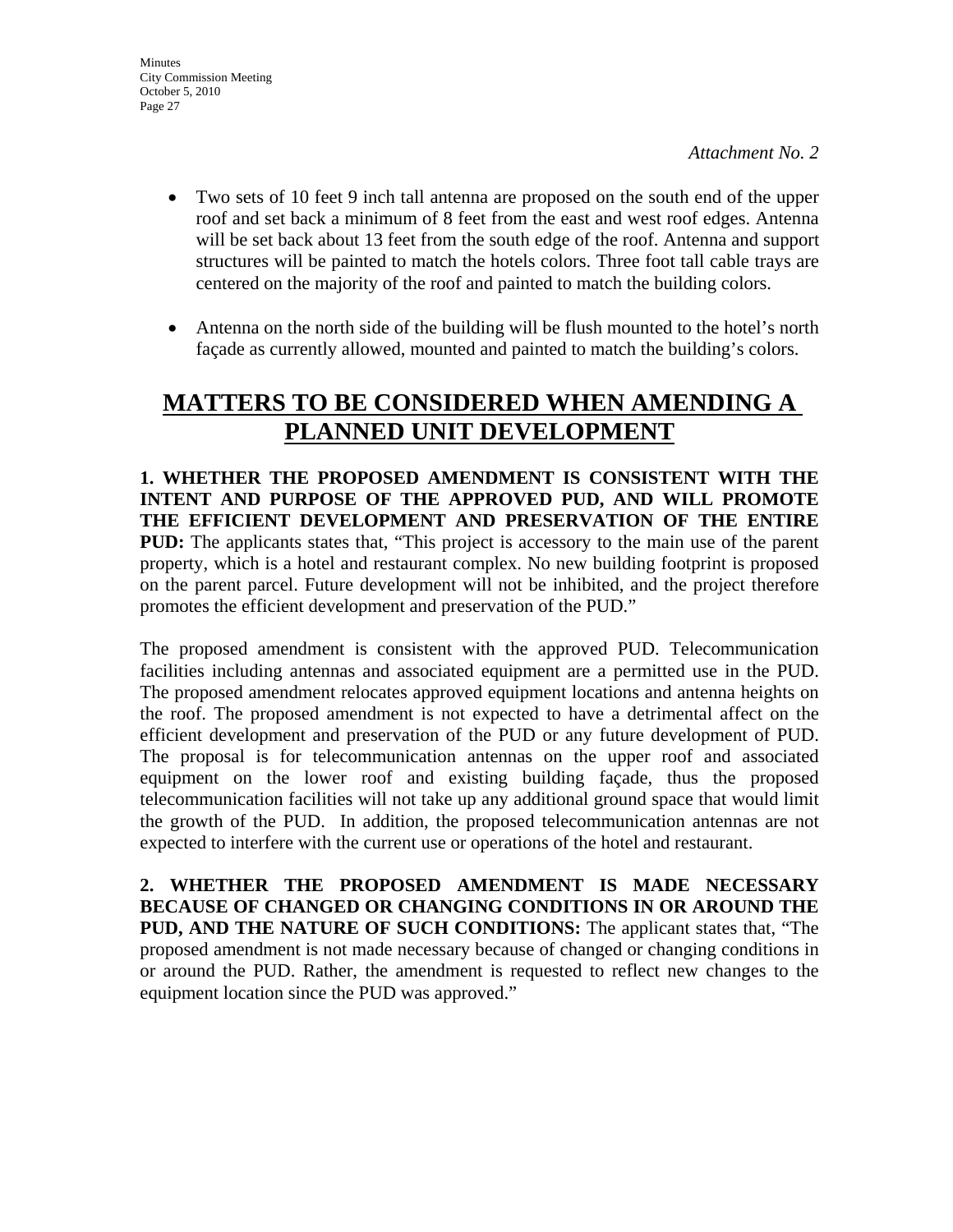The amendment is necessary because the hotel's roof was severely damaged after a storm around August, 2009. Antenna sleds were removed and two portable cell towers, also known as cell on wheels (COWs), were set up in the hotel's parking lot along Anderson Avenue. The COWs were allowed on a temporary basis with an understanding that equipment and antenna would be replaced on the roof in conformance with the PUD within a month or two of the roof repair, which occurred around September 2009. The modifications to equipment locations and antenna heights are necessary to improve cellular coverage and updated technology and to remove the COWs.

**3. WHETHER THE PROPOSED AMENDMENT WILL RESULT IN A RELATIVE GAIN TO THE PUBLIC HEALTH, SAFETY, CONVENIENCE OR GENERAL WELFARE, AND IS NOT GRANTED SOLELY TO CONFER A SPECIAL BENEFIT UPON ANY PERSON:** The applicants states that, "The proposed amendment will result in a relative gain to the public health, safety, convenience and welfare and is not granted solely to confer a benefit upon a person. To the contrary, this project will benefit more than half of the wireless subscribers in the Manhattan area by improving wireless service in and around Manhattan and Kansas State University campus. The provision of quality wireless service is more than convenience – it improves safety and may also improve response times to emergency incidents."

The relative gain to the public will be increased coverage for cellular communications. While Sprint and Verizon will install the telecommunication facilities and their customers will see the immediate benefits, other carriers, at a future date, may choose to collocate with the proposed facilities. No adverse affects to the public health and safety are expected.

# **ADDITIONAL MATTERS TO BE CONSIDERED WHEN AMENDING A PLANNED UNIT DEVELOPMENT**

**1. LANDSCAPING:** The proposed amendment does not alter existing landscaping.

**2. SCREENING:** Lower rooftop equipment will be completely enclosed by screen walls painted to match the building. New roof antenna, on the south end of the upper roof, are not proposed to be screened but will be set back from the roof edge to reduce their visual impact as well as be painted to match the colors of the hotel. Antenna on the north end will be flush mounted to the hotels north façade and painted to match the building. Other proposed accessory structures, cable ladders and roof access screening will be painted to match the building colors.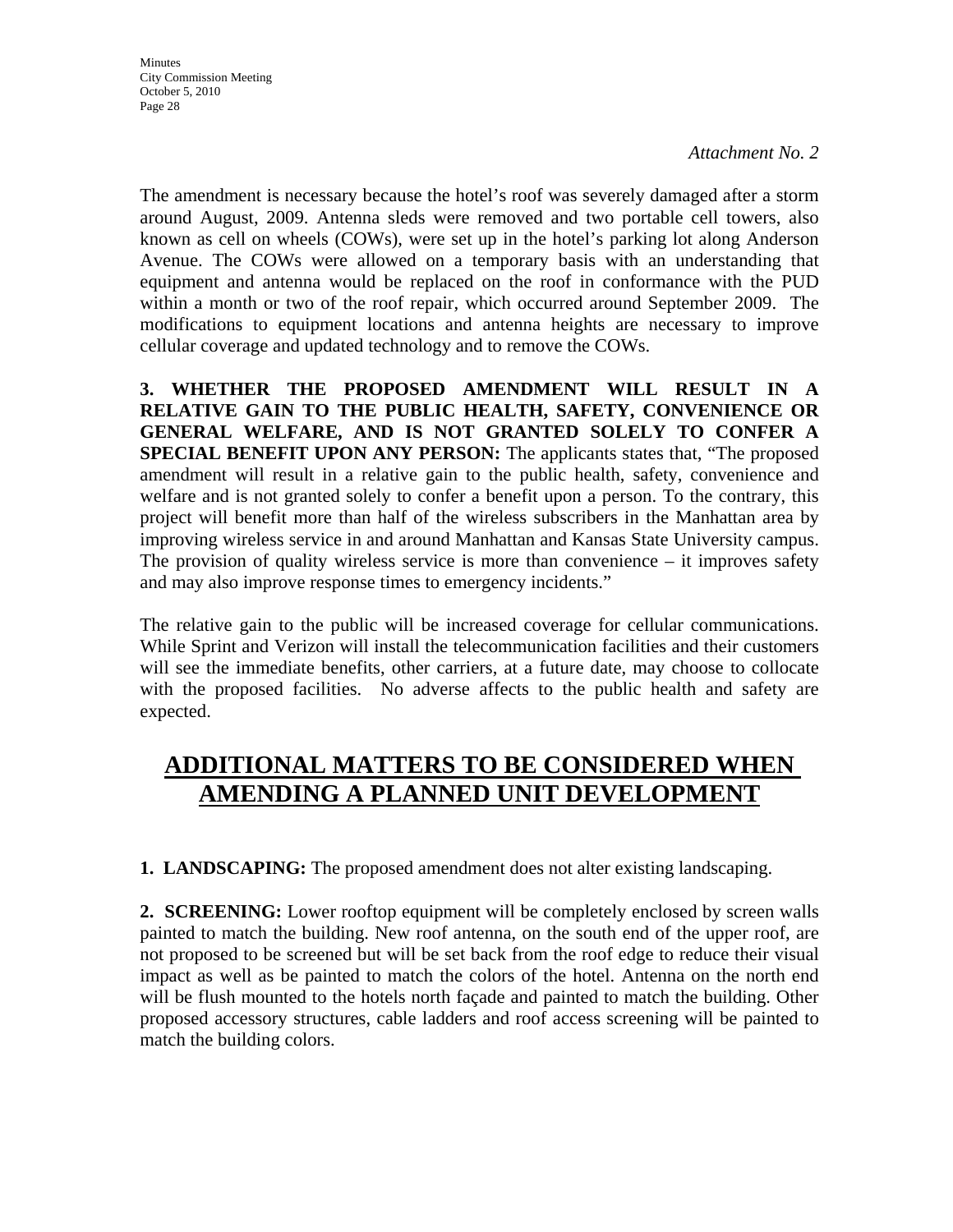**3. DRAINAGE:** The proposed amendment does not require a drainage improvement.

**4. CIRCULATION:** The proposed amendment does not alter existing circulation or other requirements associated with circulation. Removal of the COWs will make 7 offstreet parking spaces available that are otherwise temporarily removed for the hotel's use.

**5. OPEN SPACE AND COMMON AREA:** The proposed amendment does not alter existing open space or common area.

**6. CHARACTER OF THE NEIGHBORHOOD:** The neighborhood consists of a mixture of uses including residential, commercial and institutional. The Holiday Inn at the Campus site is in a commercial transition zone along Anderson Avenue that separates KSU institutional uses to the north and residential area to the south.

# **ADDITIONAL MATTERS TO BE CONSIDERED WHEN AMENDING A PLANNED UNIT DEVELOPMENT**

**1. EXISTING USE:** Holiday Inn at the Campus, a six story hotel and restaurant.

**2. PHYSICAL AND ENVIRONMENTAL CHARACTERISTICS:** The site contains a hotel complex, an outdoor restaurant patio, off-street parking and landscaped space. Drainage is generally to the east, southeast with storm runoff utilizing storm drain inlets around the perimeter.

## **3. SURROUNDING LAND USE AND ZONING:**

**(a) NORTH:** Anderson Avenue and K-State University, KSAC Radio Towers; R-2 Two-Family Residential District/University Overlay District, U, University District.

**(b) SOUTH:** Single family, two family and multiple family dwellings; R-3, Multiple-Family Residential District/University Overlay District.

**(c) EAST:** Anderson Village, Division of Continuing Education College Court Building, Anderson Village PUD and R-3/UO District.

**(d) WEST:** Single family, two family, and multiple family dwellings, Wildcat Amoco; R-2/UO District, R-M, Four-Family Residential District/UO District, and Wildcat Amoco PUD.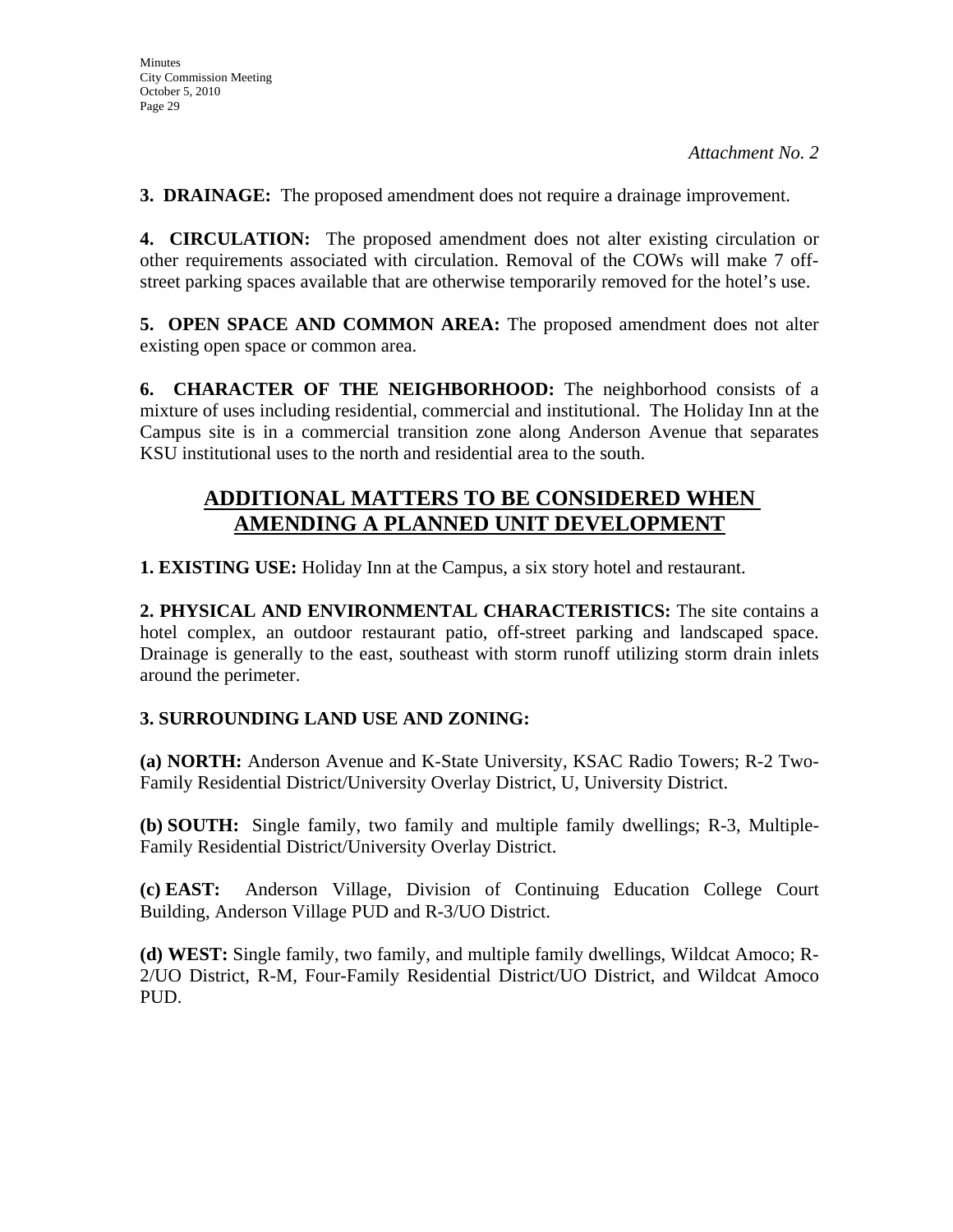### **4. GENERAL NEIGHBORHOOD CHARACTER:** See above under number 6.

**5. SUITABILITY OF SITE FOR USES UNDER CURRENT ZONING:** The site is currently zoned as a commercial PUD for a hotel complex. The current PUD was approved in 1990 (Ordinance No. 4647 attached) with subsequent amendments that allowed for improvements and additions to the site. The PUD was amended in 2001 to allow telecomm equipment and antenna on the uppermost roof top (Ordinance No. 6248 attached). Rooftop equipment and antenna could be placed on the roof subject to Ordinance No. 6248.

**6. COMPATIBILITY OF PROPOSED DISTRICT WITH NEARBY PROPERTIES AND EXTENT TO WHICH IT MAY HAVE DETRIMENTAL AFFECTS:** The addition of the telecommunication antennas and associated equipment on the lower and upper roofs of the Holiday Inn will not adversely affect the existing PUD or surrounding properties. The proposed telecommunication equipment will be screened and have minimal visual impact on passers-by and surrounding properties. New upper rooftop antennas will be flush mounted on the north façade of the building, in the same manner as existing antenna, will be painted to match the surface on which they are mounted. The proposed upright antenna, which are proposed on the southern part of the hotel's roof, are approximately 5 feet taller in height than the antenna approved in 2001, 6 feet to 10 feet 9 inches.

**7. CONFORMANCE WITH COMPREHENSIVE PLAN:** The site is shown on the Downtown Core Neighborhoods Future Land Use Map as Community Commercial (CC), which reflects the existing approved PUD. The PUD conforms to the Comprehensive Plan.

## **8. ZONING HISTORY AND LENGTH OF TIME VACANT AS ZONED:**

- 1966 Ramada Inn approved as a "Special Use" for a Motor Hotel in the B-1, Multiple Family Residential District by the Planning Board 11-14-66, and approved by City Commission on 12-6-66.
- 1969 Rezoned to R-3/UO, Multi-Family Residential District with University Overlay District on 7-15-69 (New Citywide Zoning Ordin.)
- 1981 Rezoned to PUD for the pool expansion and club area. Reviewed by the Planning board on 1-12-81 and approved by City Commission on 2-17-81.
- 1981 Final Development Plat Ramada Inn Addition, approved by the Planning Board on 8-10-81, filed 8-25-81.
- 1985 PUD expanded to east to add parking lots. Planning Board reviewed on 6-17-85 and approved by City Commission on 7-16-85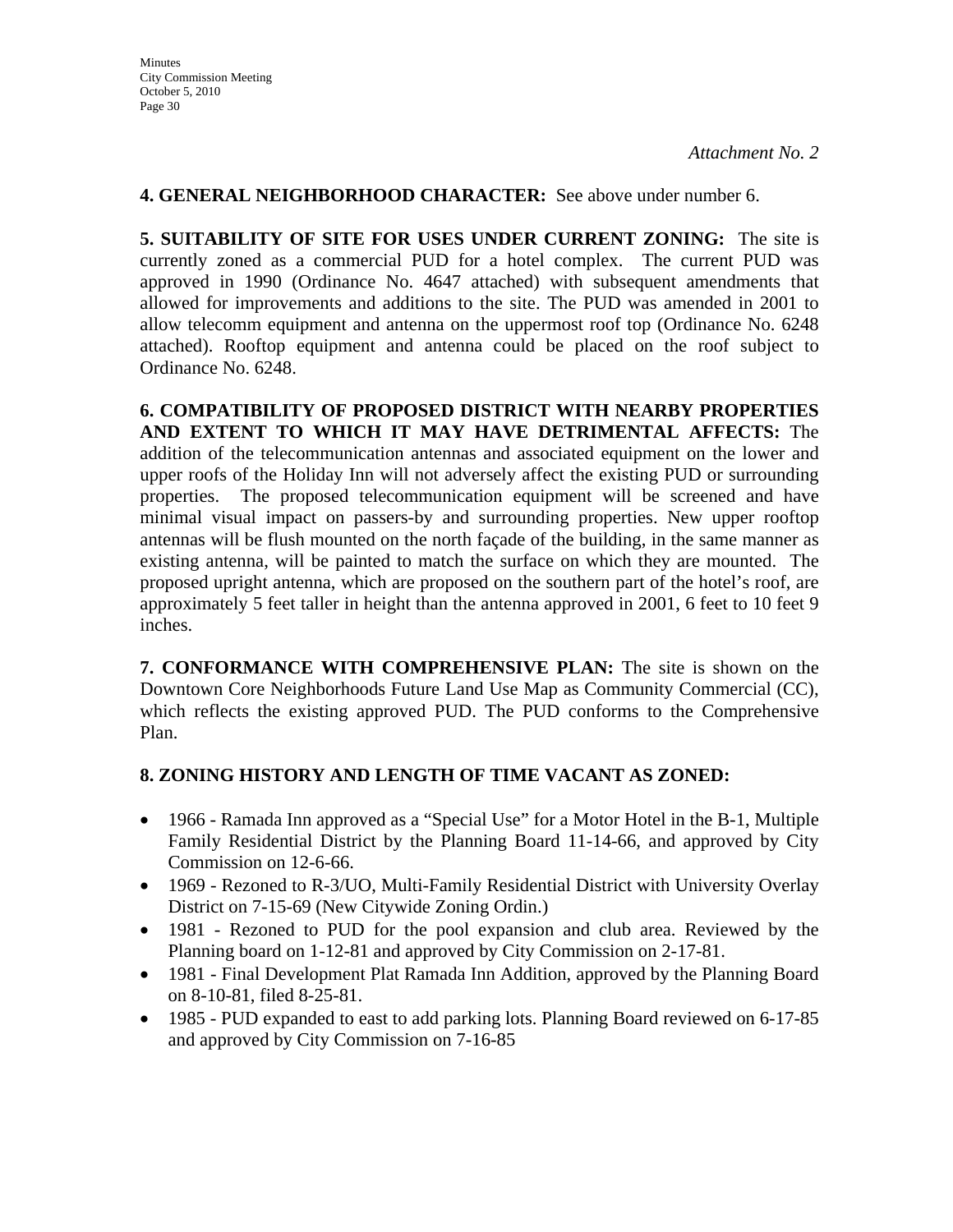- 1985 Replat Ramada Inn Addition, A Commercial PUD, approved by Planning Board on 11-4-85, filed 11-6-85.
- 1990 Rezoning R-3/UO to PUD and expansion of PUD to add parking. Reviewed by Planning Board on 6-4-90, and approved by City Commission on 7-3-90.
- 1990 Final Development Plan approved by Planning Board on 7-16-90.
- 1990 Final Plat Ramada Inn, Unit Two approved by Planning Board on 8-20-90 and filed on 9-6-90.
- February 3, 1997, the Manhattan Urban Area Planning Board recommends approval of an amendment to the Ramada Inn PUD
- March 4, 1997, the City Commission approves Ord. No. 5023 amending the Ramada Inn PUD.
- January 5, 1998, the Manhattan Urban Area Planning Board recommended approval of an amendment to the Final Plan and Ord. No. 5023.
- January 20, 1998, City Commission approved first reading of an ordinance to amend the PUD.
- November 5, 2001, the Manhattan Urban Area Planning Board recommended approval of an amendment to the Final Plan and Ord. No. 4647 to add telecommunications facilities, with the four conditions listed in the staff report.
- November 20, 2001, the City Commission approves first reading of an ordinance amending the Final Plan and Ord. No. 4647 to add telecommunications facilities, with the four conditions listed in the staff report.
- December 4, 2001, City Commission approves Ordinance No. 6248 amending the Final Plan and Ord. No. 4647 to add telecommunications facilities, with the four conditions listed in the staff report.

**9. CONSISTENCY WITH INTENT AND PURPOSE OF THE ZONING ORDINANCE:** A PUD is intended to achieve a maximum choice of living environments. . ., a useful pattern of open space and recreation areas. . . , a development pattern that utilizes the natural topography. . ., a more efficient use of land than normally achieved by conventional development. . ., a development pattern in harmony with land use density, transportation, and community facilities. . ., provides a safe, clean, convenient and necessary commercial facility. . ., takes into account the unique conditions of the site. . ., and establishes a compatible mix of uses.

Ordinance No. 6248, condition 2 states that, "The telecommunication facilities shall be constructed and placed as proposed in the application documents." The proposed equipment sheds on the lower roof along the north side of Laramie Street, do not conform to the condition. The amendment is necessary to allow the relocation of the screened equipment sheds on the lower roof.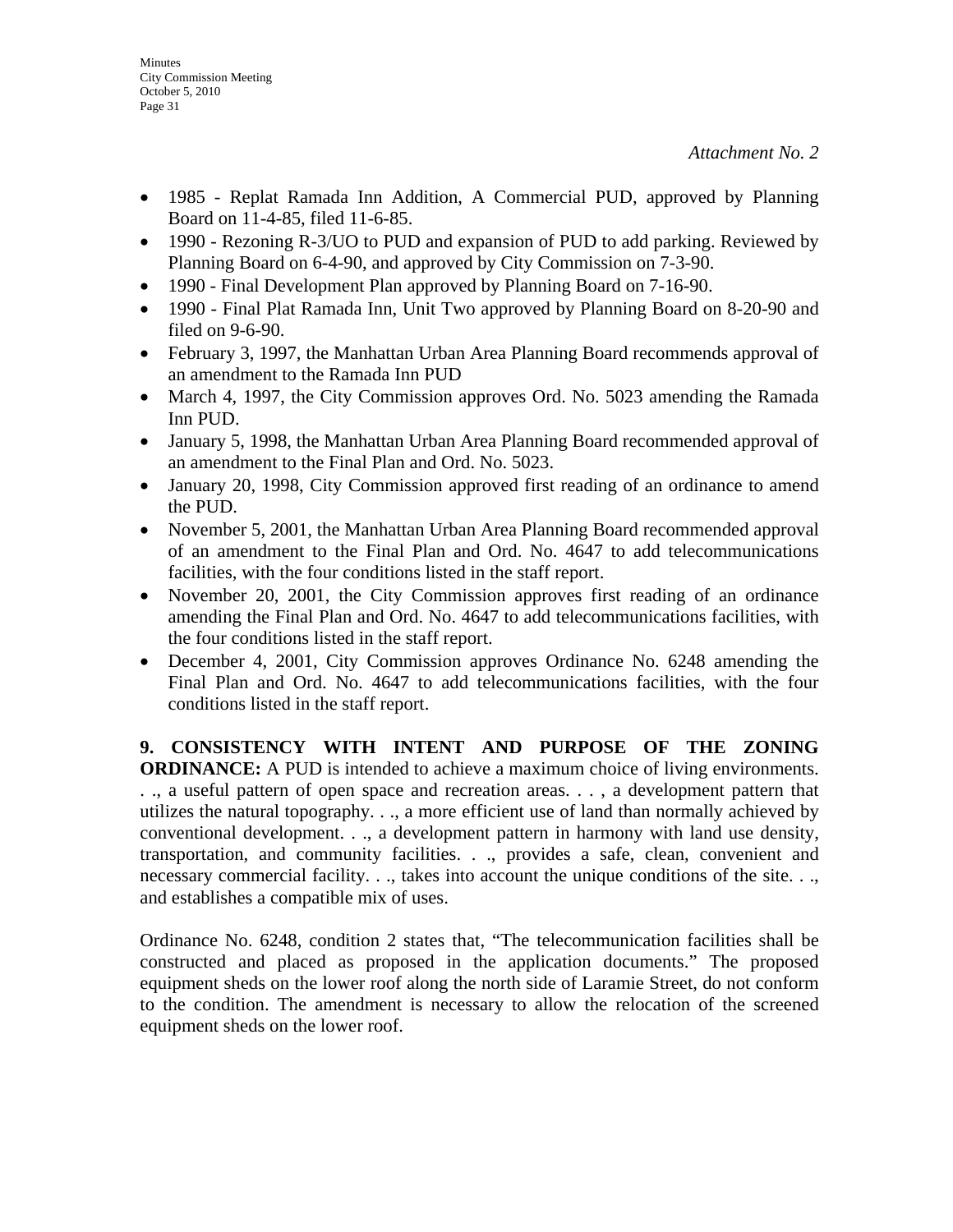Article XII, Telecom Structures, of the Manhattan Zoning Regulations was adopted December, 2004. Antenna and equipment could be re-established on the roof of the hotel subject to Ordinance no. 6248; however, the replacement telecom structures do no meet the requirements of Section 12-116 (B), Modifications and Replacement, which requires the amendment.

*All telecom structures and pre-existing structures that are damaged or destroyed may be*  rebuilt through administrative review and approval, provided that the replacement *telecom structure is the same as the original in type, location, height and character and that the replacement telecom structure complies with the requirements of this article. If the replacement telecom structure is not the same as the original in type, location, height and character and/or does not meet the requirements of this article, the owner shall follow the appropriate procedure to rebuild the telecom structure, pursuant to Section 12-104*."

Section 12-104 (E) requires an amendment of the PUD. The modifications are subject to the requirements of Article XII, which include Section 12-114, Stealth Design Principles for Telecom Structures. Telecomm facilities, including the proposed equipment and antenna, are subject to the applicable parts of Section 12-114.

*"Stealth telecom structures shall be designed to blend in with the character and environment of the area in which they are proposed to be located, and to enhance compatibility with nearby land uses by minimizing visual impacts. Stealth telecom structures shall incorporate the following design principles, as applicable to the type of telecom structure and character of the location:* 

- *(A) Preserve the pre-existing character of the area as much as possible.*
- *(B) Minimize the height, mass and proportion of telecom structures to minimize impacts on the character of the nearby area.*
- *(C) Minimize the silhouette presented by new towers, stealth monopoles, antenna support structures and antenna arrays. Monopoles are favored over lattice-type towers; antennas mounted inside an antenna support structure or monopole, or mounted flush to the antenna support structure, are favored over triangular "top-hat" or other projecting external types of antenna arrays.*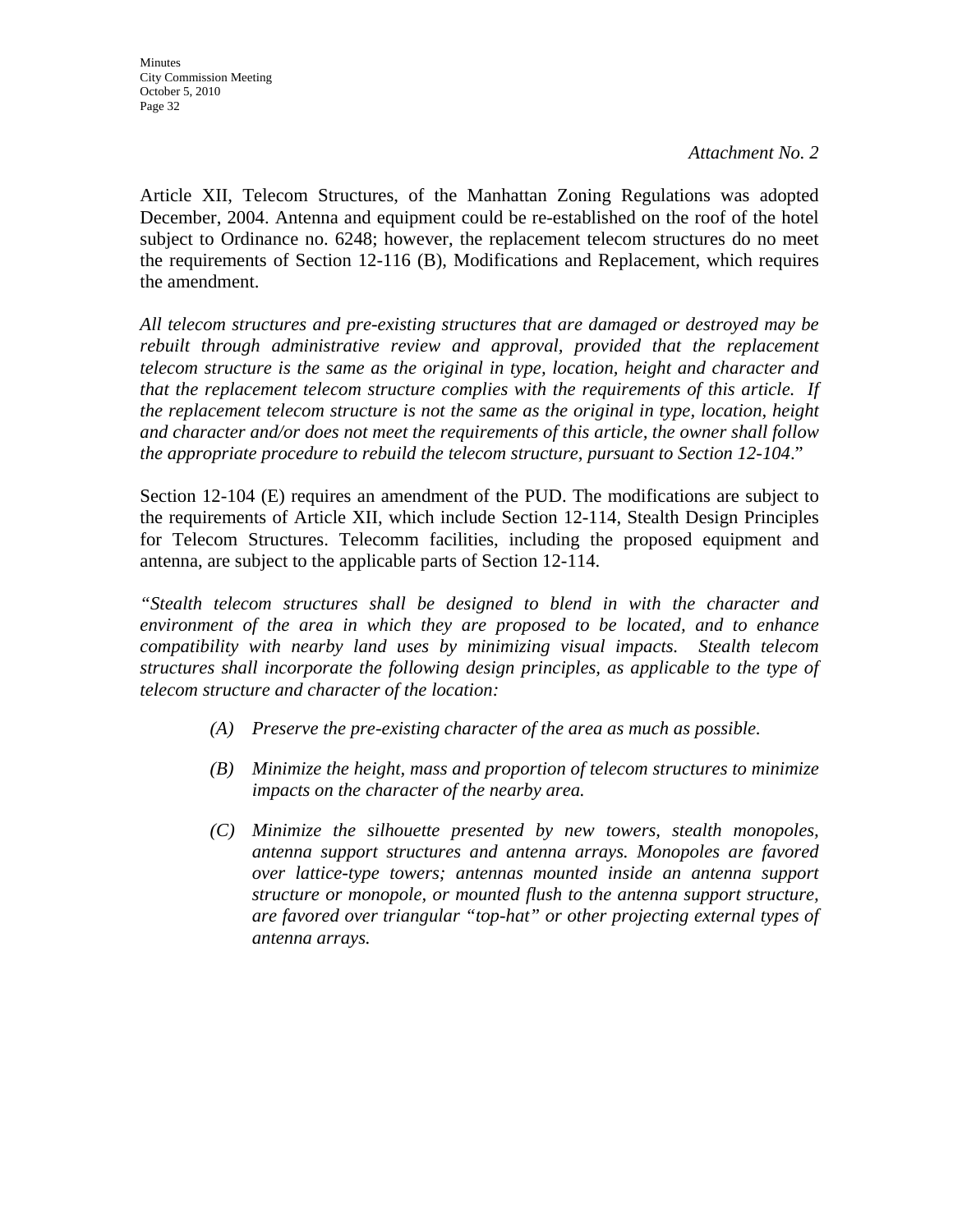- *(D) Use colors, textures and materials that blend in with the existing environment; surfaces shall be painted, or otherwise treated, to match or complement existing background structures and surfaces, and to minimize reflection.*
- *(E) Conceal telecommunication facilities from view by placing inside a building, steeple, penthouse, clock tower, flagpole or other appropriate structure. Architectural additions or appurtenances to existing antenna support structures that are intended to conceal telecommunication facilities, shall be designed to be appropriate in mass, scale, material, texture, color and character with the existing antenna support structure.*
- *(F) Camouflage and/or disguise telecom structures to look like another type of structure or object, through methods including, but not limited to design, placement, use of materials, texture, color, year-round landscaping and screening, to blend in with the character of the surroundings, or integrate into the architectural elements and character of an existing antenna support structure to such an extent that it is indistinguishable by the casual observer from the structure on which it is located, or from the surroundings in which it is placed. Stealth monopoles designed to look like a flagpole shall utilize a flag that is appropriately sized for the height of the pole. Stealth monopoles disguised as a tree shall be of a height, character and placement that is appropriate to the location. Telecom structures mounted on roofs or similar structures shall be concealed from view by placement and setback from the edges and/or through use of architectural screening that is in character with the building or antenna support structure.*
- *(G) Locate telecom structures in areas where trees and/or buildings obscure some or all the telecom structures from view, and install new year-round landscaping and screening around the site where visible from public streets or residential areas.*
- *(H) Locate accessory equipment inside a building or in underground vaults when possible. Screen ground-level telecom structures through use of walls, fencing or year-round landscaping, or combinations thereof, which is appropriate in design, height and material to the character of the location and the structure to be screened."*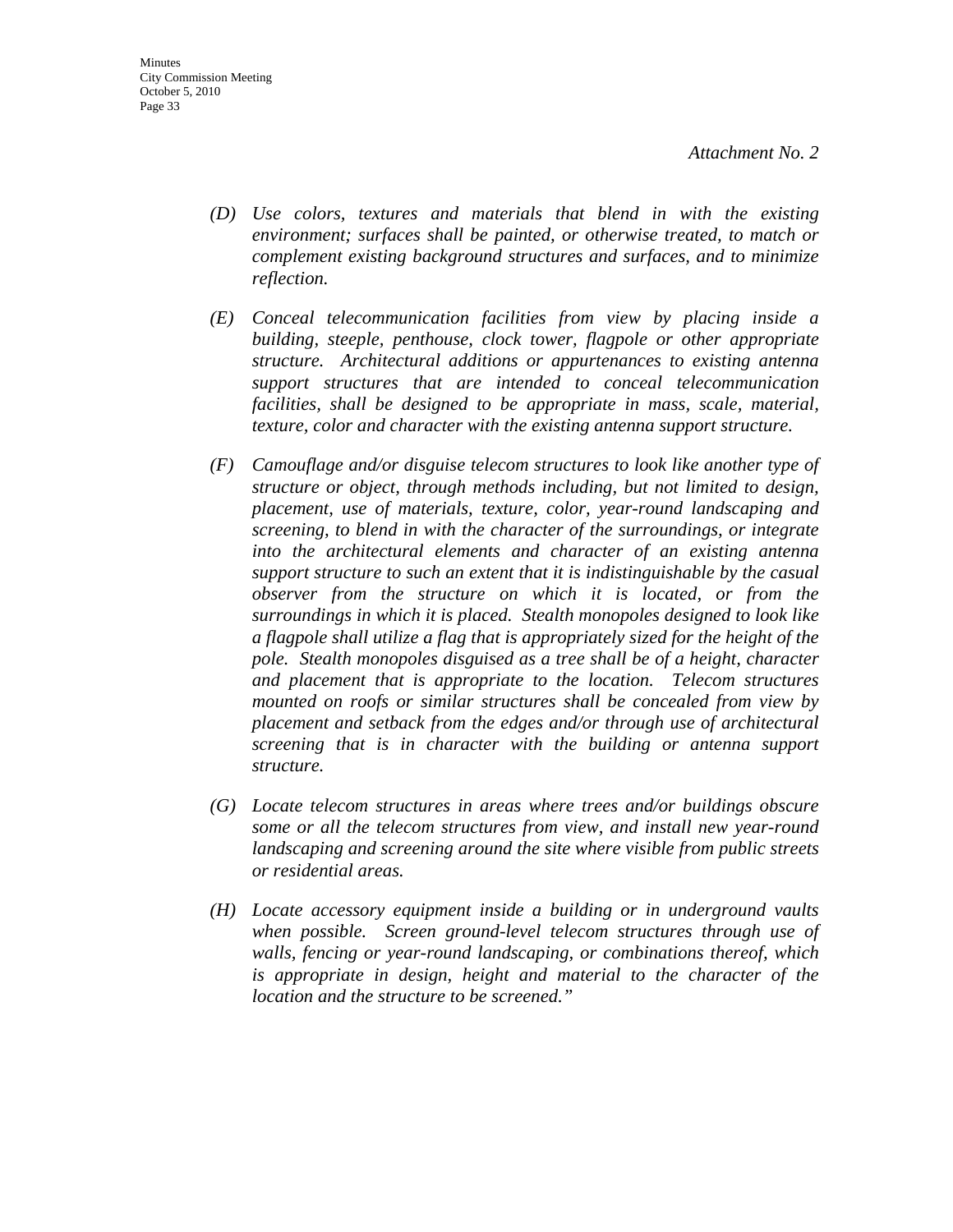The proposed amendment is consistent with the intent of the PUD regulations and the commercial nature of the approved PUD. Minimal visual impact is expected based on the proposed on the information set out in the application documents.

**10. RELATIVE GAIN TO THE PUBLIC HEALTH, SAFETY AND WELFARE THAT DENIAL OF THE REQUEST WOULD ACCOMPLISH, COMPARED WITH THE HARDSHIP IMPOSED UPON THE APPLICANT:** There appears to be no gain to the public that denial would accomplish compared to the hardship imposed on the applicant. The site allows for increased coverage for cellular communications without the construction of a new communications tower and removes two temporary towers.

**11. ADEQUACY OF PUBLIC FACILITIES AND SERVICES:** Adequate public facilities and services currently serve the site.

**12. OTHER APPLICABLE FACTORS:** The Ramada Inn PUD and the proposed telecomm equipment and antennas are within the 500 foot environs of the KSAC Radio Towers located on the Kansas State University campus. The towers are listed on the National Register of Historic Places. The State Historic Preservation Office has determined that the proposed telecomm equipment and antennas will not have an adverse affect on the environs of the KSAC Radio Towers (*attachment*)*.* 

**13. STAFF COMMENTS:** City Administration recommends approval of the proposed Amendments of the Ramada Inn Commercial Planned Unit Development's Final Development Plan and Ordinance No. 6248, based on the findings in the staff report, with the following conditions of approval:

- 1. Telecommunications Facilities, as defined in the Manhattan Zoning Regulations, Article XII, Telecom Structures, shall be a Permitted Use.
- 2. The proposed Telecommunications Facilities shall be installed as proposed in the application documents.
- 3. Future Telecommunications Facilities shall be subject to the requirements of Article XII, Telecom Structures.
- 4. All applicable permits shall be obtained prior to installation of the telecommunications facilities.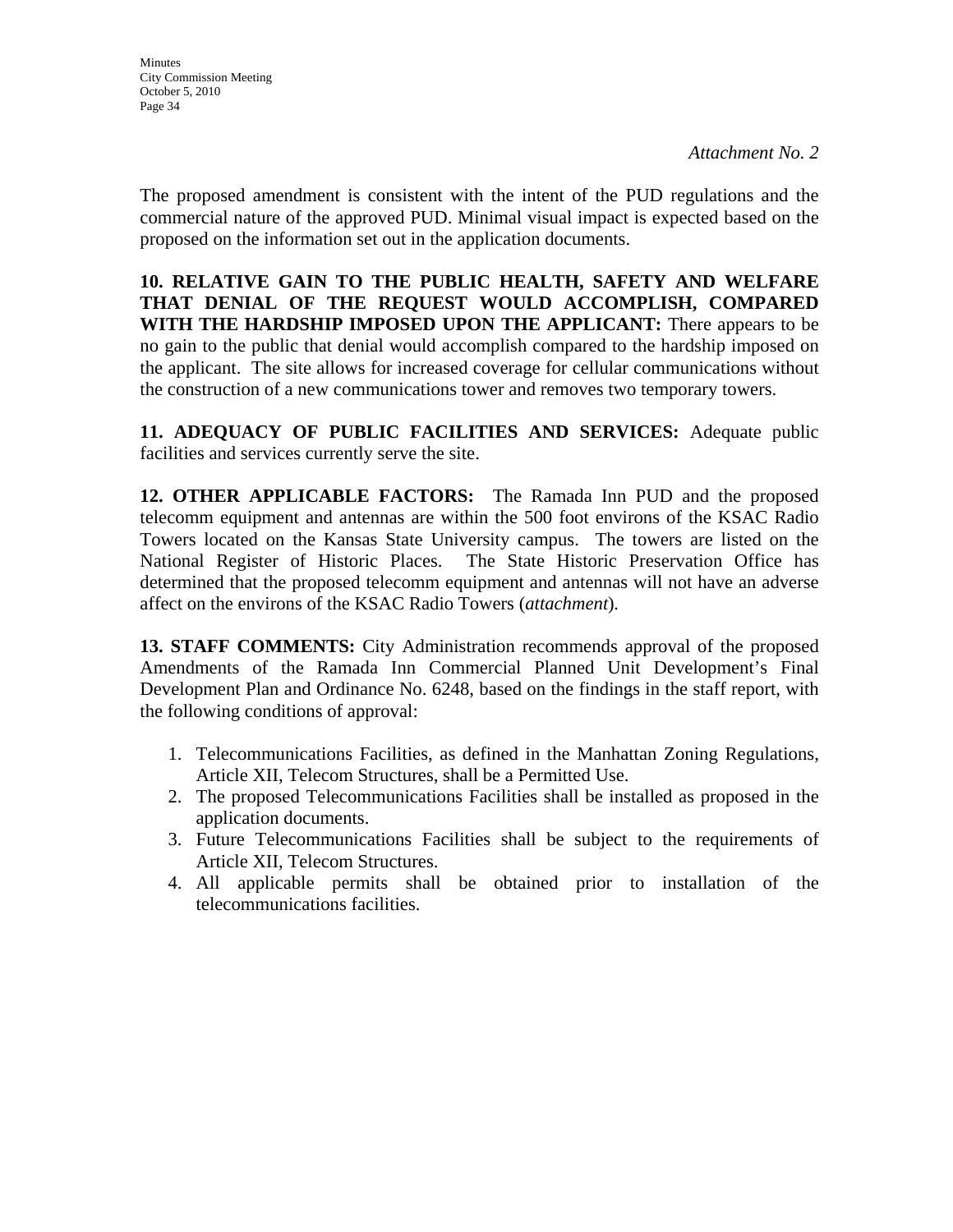#### **ALTERNATIVES:**

- 1. Recommend approval of the proposed Amendments of the Ramada Inn Commercial Planned Unit Development's Final Development Plan and Ordinance No. 6248, stating the basis for such recommendation.
- 2. Recommend denial of the proposed Amendments of the Ramada Inn Commercial Planned Unit Development's Final Development Plan and Ordinance No. 6248, stating the specific reasons for denial.
- 3. Table the proposed Amendment(s) to a specific date, for specifically stated reasons.

## **POSSIBLE MOTION:**

The Manhattan Urban Area Planning Board recommends approval of the proposed Amendments of the Ramada Inn Commercial Planned Unit Development's Final Development Plan and Ordinance No. 6248, based on the findings in the Staff Report, with the four conditions of approval recommended by City Administration.

**PREPARED BY:** Steve Zilkie, AICP, Senior planner

**DATE:** September 16, 2010. 10044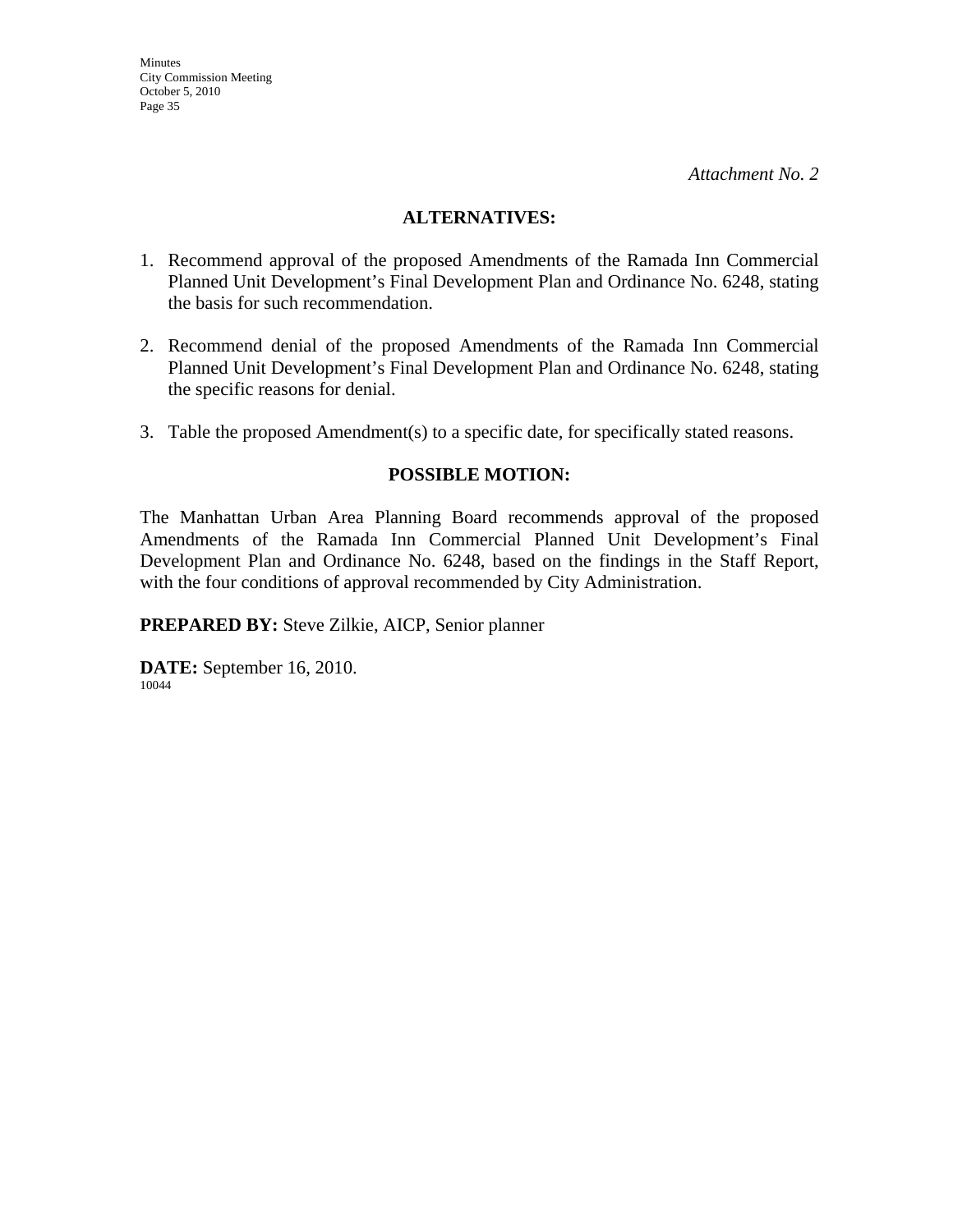## **STAFF REPORT ON AN APPLICATION TO REZONE PROPERTY**

**FROM:** R-1, Single-Family Residential District with AO, Airport Overlay District

**TO:** R, Single-Family Residential District with AO, Airport Overlay District.

**APPLICANT:** Jeff Hancock – SMH Consultants

**ADDRESS:** 4201B Anderson Avenue, Suite 2, Manhattan, KS 66503

**OWNER:** Angela Britt

**ADDRESS:** 1400 S. Scenic Drive, Manhattan, KS 66503

**LOCATION:** Generally located east of Scenic Drive and 400 feet south of the intersection of Fossilridge Drive and Scenic Drive.

**AREA:** 652,658 square feet (14.98 acres)

**DATE OF PUBLIC NOTICE PUBLICATION:** Thursday, August 19, 2010

## **DATE OF PUBLIC HEARING: PLANNING BOARD:** Thursday, September 9, 2010 **CITY COMMISSION:** Tuesday, October 5, 2010

## **EXISTING USE:** Agriculture

**PHYSICAL AND ENVIRONMENTAL CHARACTERISTICS:** The southwest portion of the site is relatively flat and used as row crop farmland. The remaining portion of the site is a wooded, natural drainage area for the Eureka Valley. The agricultural area drains to the north and east to the drainage area. The drainage area also collects stormwater runoff from the surrounding properties to the north, west and south. The site is entirely within Zone AE, 1% Annual Chance Flood Plain (commonly referred to as the 100 Year Flood Plain). No mapped Floodway is located on the site.

The entire site is within the Conical Zone of Manhattan's Regional Airport, which requires that the AO, Airport Overlay District, be added to the site. Future uses (structures and trees), which are within the limits of the Conical Zone may be required to apply for, and be granted, an Airport Compatible Use Permit prior to construction, planting or change to the structure or tree (see below under CONSISTENCY WITH INTENT AND PURPOSE OF THE ZONING ORDINANCE for further information concerning the AO District).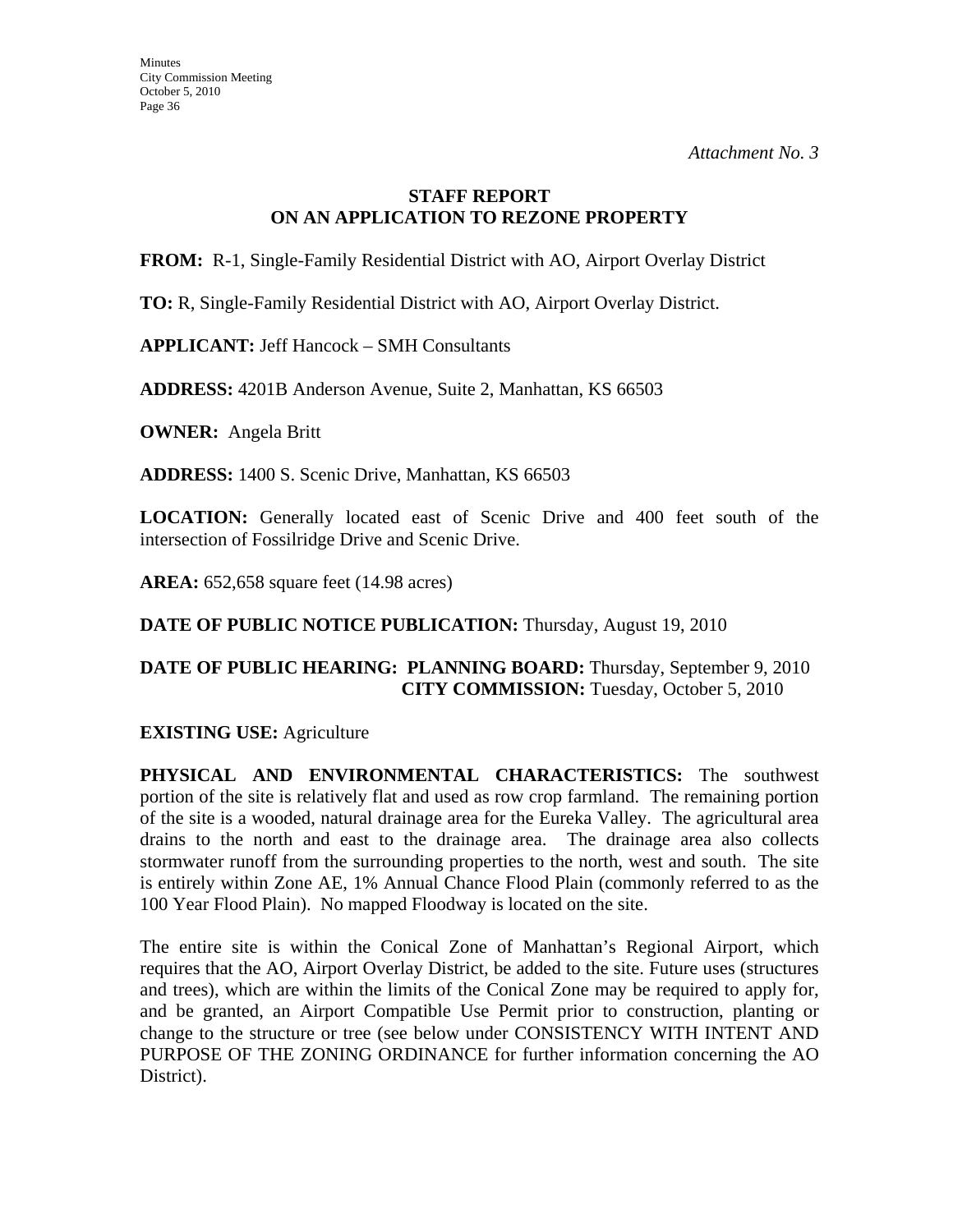## **SURROUNDING LAND USE AND ZONING:**

- **(1) NORTH:** Developing single-family residential neighborhoods and Common Area and a Conservation Easement: R-1, Single-Family Residential District with AO, Airport Overlay District and R/AO District.
- **(2) SOUTH:** Faith Baptist Church and Farmland; County G-1 District.
- **(3) EAST:** Farmland and Rangeland; County G-1 District.
- **(4) WEST:** Farmland and Rangeland; County G-1 District.

**GENERAL NEIGHBORHOOD CHARACTER:** The area is comprised of a developing single-family residential neighborhood to the north, a church to the south and agricultural land used for row crops and rangeland.

**SUITABILITY OF SITE FOR USES UNDER CURRENT ZONING:** The site is zoned, R-1/AO, Single-Family Residential District and Airport Overlay District. The majority of the site is the drainage area for the Eureka Valley and is in Zone AE, 1% Annual Chance Flood Plain. The drainage area is dedicated as Common Area and Conservation Easement on the Final Plat of Scenic Meadows, Unit Three. The elevation of the site outside of the Common Area and Conservation Easement is from 1024 feet to1028 feet, which is nine (9) feet to five (5) feet below the Base Flood Elevation (BFE) of 1033 feet. Appropriate fill could be added to the site to raise the land to at least one (1) foot above the BFE, which is required by Article X, Flood Plain Regulations, to create developable areas for single-family homes. The amount of fill needed to create developable areas on the site may be cost prohibitive and would most likely disrupt the natural drainage channel of the Eureka Valley. Because of the physical characteristics of the site and dedicated Common Area and Conservation Easement, the site may unsuitable for the permitted and conditional uses under the current R/AO Zoning District.

The southwest area of the site is currently being used as row crop agricultural land. The R-1 District does not permit agricultural uses. Section 8-404 states:

 Uses. All legally nonconforming uses of land, not involving a structure or involving only structures which are accessory to such use of land, shall be eliminated or made to conform with the regulations of the zoning district in which located within two years from the date such use became legally nonconforming.

To bring the use of the property into compliance with the Zoning Regulations, the applicant is proposing to rezone the site from  $R-1/AO$  Districts to  $R/AO$  Districts. The R District permits agricultural uses, such as row-crop farmland.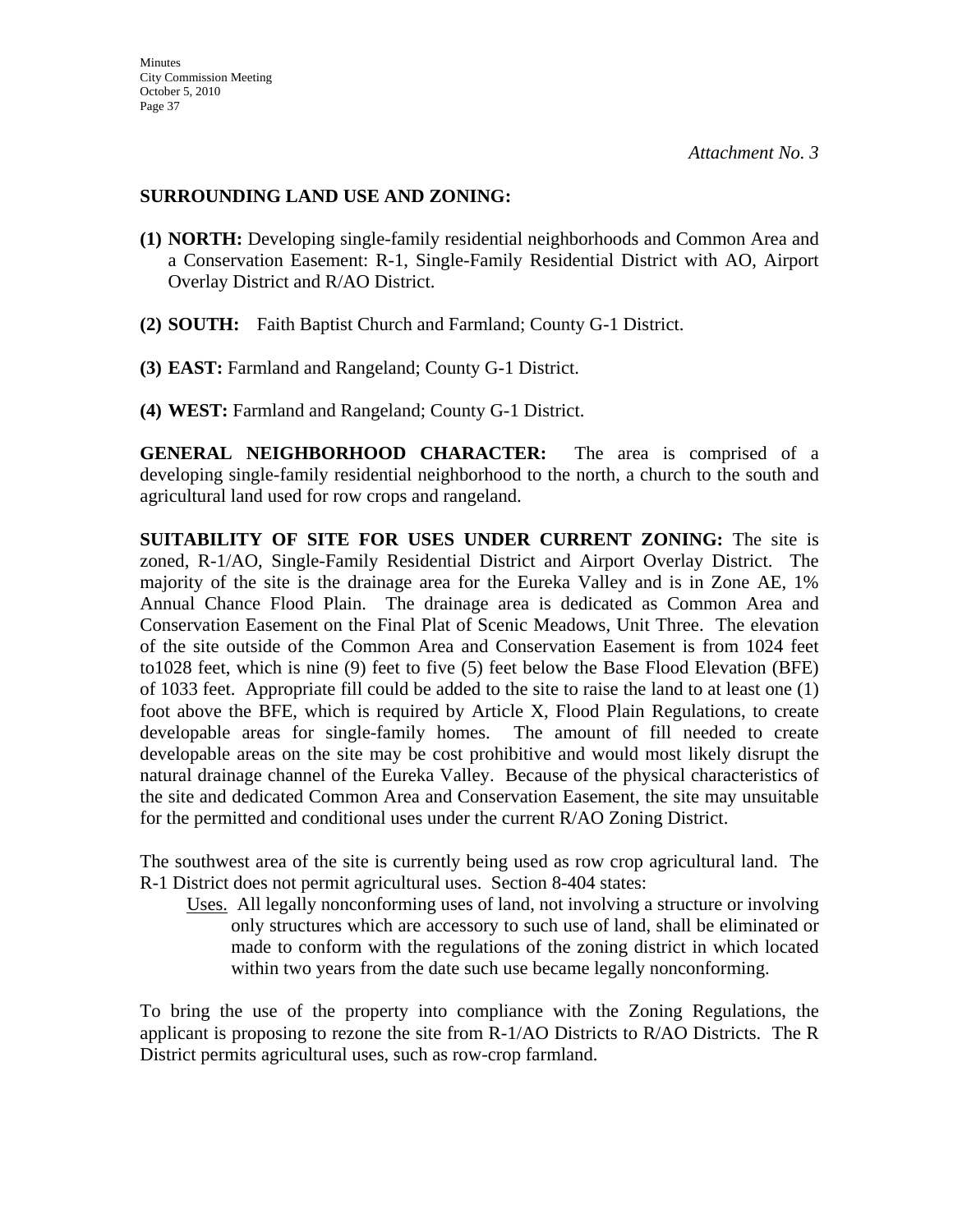**COMPATIBILITY OF PROPOSED DISTRICT WITH NEARBY PROPERTIES AND EXTENT TO WHICH IT MAY HAVE DETRIMENTAL AFFECTS:** The adjacent neighbors to the north are within a developing single-family residential neighborhood. Immediately to the north is Tract B, Scenic Meadows Addition, Unit Three, which has a majority of its area dedicated as a Common Area and Conservation Easement. Beyond Tract B are the residential homes in the Scenic Meadows Addition. To the south is a church.

There is the potential for conflicts between the church and the residential uses and the agricultural use because of noise, dust and smells from the row crop use. However, the agricultural use has been present on the site before the recent development of the lowdensity single-family neighborhood (Scenic Meadows Addition was annexed and rezoned in October, 2006 and has had subsequent plats of the residential areas since that time). The surrounding properties to the south, east and west are agricultural uses. The agricultural use will be separated from the single-family homes to the north by Tract B, which is approximately 500 feet wide at its widest point. The proposed rezoning would bring the agricultural use into compliance with the City's Zoning Regulations. Because the existing agricultural use has been present before the residential use in the area was developed and the current and future residents of the neighborhood to the north are separated by Tract B and should be aware of the use of the site, the proposed rezoning should be compatible with the nearby properties.

The property owner's consultant, Jeff Hancock with SMH Consultants, held a neighborhood meeting on May  $4<sup>th</sup>$ , 2010 at Britt's Produce Store. No one attended the meeting other than the consultant and the applicant.

## **CONFORMANCE WITH COMPREHENSIVE PLAN:**

The site is shown on the Future Land Use map in the Southwest Planning Area as a combination of Agriculture and Environmental Sensitive Areas. The entire Scenic Meadows Addition is shown on the Future Land Use map in the Southwest Planning Area as a combination of Agriculture, Environmental Sensitive Areas and Residential Low/Medium Density (RLM). The RLM portion is a small area located in northeast portion of the site on an upper ridge. Policy statements are in Chapter 4 of the Comprehensive Plan.

## **Agricultural Policies**

Agricultural areas are primarily areas for farming, ranching, and other agriculturally related uses and very low density rural residential. The Agricultural category can be characterized in several ways, including: areas that are not anticipated to be developed within the 20-year planning horizon of this plan; areas which are encouraged to continue to be used for agriculture within the context of both market demand and the desires of individual property owners; and, residences, which are typically limited to those for owners/operators of the agricultural enterprise.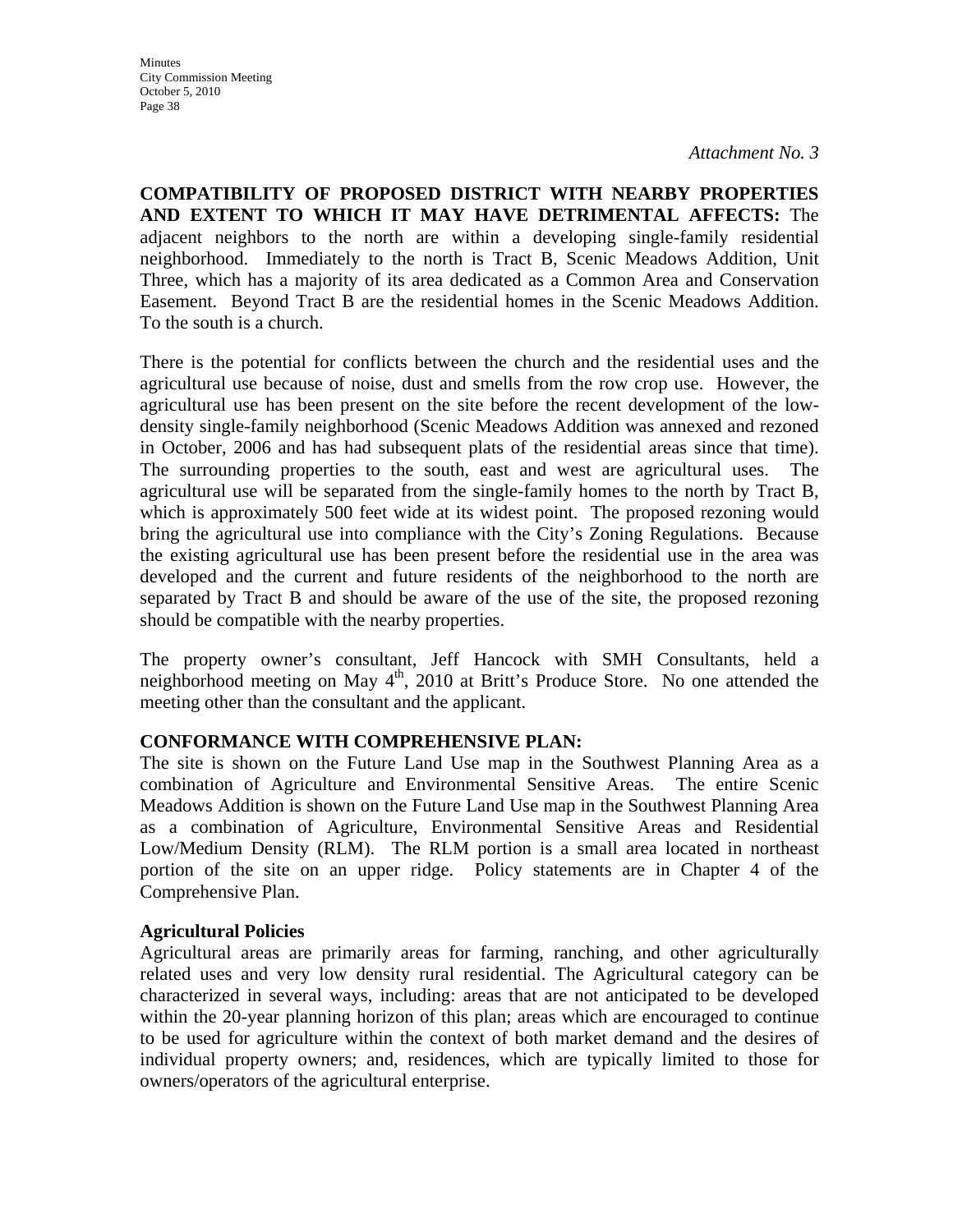## **Environmental Values and Constraints Policies**

Environmentally sensitive constraints on the site consist 100 and 500 Year Flood Plain, the

Conical zone of the Airport, wetlands, and secondary streams. As noted on the Environmental Values and Constraints Map, the wetland areas, both within the site and in other areas in the community, were identified by the Northern Flinthills Audubon Society as natural areas of highest priority for preservation. A portion of the site is identified as Prime Agricultural Land. The wetlands, secondary stream corridors, and flood plains should incorporate sensitive design practices to minimize physical and environmental impacts, reduce excessive grading of natural topography and excessive removal of natural vegetation. Policy statements are in Chapter 5 of the Comprehensive Plan include:

# *NRE 1: Corridors, Buffers, and Linkages and Preserved Open Space*

The City and County should use a variety of methods (both public and private) to facilitate the creation of a continuous, permanent, system of open space corridors using natural features such as preserved open space areas, drainages, streams, and rivers to the extent possible. Corridors should be identified during the subdivision or master planning process and should be used to provide linkages within and between non-contiguous parks, environmentally sensitive and preserved open space areas, as well as neighborhoods and other development areas. Buffers can also be used to provide a transition between different intensities of uses. The current width and shape and other features of a naturally occurring corridor (such as a drainage way) should be preserved, in order to maintain its environmental integrity and avoid creating an "engineered" appearance.

# *NRE 2: Parks and Recreation*

The City and County should ensure that park and recreation facilities provide an adequate range of recreational opportunities. Facilities shall be designed in a manner that responds to the needs of the intended users. More specific policies and design guidelines are provided in the previously developed Comprehensive Parks Master Plan, Linear Park Master Plan - Phase II, Strategic Park Plan, Bicycle Master Plan, and the Fairmont Park Master Plan

## *NRE 3: Trails Network*

The City and County shall use a variety of methods to develop a system of open space that is connected, continuous, and permanent. The Linear Trail, which currently follows parts of Wildcat Creek, and the Big Blue and Kansas Rivers, represents the beginnings of a network of trails and open space that will link various areas of the City. Tributary drainage channels and other potential pedestrian corridors should also be incorporated as part of the overall network as they become integrated into residential areas.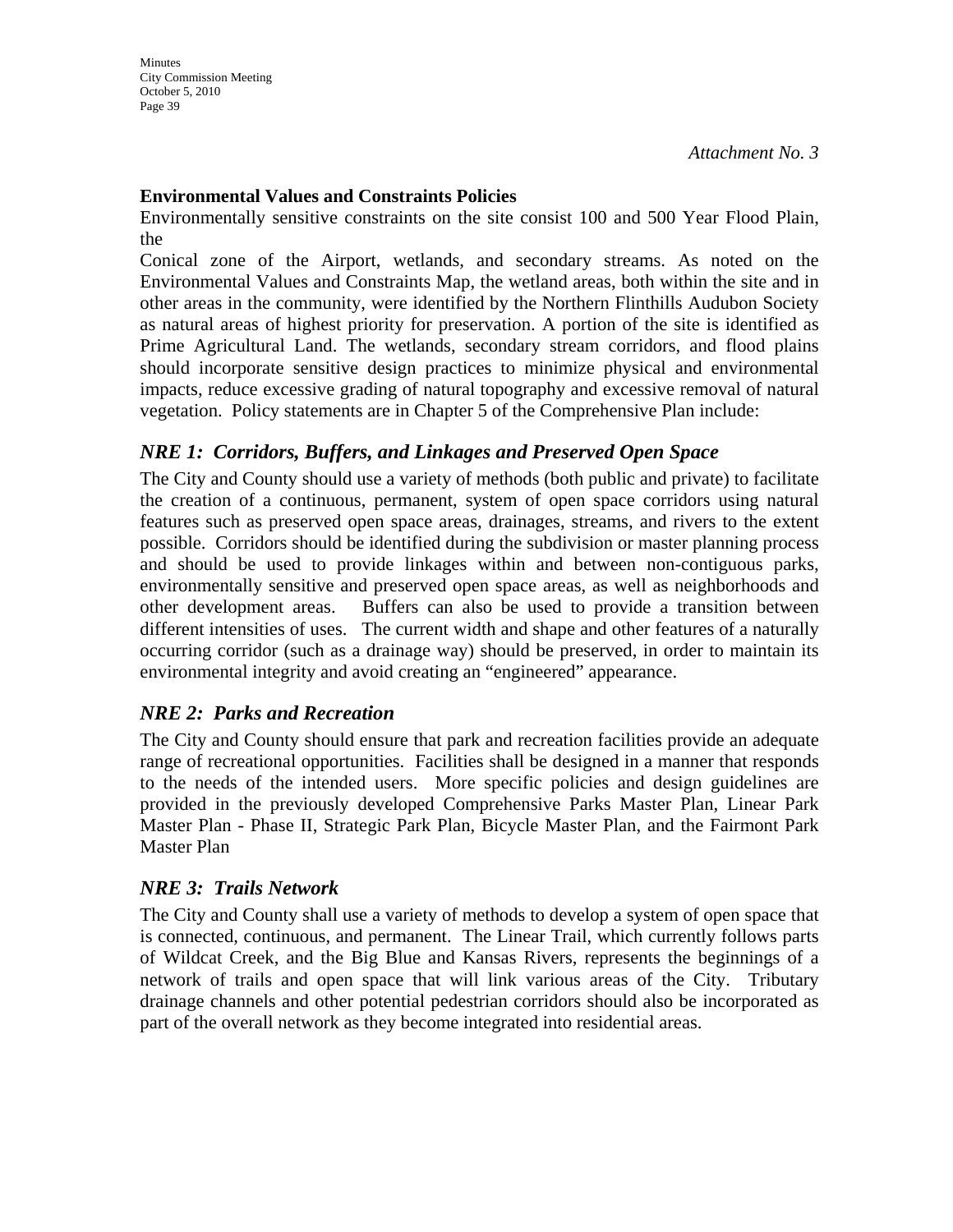# *NRE 4: Environmentally Sensitive Areas: Wildlife Habitat and Corridors, Wetlands, Riparian Areas and Prairie Ecosystems*

The Urban Area is home to a variety of environmentally sensitive areas, including: Wildcat Creek, the Big Blue and Kansas Rivers, numerous secondary stream corridors, drainage areas, and wetlands, as well as prairie ecosystems. In addition to their scenic quality, these areas provide other benefits, such as water quality enhancement and flood control, potential eco-tourism, and also serve as important wildlife habitat. The City and County shall work to ensure that development impacts upon these areas are minimized.

# *NRE 5: Environmentally Sensitive Site Design*

The City and County shall ensure that environmentally sensitive site design practices are used in new development. Sensitive site design practices can minimize unnecessary physical and visual impacts upon the surrounding landscape, caused by excessive removal of existing vegetation or severe roadway cuts, and excessive grading of natural topography.

# *NRE 6: Natural Hazards*

Development shall be prohibited in areas where natural hazards have been identified which have the potential to endanger life, resources, and property. Within the Manhattan Urban Area, these hazards include steep slopes (20% or greater slope), floodways, and other special flood hazard areas.

## **Eureka Valley Special Planning Area Policies**

The site is located at the northeast edge of the Eureka Valley Special Planning Area as described in Chapter 13 of the Comprehensive Plan. The Eureka Valley is intended to be an area for service industrial, office and research park, and limited heavy industrial uses in targeted areas. Commercial uses are encouraged within employment areas to serve employees. Future development should be compatible and consistent with the goals and policies of the Airport Master Plan. Wetlands should be protected.

The proposed rezoning conforms to the Comprehensive Plan as previously determined with the Scenic Meadows Addition subdivision in 2006. The area was annexed, zoned and platted in response to the market demand for a variety of residential uses. The proposed rezoning is to a more restrictive residential district in terms of minimum lot area. If the area was to be developed for single-family homes, the site would potentially have less net residential density than would be allowed in the current R-1 District. The application documents state that the proposed use is to be for agriculture.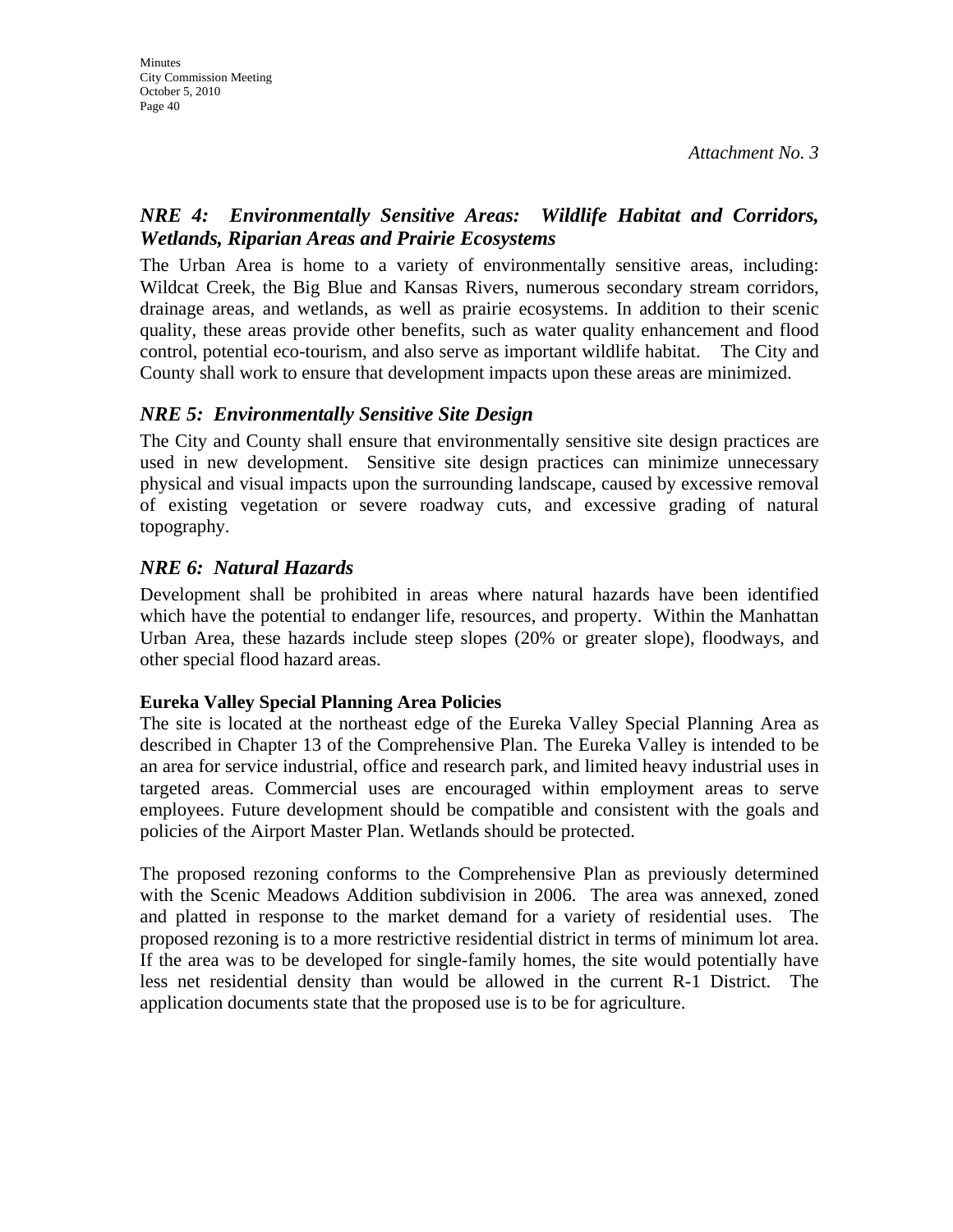**ZONING HISTORY AND LENGTH OF TIME VACANT AS ZONED:** The site has remained vacant to date, with a portion of the site used for farmland for an undetermined amount of time.

- February 6, 2006 The Manhattan Urban Area Planning Board conducted a Public Hearing to consider the amendment, which would have designated the area for Residential Low/Medium Density, Neighborhood Commercial, Environmentally Sensitive Area, Parks and Recreation, and Preserved Open Space. The Planning Board conducted a public hearing and declined to amend the Comprehensive Plan on a vote of 4-1.
- May 1, 2006 The applicant submitted an application through the Riley County Planning and Development Department to consider the Preliminary Plat of the Scenic Meadows Subdivision and to rezone the 117-acre tract of land from "G-1" (General Agricultural) to "R-PUD" (Residential Planned Unit Development). The Manhattan Urban Area Planning Board tabled the public hearings to the Planning Board's May  $15<sup>th</sup>$  meeting.
- May 2, 2006 The applicant submitted a request to the City of Manhattan for water and sanitary sewer services for the Scenic Meadows Addition. The City Commission, on a vote of 5-0, moved to provide water and sanitary sewer services contingent on approval of applications for annexation, rezoning, and platting.
- May 15, 2006 At the request of the applicant, the Manhattan Urban Area Planning Board tabled the rezoning and platting public hearings submitted to Riley County for a maximum of one year.
- June 5, 2006 Applicant discussed possible parkland with Parks & Recreation Advisory Board. No action taken by Board.
- June 19, 2006 Manhattan Urban Area Planning Board on votes of 5-2 recommends approval of annexation and rezoning of the Scenic Meadows Addition, from G-1, General Agricultural District, to R, Single-Family Residential District with AO, Airport Overlay District, and to R-1, Single-Family Residential District with AO, Airport Overlay District.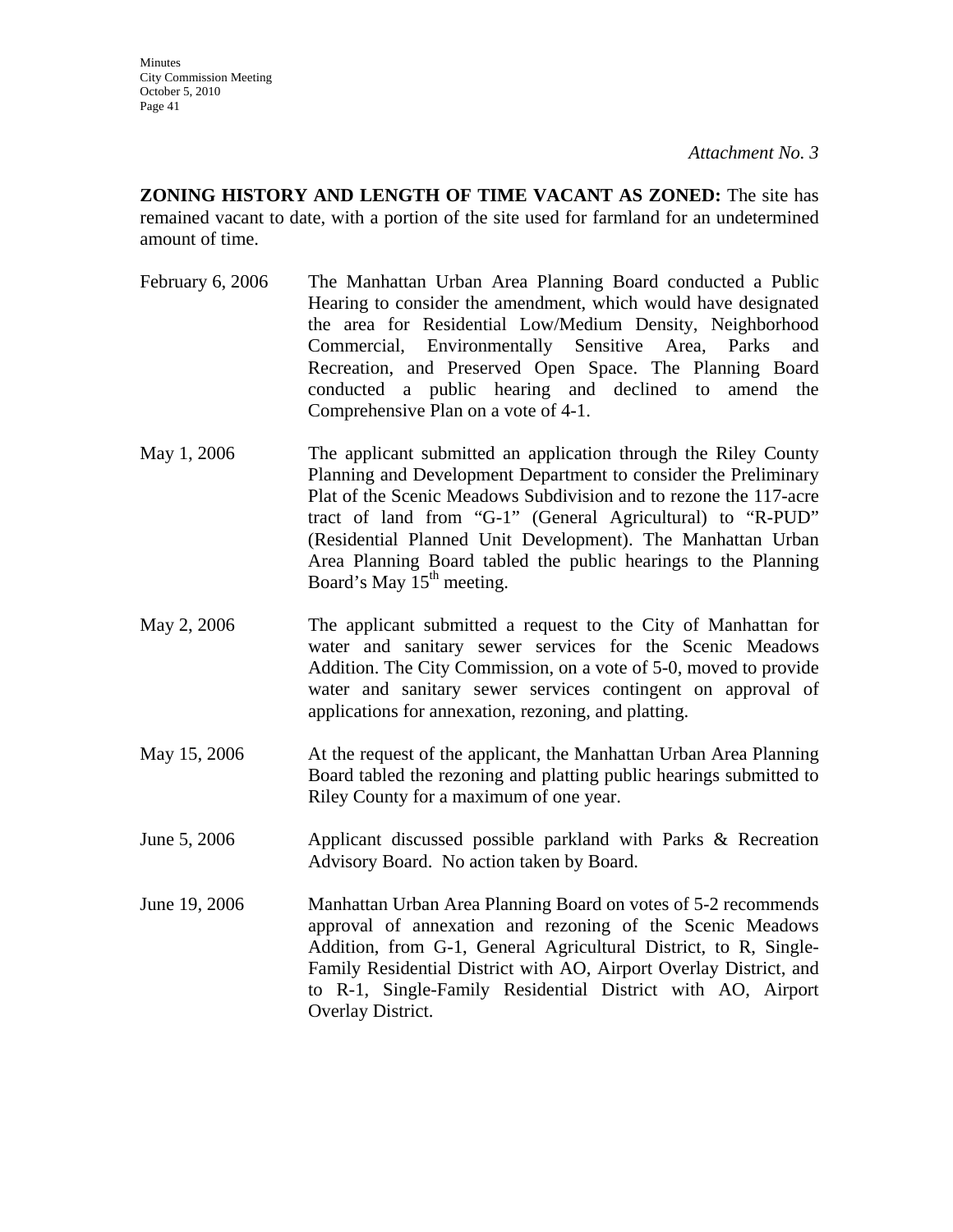| June 19, 2006          | Manhattan Urban Area Planning Board conducts a public hearing to<br>consider the Preliminary Plat of the Scenic Meadows Addition and<br>approves Preliminary Plat with conditions, on a vote of 7-0.                                                                              |
|------------------------|-----------------------------------------------------------------------------------------------------------------------------------------------------------------------------------------------------------------------------------------------------------------------------------|
| July 11, 2006          | City Commission, on a vote of 5-0, approves Resolution No.<br>071106-A requesting that the Board<br>of<br>Riley<br>County<br>Commissioners make positive findings regarding the island<br>annexation of the proposed Scenic Meadows Addition.                                     |
| July 20, 2006          | Board of Riley County Commissioners made positive findings<br>regarding the island annexation of the proposed Scenic Meadows<br>Addition.                                                                                                                                         |
| <b>August 21, 2006</b> | Manhattan Urban Area Planning Board approves a modified<br>Preliminary Plat of the Scenic Meadows Addition, on a vote of 4-0,<br>with 7 conditions of approval.                                                                                                                   |
| September 19, 2006     | City Commission approves first reading of annexation and rezoning<br>to R, Single-Family Residential District with AO, Airport Overlay<br>District, and to R-1, Single-Family Residential District with AO,<br>Airport Overlay District of the Scenic Meadows Addition.           |
| October 3, 2006        | City Commission approves Ordinance Nos. 6576 and 6577 annexing<br>and rezoning the Scenic Meadows Addition to R, Single-Family<br>Residential District with AO, Airport Overlay District, and to R-1,<br>Single-Family Residential District with AO, Airport Overlay<br>District. |
| Nov. 6, 2006           | Manhattan Urban Area Planning Board approves the Final Plat of<br>Scenic Meadows Addition, based on conformance with the<br>Manhattan Urban Area Subdivision Regulations.                                                                                                         |
| Nov. 21, 2006          | City Commission accepts the easements and rights-of-way, as<br>shown on the Final Plat of Scenic Meadows Addition.                                                                                                                                                                |
| July 16, 2007          | Manhattan Urban Area Planning Board approves the Final Plat of<br>Scenic Meadows Addition, Unit Two, based on conformance with<br>the Manhattan Urban Area Subdivision Regulations.                                                                                               |
| August 14, 2007        | City Commission accepts the easements and rights-of-way, as<br>shown on the Final Plat of Scenic Meadows Addition, Unit Two.                                                                                                                                                      |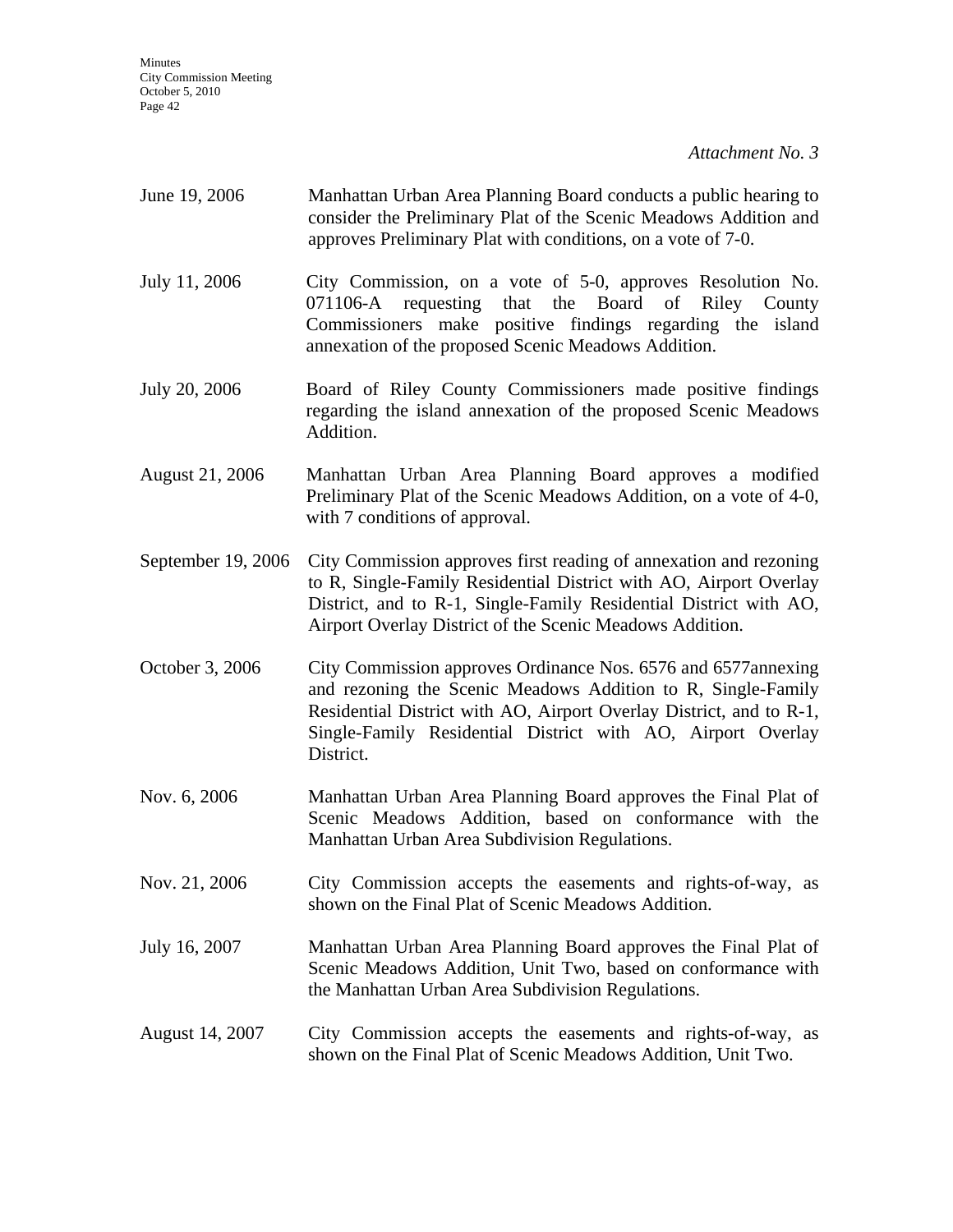**Minutes** City Commission Meeting October 5, 2010 Page 43

*Attachment No. 3* 

- March 15, 2010 Manhattan Urban Area Planning Board approves Variation of Subdivision Layout Standards for cul-de-sac length; and approves the Preliminary and Final Plat of Scenic Meadows Addition, Unit Three, with two conditions of approval, based on conformance with the Manhattan Urban Area Subdivision Regulations.
- May 4, 2010 City Commission accepts the easements and rights-of-way, as shown on the Final Plat of Scenic Meadows Addition, Unit Three.

**CONSISTENCY WITH INTENT AND PURPOSE OF THE ZONING ORDINANCE:** The intent and purpose of the Zoning Regulations is to protect the public health, safety, and general welfare; regulate the use of land and buildings within zoning districts to assure compatibility; and to protect property values.

The R, Single-Family Residential District, is designed to provide a single-family dwelling zone at a density no greater than one dwelling unit per 10,000 square feet. Minimum lot area is 10,000 square feet for a single-family dwelling. The sites are adequate in area to conform to the requirements of the Zoning Regulations.

The land located in the 1% Annual Chance Flood Plain are subject to the requirements of the Flood Plain Regulations of the Manhattan Zoning Regulations, which require any structures to be elevated on fill with the lowest enclosed floor, including a basement, to be at least one foot above the Base Flood Elevation (BFE).

The AO District "is intended to promote the use and development of land in a manner that is compatible with the continued operation and utility of the Manhattan Municipal Airport so as to protect the public investment in, and benefit provided by the facility to the region. The district also protects the public health, safety, convenience, and general welfare of citizens who utilize the facility or live and work in the vicinity by preventing the creation or establishment of obstructions or incompatible land uses that are hazardous to the airport's operation or the public welfare."

The site is within the Conical Zone, which in general terms, is an airspace that extends outward and upward in relationship to the Airport and is an approach zone height limitation on the underlying land. Future uses (structures and trees, existing and proposed) in the AO District may be required to obtain an Airport Compatible Use Permit, unless circumstances indicate that the structure or tree has less than 75 vertical feet of height above the ground and does not extend above the height limits prescribed for the Conical Zone.